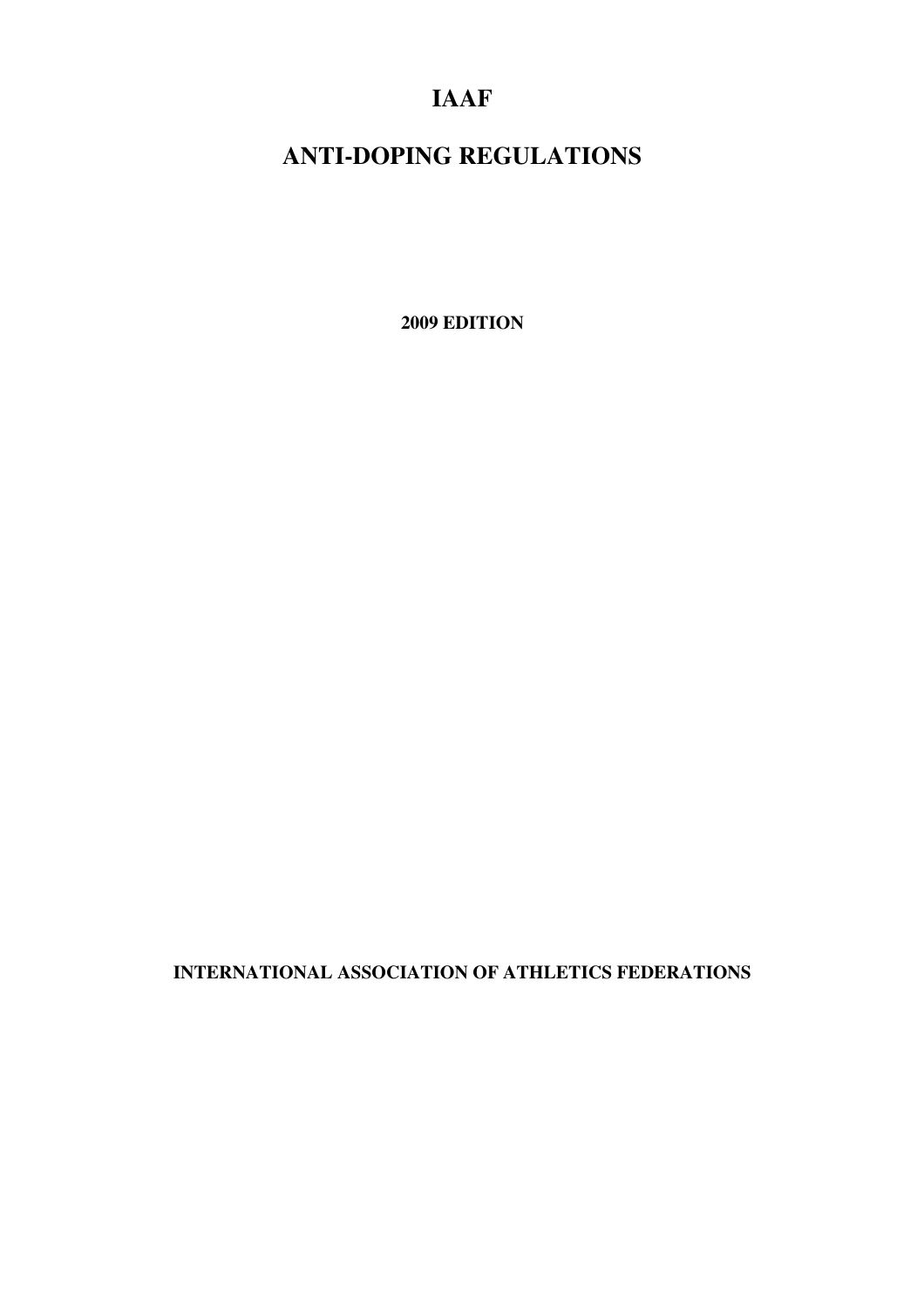#### **IAAF COUNCIL**

President Lamine Diack (SEN)

Vice-Presidents Sergey Bubka (UKR) Dahlan Jumaan Al-Hamad (QAT) Sebastian Coe (GBR) Robert Hersh (USA)

> **Treasurer** Jean Poczobut (FRA)

General Secretary Pierre Weiss (FRA)

Members William Bailey (AUS)\* Valentin Balakhnichev (RUS) Leonard Chuene (RSA) Pauline Davis-Thompson (BAH) Helmut Digel (GER) Nawal El Moutawakel (MAR) Roberto Gesta De Melo (BRA)\* Abby Hoffman (CAN) Alberto Juantoreno Danger (CUB) Hamad Kalkaba Malboum (CMR)\* Ilkka Kanerva (FIN) Isaiah Kiplagat (KEN) Shri Suresh Kalmadi (IND) Chaoyi Luo (CHN) Neville McCook (JAM)\* César Moreno Bravo (MEX) José-Maria Odriozola (ESP) Jung-Ki Park (KOR) Anna Riccardi (ITA) Katsuyuki Tanaka (JAP) Hansjörg Wirz (SUI)\*

\* Area Representatives/Représentants Continentaux

17, Rue Princesse Florestine BP 359 MC-98007 Monaco Tel (377) 93 10 88 88 Fax (377) 93 15 95 15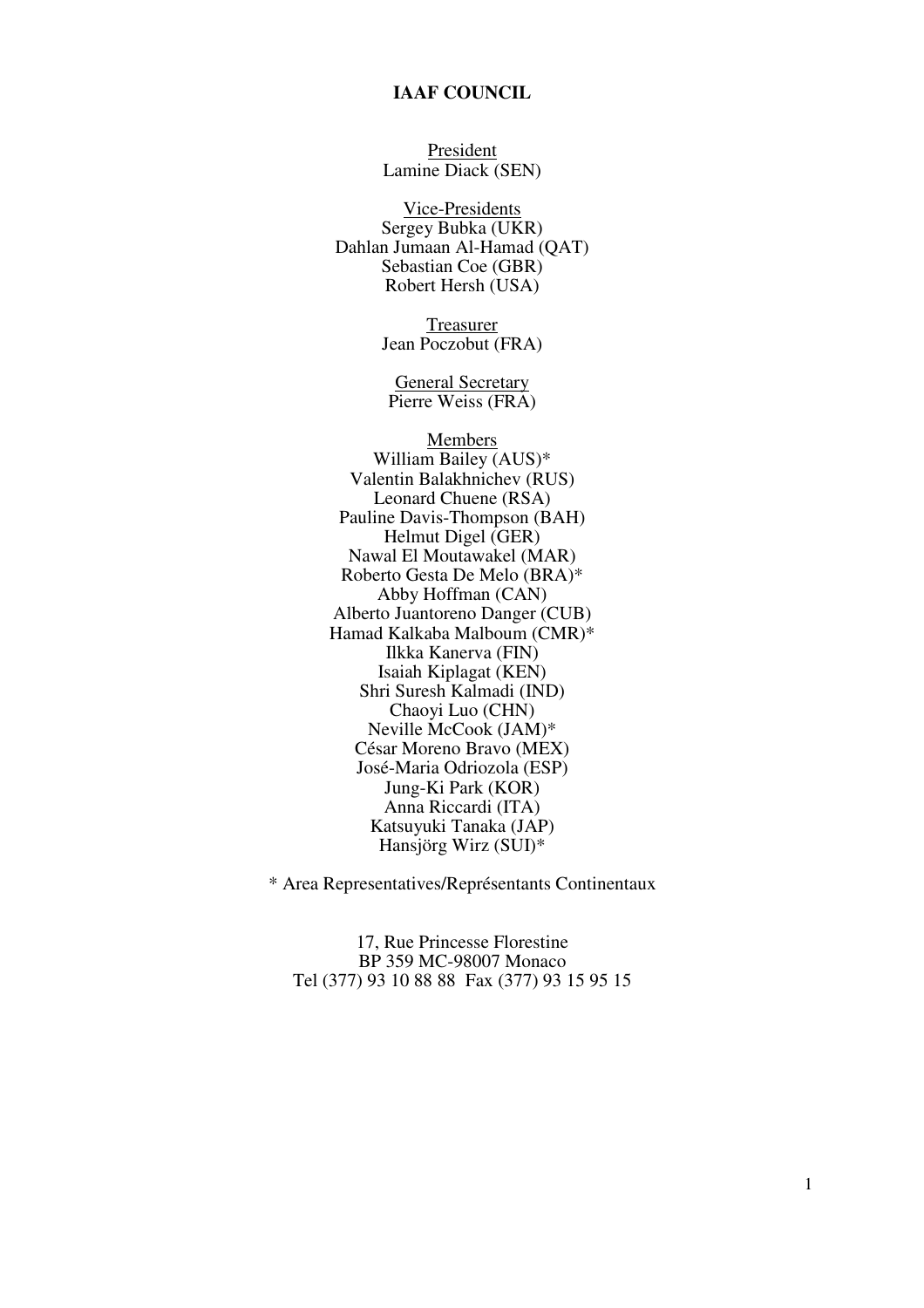#### **IAAF MEDICAL AND ANTI-DOPING COMMISSION**

#### Chairman

Dr. Juan Manuel Alonso (ESP)

#### **Members**

Dr. Bob Adams (USA) Dr. Harold Adams (RSA) Dr Zakia Bartagi (TUN) Dr. Stéphane Bermon (MON) Dr. Pedro Branco (POR) Dr. Louise Burke (AUS) Dr. Frédéric Depiesse (FRA) Dr. Herbert Elliott (JAM) Dr. Giuseppe Fischetto (ITA) Dr. Dato Manikavasagam Jegathesan (MAL) Dr. Tapio Kallio (FIN) Dr. Martial Saugy (SUI) Dr. Anik Sax (LUX) Dr. Rafael Trindade (BRA) Dr. Fumihiro Yamasawa (JPN)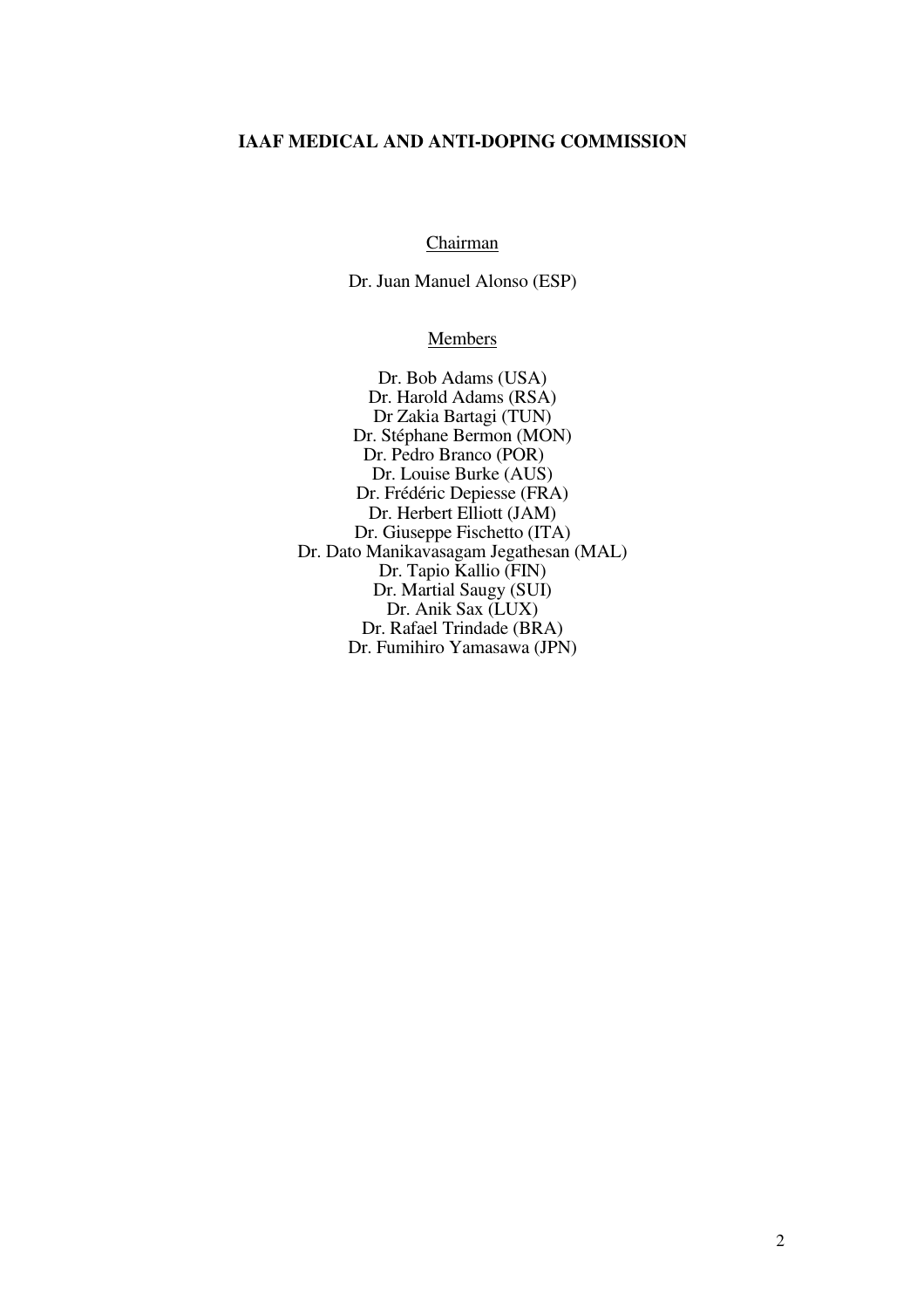# **ANTI-DOPING REGULATIONS**

# **CONTENTS**

| Preface |             |  |
|---------|-------------|--|
|         | Definitions |  |
|         | Chapter     |  |
|         |             |  |
|         |             |  |
|         |             |  |
|         |             |  |
| 5.      |             |  |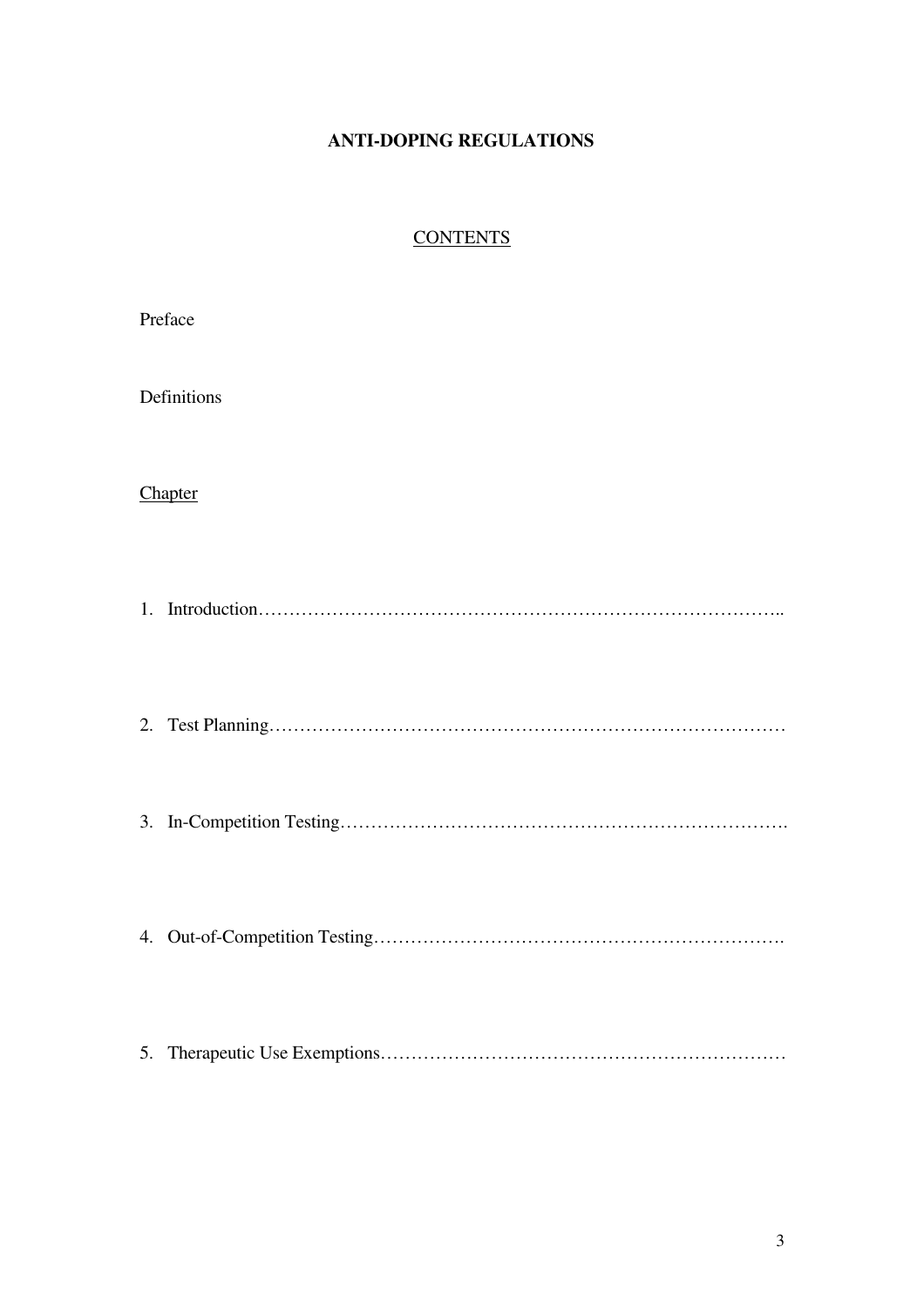# **PREFACE**

It is a sad fact of life that doping has become a deadly threat to sport. The IAAF recognizes this threat and I can reassure you is sparing no expense or effort to keep the situation in Athletics under control.

Indeed, since the introduction of the World Anti-Doping Code, the IAAF has reevaluated every aspect of its anti-doping policy and has heavily invested in additional resources to ensure that it can meet the modern day requirements of the fight against doping. The IAAF is committed to fight this plague and I can promise you, with the continuing support of the IAAF Council, will take whatever measures are necessary to keep itself at the forefront of the fight in the future.

The IAAF Medical and Anti-Doping Commission ("the Commission") has been mandated by the IAAF Council to oversee, under my Chairmanship, all aspects of the IAAF's anti-doping programme. One of the Commission's main tasks is to keep the IAAF Anti-Doping Rules and the IAAF Anti-Doping Regulations ("the Anti-Doping Regulations") under constant review and, where necessary, to recommend amendments for the approval of the IAAF Council.

These Anti-Doping Regulations should be read, understood and followed by everybody who has an involvement with doping control in Athletics or is involved with Athletes who may find themselves subject to doping control.

Athletes who do not use doping substances need have nothing to fear from testing, whether conducted in or out-of-competition, but, by familiarising themselves with these Anti-Doping Regulations, they will have a better understanding of the procedures involved. Member Federations and athlete support personnel can also serve the needs of their athletes better if they are fully conversant with these Anti-Doping Regulations.

May I please ask you, no matter whether you are an athlete, doctor, administrator, organiser, or simply a fan, to assist us in our objective to eradicate doping in Athletics in any way you can. We need your constant support and, with teamwork, I believe that this important fight can be won.

> Dr Juan-Manuel Alonso Chairman IAAF Medical and Anti-Doping Commission Monaco, December 2008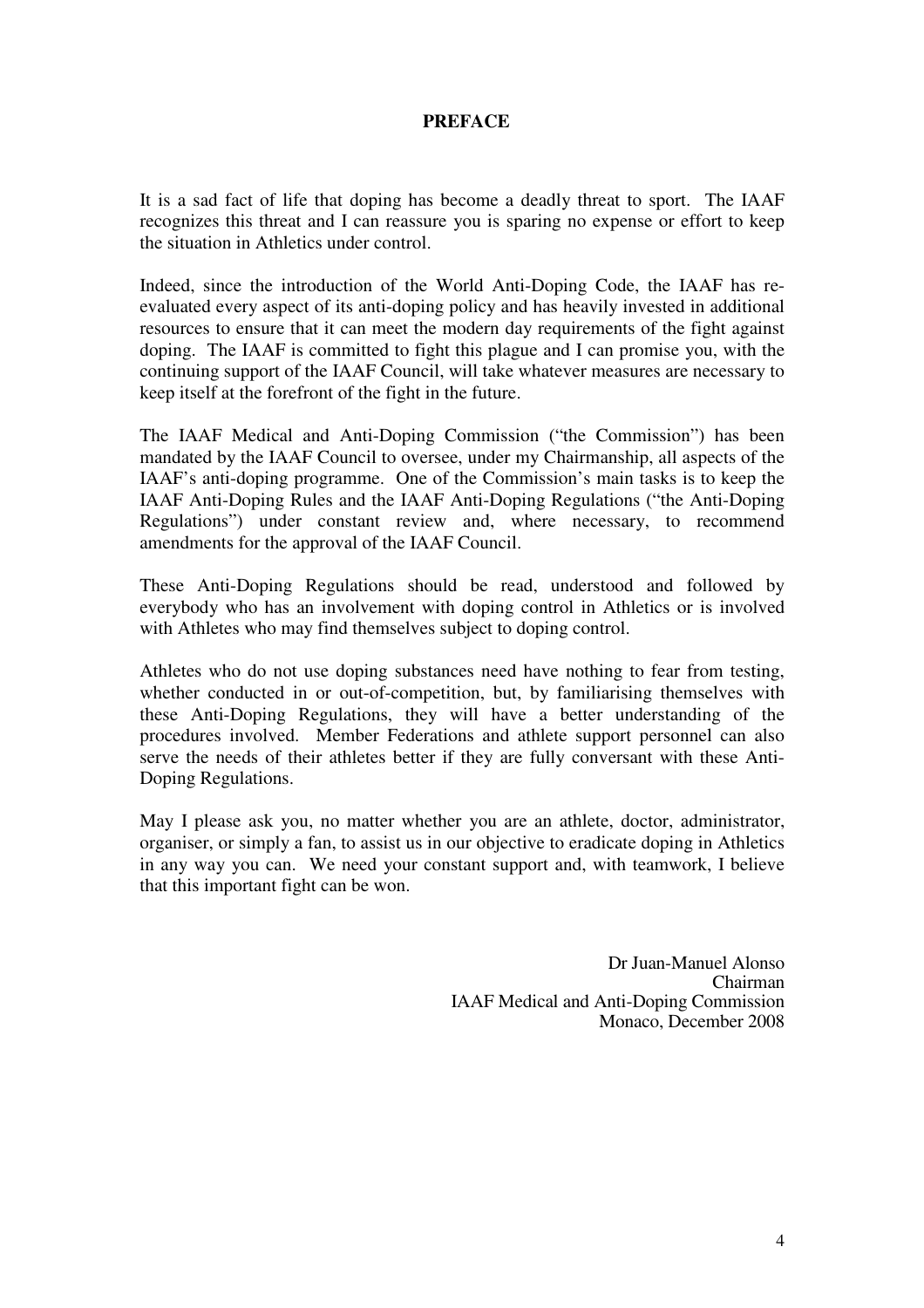# **DEFINITIONS**

Adverse Analytical Finding: a report from a laboratory or other approved entity that, consistent with the International Standard for Laboratories and related Technical Documents, identifies in a Sample the presence of a Prohibited Substance or its Metabolites or Markers (including elevated quantities of endogenous substances) or evidence of the use of a Prohibited Method.

Anti-Doping Organisation (ADO): a signatory to the Code that is responsible for adopting rules for initiating, implementing or enforcing any part of the Doping Control process. This includes for example the International Olympic Committee, other Major Event Organisations that conduct Testing at their Competitions, WADA and National Anti-Doping Organisations.

Athlete: any Person who participates in the IAAF, its Members and Area Associations by virtue of his agreement, membership, affiliation, authorisation, accreditation or participation in their activities or competitions and any other competitor in Athletics who is otherwise subject to the jurisdiction of any Signatory or other sports organisation accepting the Code.

Athlete Support Personnel: any coach, trainer, manager, authorised athlete representative, agent, team staff, official, medical or para-medical personnel or any other person working with, or treating Athletes participating in, or preparing for, competition in Athletics.

Blood Collection Official (BCO): an official who is qualified and has been authorised to collect a blood Sample from an Athlete.

Blood Testing Protocol: the IAAF's agreed protocol for the Testing and analysis of blood Samples, as it may be amended from time to time.

Chain of Custody: the sequence of individuals or organisations who have the responsibility for a Sample/Specimen from the provision of the Sample/Specimen until the Sample/Specimen has been received for analysis.

Chaperone: an official who is authorised to carry out specific duties as part of the Sample Collection Session, including notification of the selected Athlete for Testing, accompanying and observing the Athlete until his arrival at the Doping Control Station and, where applicable, witnessing and verifying the provision of the Athlete's Sample.

Code: the World Anti-Doping Code.

Competition: an event or series of events held over one or more days (e.g., the World Championships, the World Athletics Final or an individual Golden League meeting).

Doping Control: all steps and processes from Test Distribution Panning through to the ultimate disposition of any appeal including all steps and processes in between such as provision of whereabouts information, Sample collection and handling, laboratory analysis, therapeutic use exemptions, results management and hearings.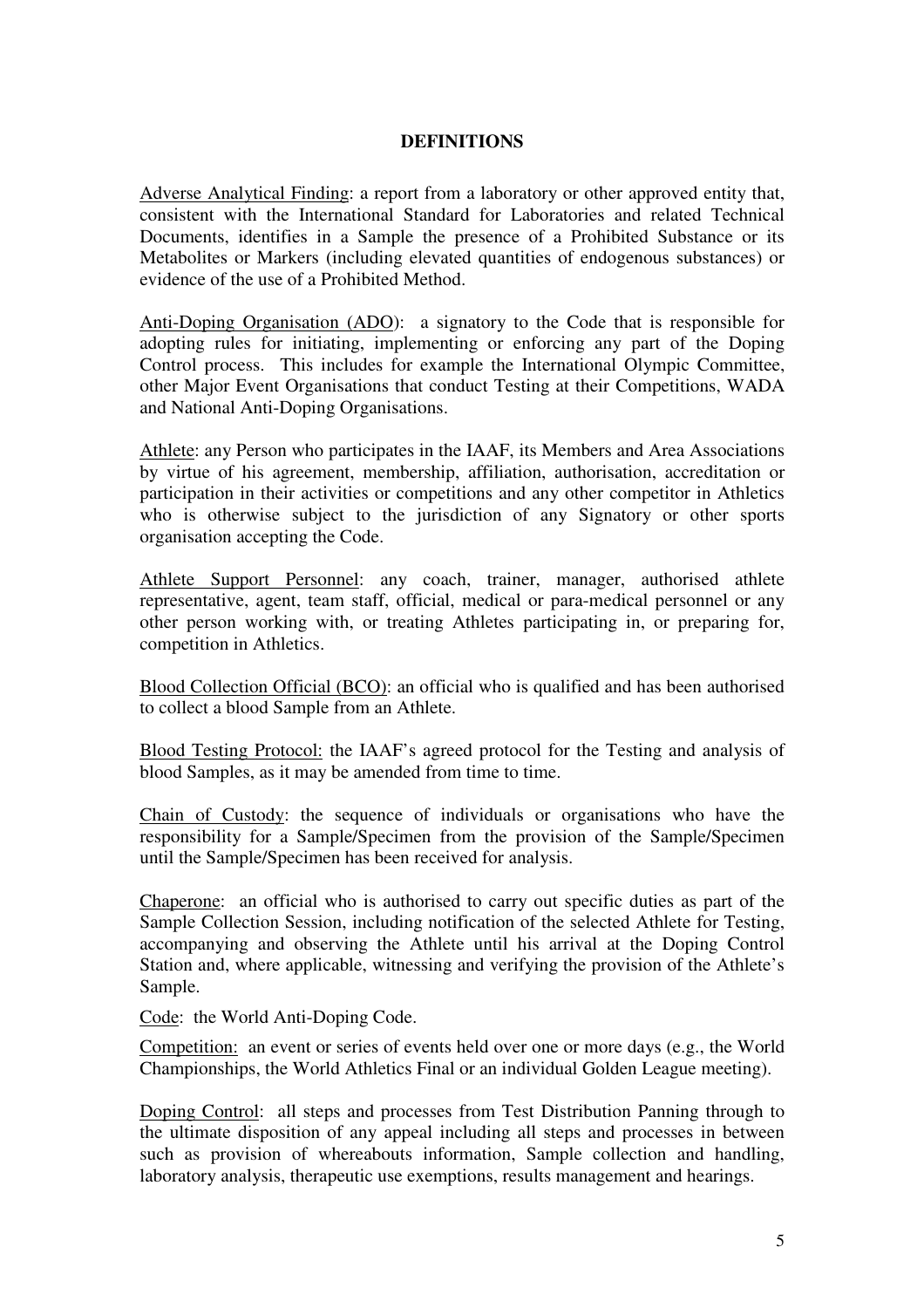Doping Control Officer (DCO): an official who has been trained and authorised with delegated responsibility for the on-site management of a Sample Collection Session or any part of it.

Doping Control Station: the location where the Sample will be collected from the Athlete.

Event: a single race or contest in a Competition (e.g. the 100 metres or the Javelin Throw).

Failure to Comply: a term used to describe anti-doping rule violations under IAAF Rules 32.2(c), (e) and (h).

Filing Failure: a failure by an Athlete (or by a third party to whom the Athlete has delegated such a task in accordance with paragraph 4.14) to make an accurate and complete Whereabouts Filing in accordance with these Anti-Doping Regulations.

In-competition: means the period commencing twelve (12) hours before an Event in which the Athlete is scheduled to participate through to the end of such Event and the Sample Collection process related to such Event.

Independent Observer Programme: a team of observers, under the supervision of WADA, who observe and may provide guidance on Doping Control process at certain Competitions and report on their observations.

Ineligibility: as set out in the Consequences of Anti-Doping Rule Violations definition in the Anti-Doping Rules.

International-Level Athlete: an Athlete who is in the Registered Testing Pool for Outof-Competition Testing or who is competing in an International Competition under IAAF Rule 35.7 (see IAAF website for a definitive list of such International Competitions).

International Standard: a standard adopted by WADA in support of the Code.

Minor: a natural person who has not reached the age of majority as established by the applicable laws of his country of residence.

Missed Test: a failure by the Athlete to be available for Testing at the location and time specified in the 60-minute time slot identified in his Whereabouts Filing for the day in question in accordance with these Anti-Doping Regulations.

National Anti-Doping Organisation: the entity designated by each Country or Territory as possessing the primary authority and responsibility to adopt and implement anti-doping rules, direct the collection of Doping Control Samples, the management of test results, and the conduct of hearings, all at the national level. This includes an entity which may be designated by multiple countries to serve as a regional Anti-Doping Organisation for such Countries or Territories. If this designation has not been made by the competent public authority(ies), the entity shall be the Country or Territory's National Olympic Committee or its designee.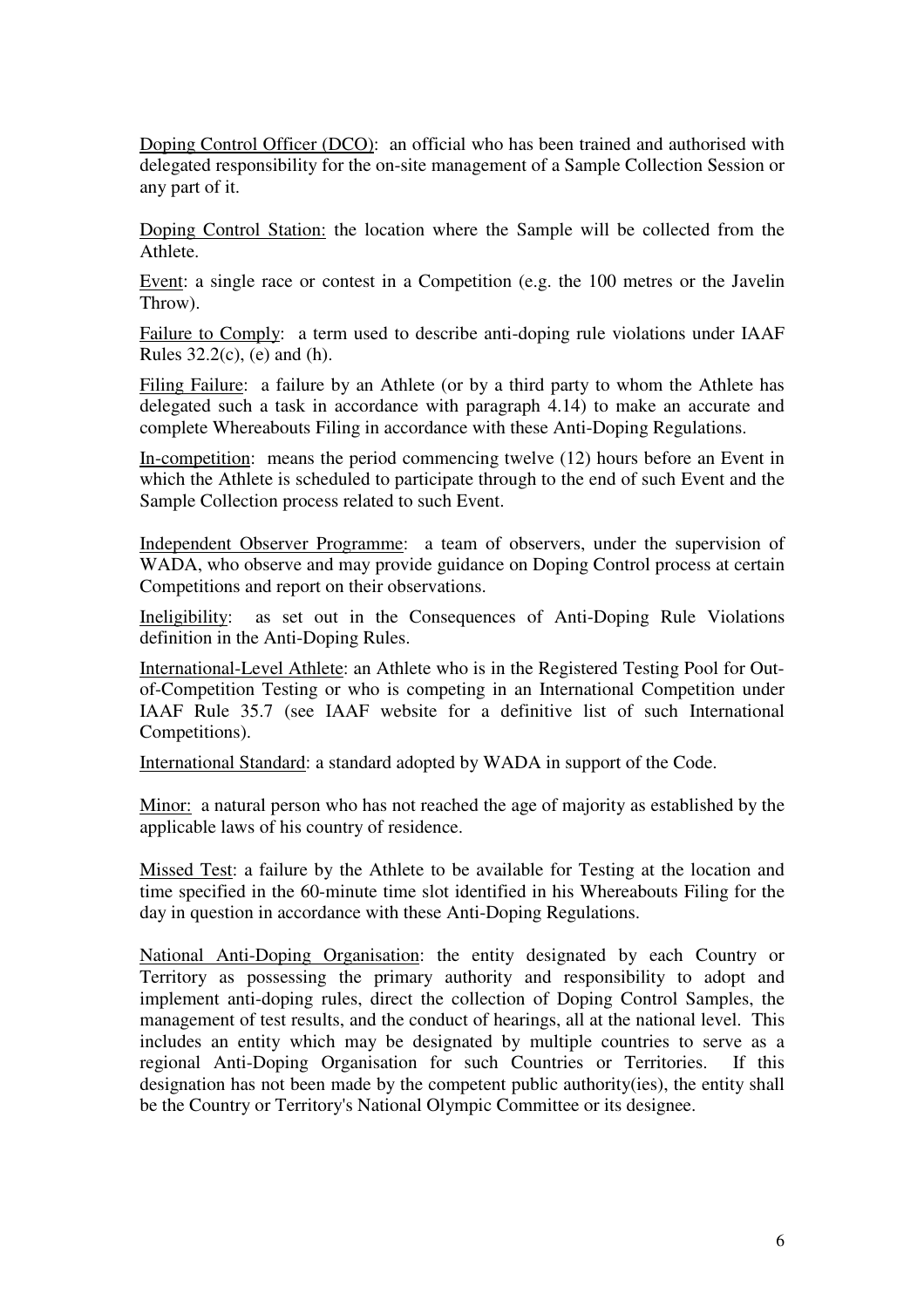No Advance Notice: a Doping Control which takes place with no advance warning to the Athlete and where the Athlete is continuosly chaperoned from the moment of notification through to Sample provision.

Out-of-Competition: any period which is not In-Competition.

Participant: any Athlete or Athlete Support Personnel.

Person: any natural Person (including any Athlete or Athlete Support Personnel) or an organisation or other entity.

Personal Information: information, including without limitation Sensitive Personal Information, relating to an identified or identifiable Participant.

Processing: collecting, retaining, storing, disclosing, transferring, transmitting, amending, deleting or otherwise making use of Personal Information.

Prohibited List: the Prohibited List published by WADA identifying the Prohibited Substances and Prohibited Methods.

Prohibited Method: a method so described on the Prohibited List.

Prohibited Substance: a substance so described on the Prohibited List.

Registered Testing Pool: the pool of Athletes established by the IAAF who are subject to both In-Competition and Out-of-Competition Testing as part of the IAAF's Testing programme.

Sample or Specimen: any biological material collected for the purposes of Doping Control.

Sample Collection Equipment: Equipment used to collect or hold the Sample or Specimen at any time during the Sample collection process.

Sample Collection Personnel: A collective term for qualified officials who have been authorised to carry out or assist with duties during the Sample Collection Session.

Sample Collection Session: All activities that directly involve the Athlete from notification for Testing until the Athlete leaves the Doping Control Station after having provided his Sample(s).

Sensitive Personal Information: Personal Information relating to a Participant's racial or ethnic origin, commission of offences (criminal or otherwise), health (including information derived from analyzing an Athlete's Sample or Specimen) and genetic information.

Suitable Specific Gravity for Analysis: specific gravity measured at 1.005 or higher with a refractometer or 1.010 or higher with lab sticks.

Suitable Volume of Urine for Analysis: a minimum of 90ml for full or part menu analysis.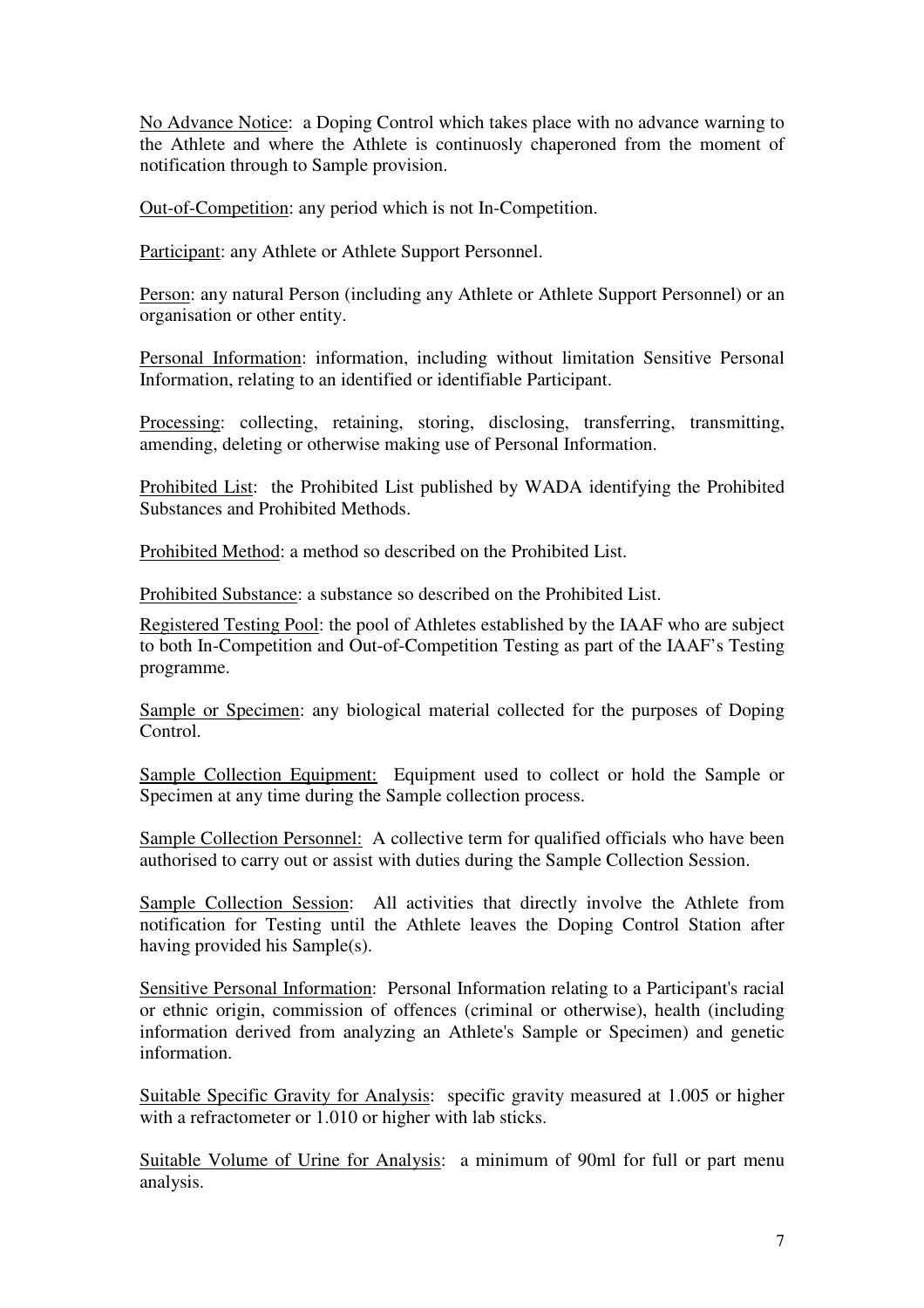Test Distribution Plan: an annual plan for the effective Testing of Athletes In and Out-of-Competition as prepared by the IAAF Medical and Anti-Doping Commission.

Target Testing: the selection of Athletes for Testing where specific Athletes or groups of Athletes are selected on a non-random basis for Testing at a specified time.

Testing: the parts of the Doping Control process involving test distribution planning, Sample collection, Sample handling and Sample transport to the laboratory.

TUE: Therapeutic Use Exemption.

Unsuccessful Attempt Report: a detailed report of an unsuccessful Testing attempt.

Whereabouts Failure: a Filing Failure or a Missed Test.

Whereabouts Filing: Information provided by or on behalf of an Athlete in the Registered Testing Pool (or by or on behalf of an Athlete in a registered testing pool of any Member or Anti-Doping Organisation with jurisdiction over the Athlete) that sets out the Athlete's whereabouts during the following quarter.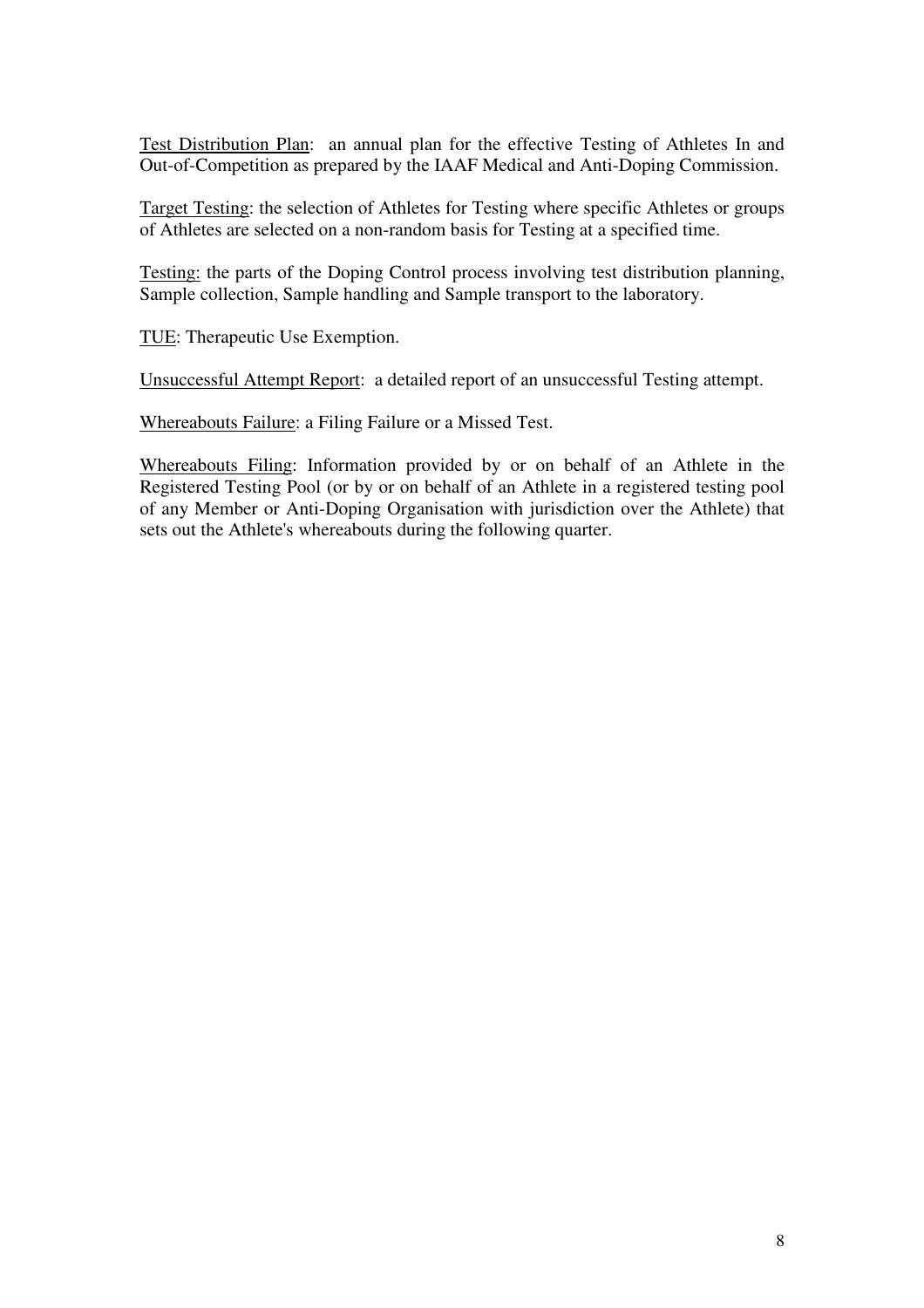# **1. INTRODUCTION**

- 1.1 All Athletes, Athlete Support Personnel and other Persons should acquaint themselves fully with the IAAF Anti-Doping Rules (IAAF Rules 30-47) and with these Anti-Doping Regulations. Both the IAAF Anti-Doping Rules and these Anti-Doping Regulations are available for viewing on the IAAF website.
- 1.2 These Anti-Doping Regulations have been prepared by the IAAF Medical and Anti-Doping Commission and approved by the IAAF Council. They shall be effective as from 1 January 2009 i.e., in relation to all Samples collected, or any other anti-doping rule violation committed, on or after that date.
- 1.3 The Anti-Doping Rules and Anti-Doping Regulations shall apply to all Doping Controls over which the IAAF and respectively its Members and Area Associations have jurisdiction. References in the Anti-Doping Regulations below to the IAAF shall therefore, where applicable, include references to the relevant Member or Area Association.
- 1.4 Under IAAF Rule 32.2(a), an anti-doping rule violation is committed when a Prohibited Substance or its Metabolites or Markers is present in an Athlete's Sample. In accordance with IAAF Rule 36.1(b), Samples collected in accordance with these Anti-Doping Regulations shall be analysed to detect Prohibited Substances and Prohibited Methods on the Prohibited List (and such other substances as may be directed by WADA pursuant to its monitoring programme) and/or to assist in profiling relevant parameters in an Athlete's urine, blood or other matrix, including DNA or genomic profiling, for antidoping purposes. Relevant profile information may be used to direct Target Testing or to support an anti-doping rule violation under Rule 32.2 (Use or Attempted Use of a Prohibited Substance or Prohibited Method), or both.
- 1.5 When performing obligations under these Anti-Doping Regulations, the IAAF may process Personal Information relating to Athletes or other Persons. The IAAF shall ensure that it complies with applicable data protection and privacy laws with respect to the handling of such information in accordance with the International Standard for the Protection of Privacy and Personal Information.
- 1.6 These Anti-Doping Regulations must be followed as far as is reasonably practicable. In accordance with IAAF Rule 33.3(b), departures from these Anti-Doping Regulations which did not cause an Adverse Analytical Finding or other anti-doping rule violation shall not invalidate such results.
- 1.7 When collecting blood Samples for or on behalf of the IAAF, Meeting Organisers should, in addition to these Anti-Doping Regulations, have specific regard to the provisions of the Blood Testing Protocol. The current version of the Blood Testing Protocol is available for viewing on the IAAF website.
- 1.8 This Introduction and the Definitions shall form an integral part of these Anti-Doping Regulations.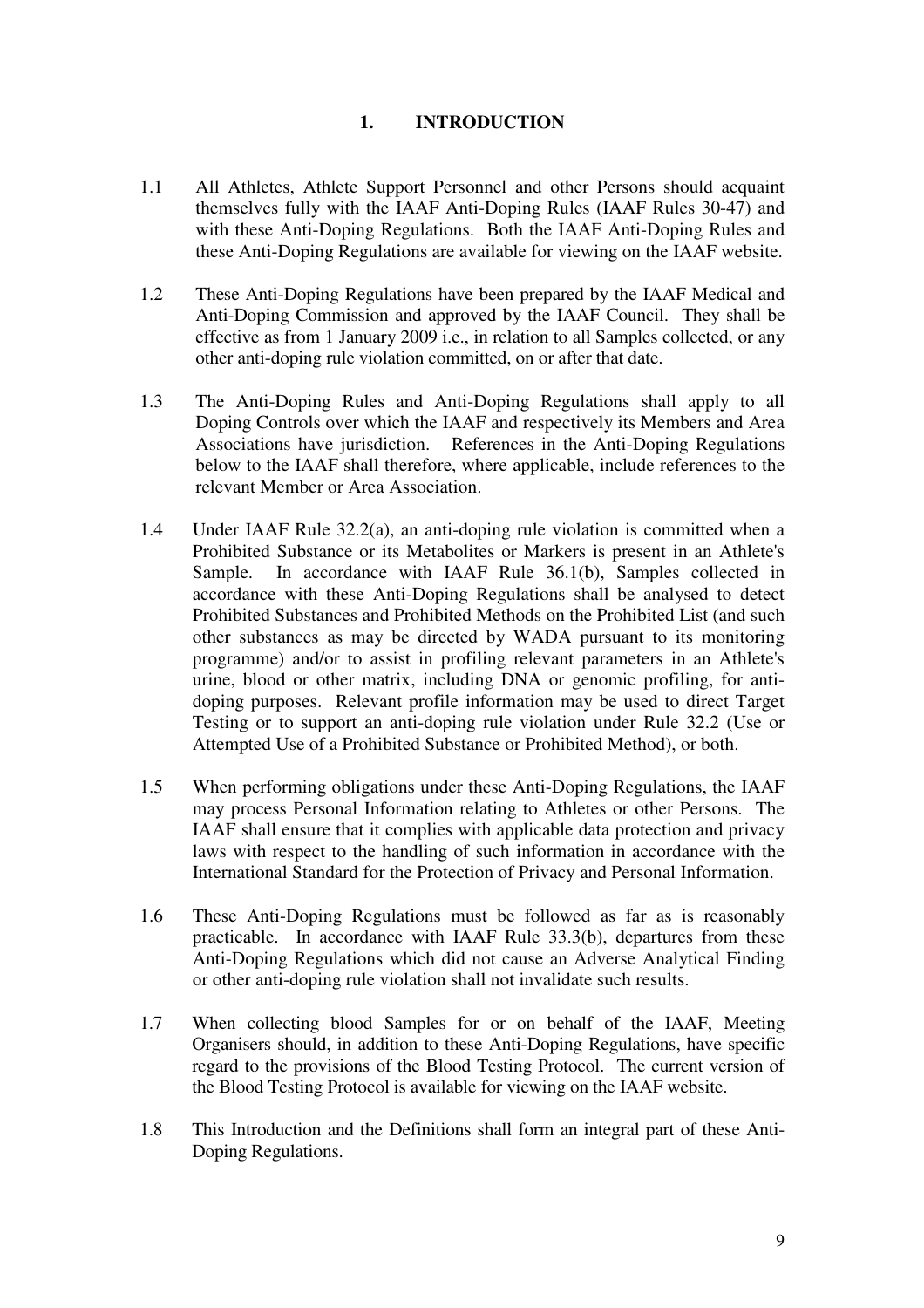- 1.9 Where appropriate, all references to the masculine gender in these Anti-Doping Regulations shall include references to the feminine and all references to the singular shall include references to the plural.
- 1.10 In the event of any differences between these Anti-Doping Regulations and the International Standards, these Anti-Doping Regulations shall prevail.

# **2. TEST PLANNING**

2.1 The IAAF shall plan for the effective Testing of Athletes both In and Out-of-Competition. Test planning shall include information gathering, evaluation of the potential risk of doping in Athletics and developing, monitoring, evaluating and modifying a Test Distribution Plan.

#### Test Distribution Plan

- 2.2 The IAAF Medical and Anti-Doping Commission shall prepare, as part of the IAAF's annual anti-doping programme, a Test Distribution Plan of the IAAF's In-competition and Out-of-Competition Testing.
- 2.3 In preparing such a Test Distribution Plan, the Medical and Anti-Doping Commission shall, as a minimum, evaluate the potential risk of doping and possible doping pattern(s) in Athletics based on the following criteria:
	- (a) the physical demands of the sport and/or discipline and possible performance-enhancing effect that doping may elicit;
	- (b) available doping analysis statistics;
	- (c) available research on doping trends;
	- (d) the history of doping in the sport and/or discipline;
	- (e) the training periods and the competition calendar; and
	- (f) information received on possible doping practices.
- 2.4 The Medical and Anti-Doping Commission shall develop and document the Test Distribution Plan based on all relevant considerations, including, but not limited to, any information obtained as a result of its evaluation under 2.3 above, the number of Athletes in the Registered Testing Pool (see further Chapter 4 below), the anti-doping activities of other ADOs with responsibility for Testing in Athletics, the strength of national anti-doping programmes and the evaluation of previous test distribution planning cycles.
- 2.5 As part of the Test Distribution Plan, the Medical and Anti-Doping Commission shall allocate the number of Sample collections that it has at its disposal for each discipline/nation (as relevant), including between urine and blood Testing and between Out-of-Competition and In-Competition Testing. The allocation between Out-of-Competition Testing and In-Competition Testing shall take into account the relative risks of doping in such periods for each discipline under evaluation.
- 2.6 The IAAF shall ensure that a significant amount of Testing undertaken pursuant to the Test Distribution Plan is Target Testing based on the intelligent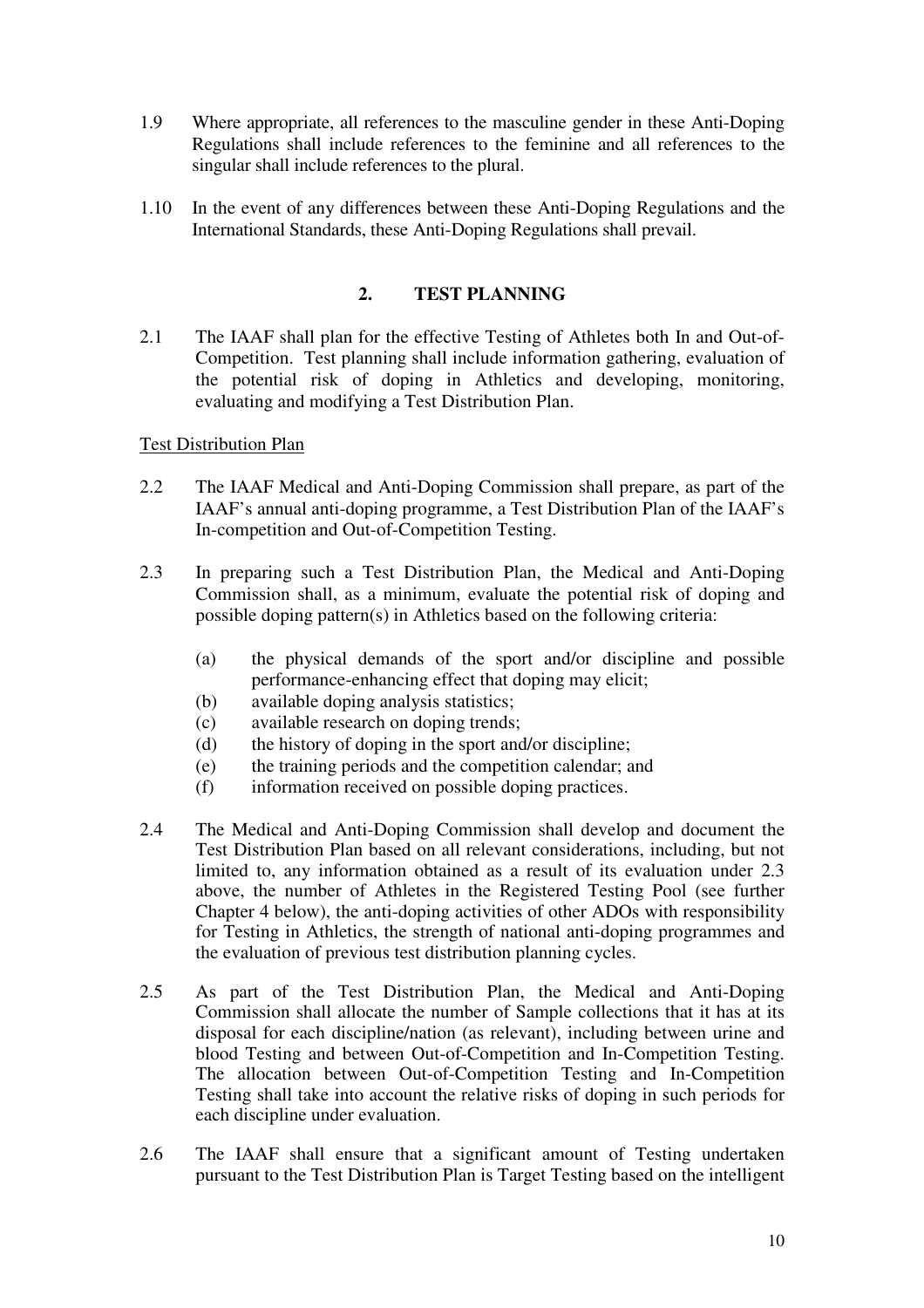assessment of the risks of doping and the most effective use of resources to ensure optimum detection and deterrence. The factors that will be relevant to determining who should be made the subject of Target Testing include (without limitation) some or all of the following factors:

- (a) abnormal biological parameters (blood parameters, steroid profiles etc);
- (b) injury;
- (c) withdrawal or absence from expected competition;
- (d) going into or coming out of retirement;
- (e) behaviour indicating doping;
- (f) sudden major improvements in performance;
- (g) repeated failure to provide Whereabouts Filings;
- (h) Whereabouts Filings that may indicate a potential increase in the risk of doping, including moving to a remote location;
- (i) Athlete performance history;
- (j) Athlete age, e.g., approaching retirement, move from junior to senior level;
- (k) Athlete test history;
- (l) Athlete reinstatement after a period of Ineligibility;
- (m) financial incentives for improved performance such as prize money or sponsorship opportunities;
- (n) Athlete association with a third party such as coach or doctor with a history of involvement in doping; and
- (o) reliable information from a third party.
- 2.7 The Medical and Anti-Doping Commission shall establish a system whereby the Test Distribution Plan is reviewed and, if necessary, updated on a regular basis in order to incorporate new information and to take into account, where appropriate, Sample collections that may have been conducted on Athletes by other ADOs recognised by the IAAF. Such data shall be used to assist in determining whether modifications to the plan are necessary.
- 2.8 The IAAF shall ensure that Athlete Support Personnel are not involved in, and have no access to, the test distribution planning for their Athletes.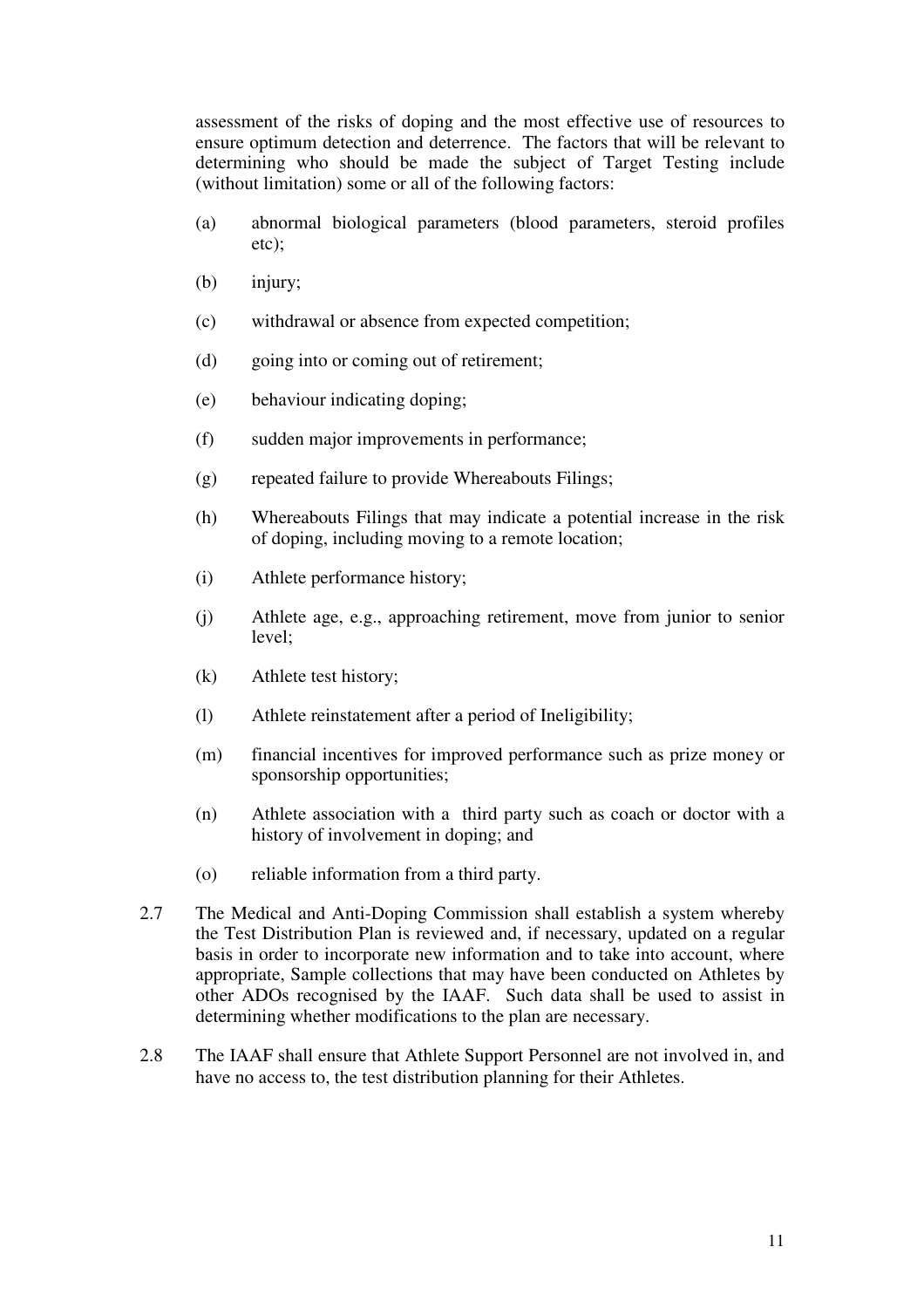# **3. IN-COMPETITION TESTING**

#### The Doping Control Station

- 3.1 A Doping Control Station shall be provided for In-competition Testing which at a minimum ensures the Athlete's privacy when providing a Sample and, where possible, is used solely as a Doping Control Station for the duration of the Sample Collection Session. The Doping Control Officer shall record any significant deviations from these criteria.
- 3.2 The Doping Control Station should be clearly identified. The Doping Control Station should normally consist of a waiting room, working room and WCs (men and women). It should be equipped with all necessary IAAF-approved Sample Collection Equipment, including collection vessels, bottles and sealing equipment. Sealed non-alcoholic drinks shall be available for the Athletes should they need to re-hydrate after competing. The competition organiser and/or the DCO(s) should ensure that the facilities are clean and adequate and that the Sample Collection Equipment acceptable prior to the start of the Competition.
- 3.3 A room or facility equipped for blood sampling may be set up at the Doping Control Station and/or at any other site at which the Athletes preparing for competition might be located for Testing (hotel, medical centre, training centre etc.). The room to be used for blood sampling should normally be separate from any room used for the collection of urine Samples and should be designed so as to maintain an Athlete's privacy and confidentiality at all times. The room to be used for the blood sampling session should be equipped at a minimum as follows:
	- (a) two steady chairs, one for the Athlete and one for the BCO (the use of stools is generally to be avoided);
	- (b) one portable bed for Athletes who have a history of fainting during or after blood withdrawal;
	- (c) one medium sized table on which to deposit the blood Sample Collection Equipment and to support and facilitate the immobilisation of the elbow during the blood collection procedure;
	- (d) a separate table to fill out the blood collection paper work; and
	- (e) a refrigerator or other form of cool storage facility into which the collected blood Samples can be placed pending screening analysis onsite or transportation from the site of collection to the agreed analysing/ screening laboratory.
- 3.4 Only the following persons should be allowed in the Doping Control Station:
	- (a) the Official in charge of the Doping Control Station;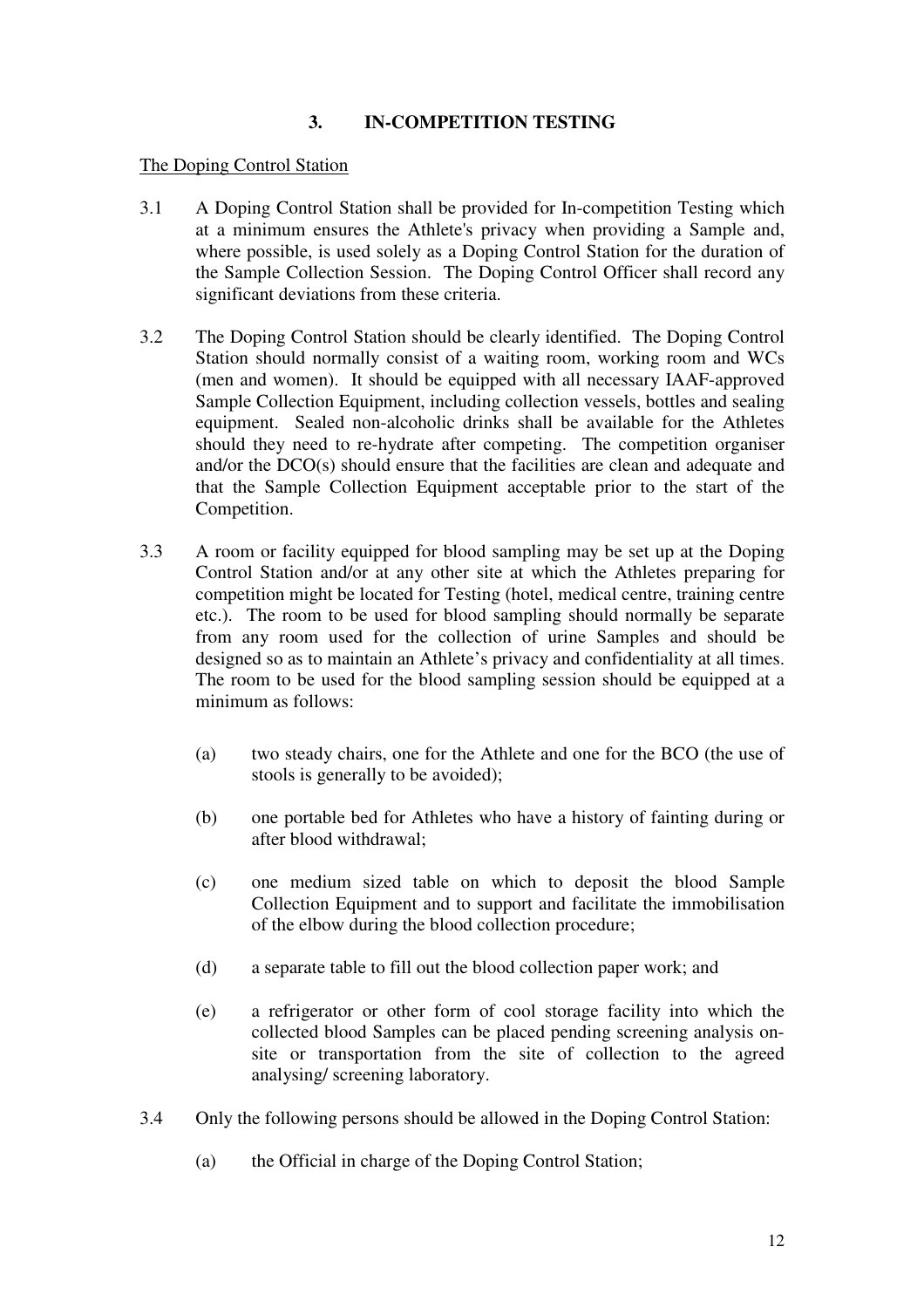- (b) the IAAF Delegate or Medical and Anti-Doping Delegate(s) (if appointed);
- $(c)$  the DCO(s);
- (d) the  $BCO(s)$ ;
- (e) other Sample Collection Personnel;
- (f) the Athletes to be tested and their representatives, if any; and
- (g) any other Person who might be authorised to be in the Doping Control Station by the IAAF Delegate or Medical and Anti-Doping Delegate(s) (if appointed) or the Official in charge of the Doping Control Station (for example, a WADA official in connection with the WADA Independent Observer Programme).
- 3.5 It is recommended, though not compulsory, that a security person be positioned outside the Doping Control Station to monitor the flow of people in and out and to keep unauthorised persons from entering the Doping Control Station.

# Sample Collection Personnel

- 3.6 Sample Collection Personnel may be appointed to conduct or assist with the Sample Collection Sessions. Only qualified persons (medically qualified personnel or phlebotomists) are entitled to collect blood Samples under these Anti-Doping Regulations.
- 3.7 Sample Collection Personnel should have official authorisation documentation that is provided and controlled by the IAAF or by such other organising body delegated to conduct the Testing at a Competition (for example, a mission order or authorisation letter). In the case of DCOs, such documentation shall identify them by name. DCOs shall also carry complementary identification which includes their name and photograph (for example, identification card, driver's licence, health card, passport or similar valid identification) and expiry date of the identification. For BCOs, identification requirements shall include their name and photograph and evidence of their qualification in the collection of blood Samples.

#### Selection of Athletes to be tested

- 3.8 The selection of Athletes for Testing In-Competition shall be done on a final position basis and/or random basis, where applicable in accordance with the number of Sample collections allocated for In-Competition Testing in the Test Distribution Plan.
- 3.9 In addition, further Athletes may be selected for Testing at the discretion of the IAAF, the Official in charge of the Doping Control Station, the IAAF Delegate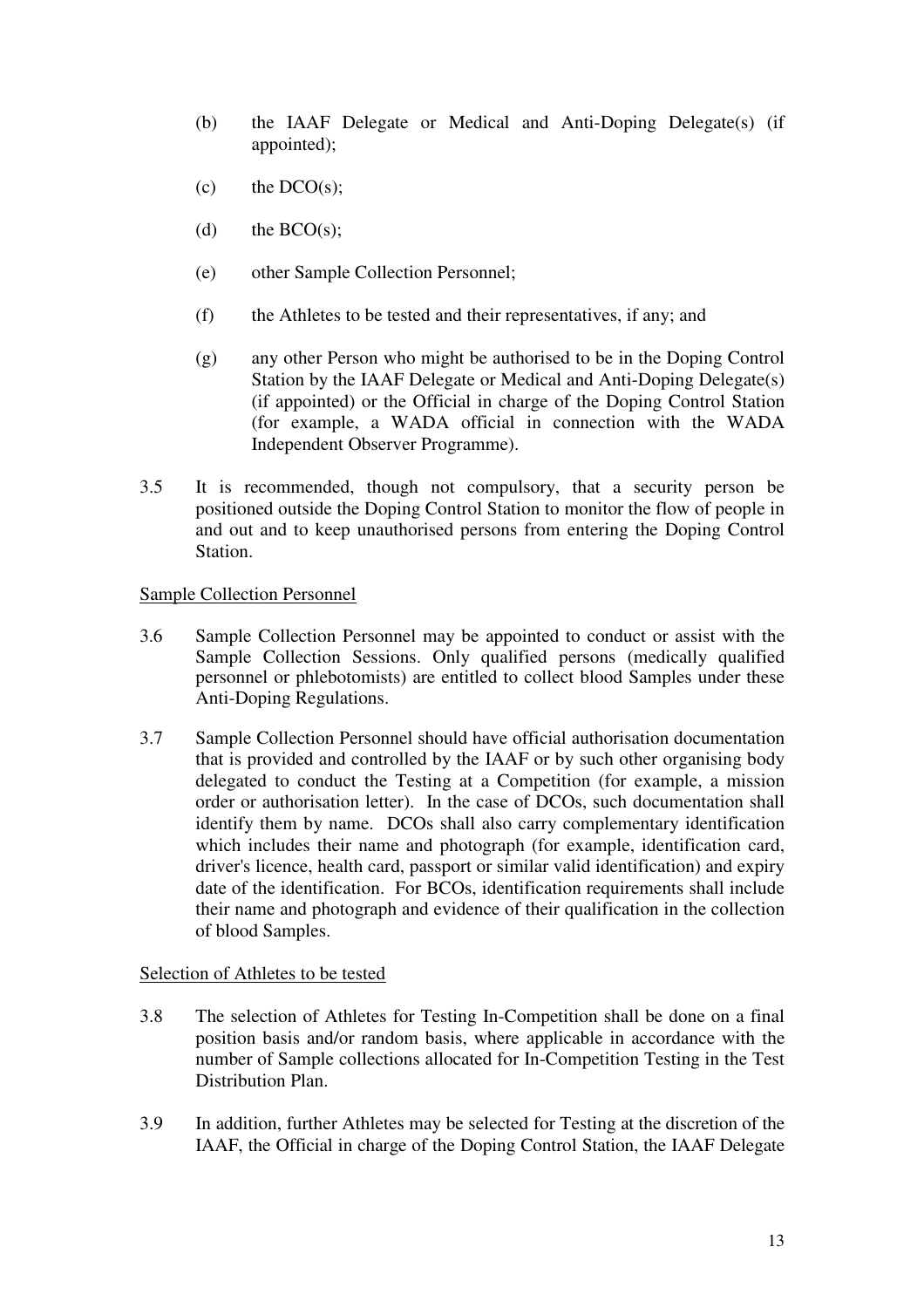or Medical and Anti-Doping Delegate(s) (if appointed), by any method that it or he shall choose, including the use of Target Testing.

- 3.10 Sample collection shall also be conducted on any Athlete who has broken or equalled an Area and/or World Record. Any Athlete who has broken or equalled an Area and/or World Record in a race walking or running Event (from 60 metres upwards) shall be tested for erythropoiesis-stimulating agents and their releasing factors. In such cases, a blood Sample shall be taken if it is practicable to do so.
- 3.11 Following the selection of an Athlete for Sample collection and prior to notification of the Athlete, the IAAF and/or the DCO/other responsible official shall ensure Athlete selection decisions are disclosed only to those who need to know in order to ensure that the Athlete can be notified and tested on a No Advance Notice basis.
- 3.12 Criteria may be established to validate the identity of an Athlete who has been selected to provide a Sample. This ensures that the selected Athlete is the Athlete who is notified. The method of identification of the Athlete shall be documented on the Doping Control documentation.

# Notification of Athletes

- 3.13 Other than in exceptional cases, No Advance Notice shall be the notification method for In-Competition Testing.
- 3.14 The DCO and/or Chaperone, as applicable, shall establish the location of the selected Athlete and plan the approach and timing of the notification, taking into consideration the specific circumstances of the situation in question. For this purpose, the DCO and/or Chaperone shall be given all necessary information and assistance by the Competition organiser, including unrestricted access to the areas where the Athletes may be located.
- 3.15 The DCO or Chaperone, as applicable, shall consider whether a third party is required to be notified prior to notification of the Athlete, for example, when the Athlete is a Minor or in situations where an interpreter is required and available for the notification. Otherwise, the Athlete should be the first one notified that he has been selected for Sample collection.
- 3.16 When initial contact has been made with the Athlete, the DCO or Chaperone, as applicable, shall:
	- (a) from this time until the Athlete leaves the Doping Control Station at the end of his Sample Collection Session, keep the Athlete under observation at all times;
	- (b) identify himself to the Athlete using the identification referred to in paragraph 3.7 above; and
	- (c) if necessary, confirm the Athlete's identity to ensure that the Athlete to be notified is the same Athlete who has been selected for Doping Control. Any failure by the Athlete to confirm his identity on request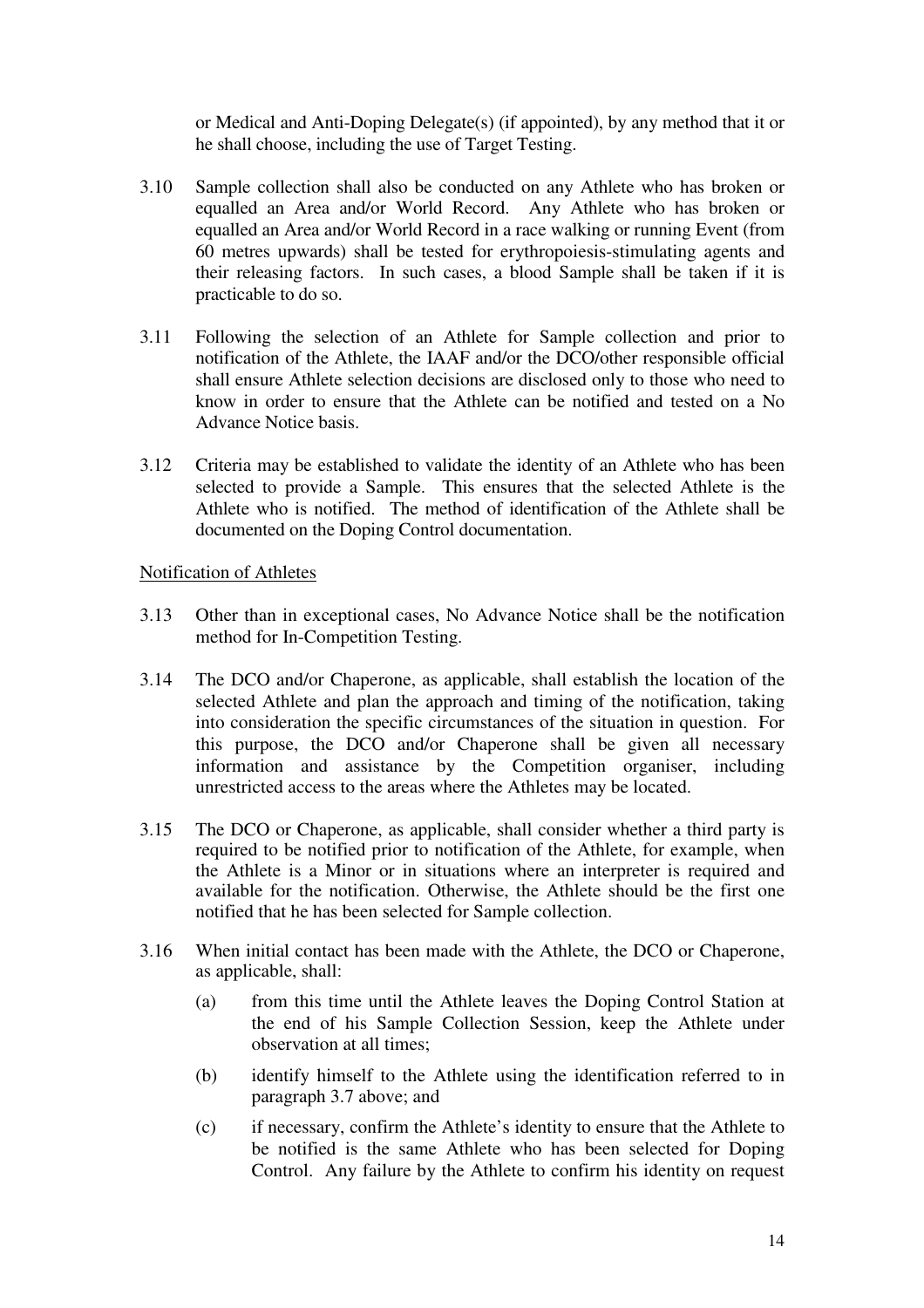to do so shall be documented. In such cases, the DCO responsible for conducting the Sample Collection Session shall decide whether it is appropriate to report the situation as a Failure to Comply.

- 3.17 The DCO or Chaperone, as applicable, shall ensure that the Athlete is informed:
	- (a) that he is required to undergo a Sample collection;
	- (b) of the authority under which the Sample collection is to be conducted;
	- (c) of the type of Sample collection to be conducted and, where appropriate, any conditions that need to be adhered to prior to the Sample collection;
	- (d) of the Athlete's rights, including the right to:
		- (i) have a representative and, if required and available, an interpreter accompany him to the Doping Control Station;
		- (ii) ask for additional information about the Sample collection process;
		- (iii) request a delay in reporting to the Doping Control Station for valid reasons (see 3.19 below);
	- (e) of the Athlete's responsibilities, including the requirement to:
		- (i) remain within direct observation of the DCO/Chaperone at all times from the point of notification by the DCO/Chaperone until the completion of the Sample collection procedure;
		- (ii) produce identification when requested to do so;
		- (iii) comply with Sample collection procedures (and the Athlete should be advised of the possible consequences of a refusal or Failure to Comply); and
		- (iv) report immediately to the Doping Control Station for Testing unless there are valid reasons for a delay as determined in accordance with paragraph 3.19 below.
	- (f) of the location of the Doping Control Station;
	- (g) that, should the Athlete choose to consume food or fluids prior to providing a Sample, he does so at his own risk and should in any event avoid excessive rehydration having in mind the requirement to produce a Sample with Suitable Specific Gravity for Analysis;
	- (h) that the Sample provided by the Athlete should be the first urine passed by the Athlete subsequent to notification, i.e., he should not pass urine in the shower or otherwise prior to providing a Sample to the Sample Collection Personnel.
- 3.18 The DCO or Chaperone shall then have the Athlete sign an appropriate form to acknowledge and accept the notification. If the Athlete refuses to sign the notification form or otherwise seeks to evade the notification, the DCO/Chaperone shall (if possible) inform the Athlete of the consequences of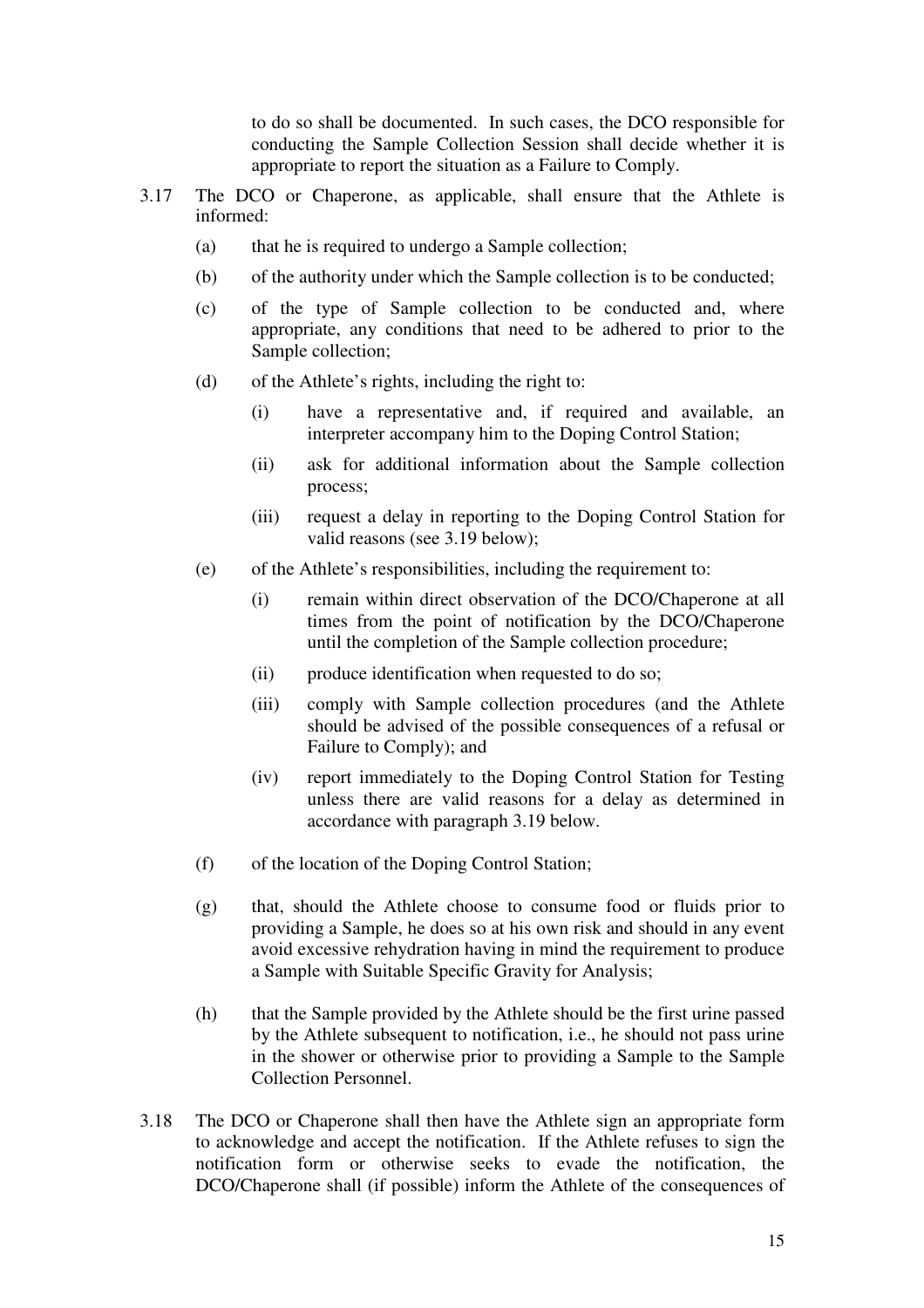his refusal or Failure to Comply. If the notification is being performed by a Chaperone, he shall immediately report all relevant facts to a DCO or other responsible official. The DCO or other responsible official shall then attempt to contact the Athlete and inform him of his obligation to undergo Doping Control and of the consequences of his refusal or failure to do so. If the Athlete still refuses to sign the notification form, the DCO or other responsible official shall document the facts in a detailed report and report the circumstances to the IAAF as a possible refusal or Failure to Comply.

- 3.19 The DCO/Chaperone may at their discretion consider any reasonable third party requirement or any request by the Athlete for permission to delay reporting to the Doping Control Station following acknowledgement and acceptance of notification and/or to leave the Doping Control Station temporarily after arrival and may grant such permission if the Athlete can be continuously chaperoned and kept under direct observation during the delay and if the request relates to one of the following activities:
	- (a) participation in a medals ceremony;
	- (b) fulfilment of pressing media commitments;
	- (c) competing in further events;
	- (d) performing a warm down;
	- (e) obtaining necessary medical treatment;
	- (f) locating a representative and/or interpreter;
	- (g) obtaining photo identification; or
	- (h) any other exceptional circumstances which can be justified and which shall be documented.
- 3.20 The DCO shall reject a request from an Athlete under 3.19 above in any case where it will not be possible for the Athlete to be continuously chaperoned during the period in question.
- 3.21 The DCO shall always document the reasons for any delay in an Athlete reporting to the Doping Control Station and/or the reasons for an Athlete leaving the Doping Control Station after reporting for Testing. These reasons shall be submitted to the IAAF for further investigation, if necessary. Any failure of the Athlete to remain under constant observation should also be recorded.
- 3.22 If the DCO gives approval for the Athlete to leave the Doping Control Station after reporting for Testing, he shall agree either the time of his return or his return upon completion of an agreed activity. The DCO shall document this information and then the actual time of the Athlete's departure and return.
- 3.23 If the Athlete delays reporting to the Doping Control Station other than in accordance with paragraph 3.19 above but arrives prior to the DCO's departure, the DCO shall decide whether to process a possible Failure to Comply. If at all possible, the DCO shall proceed with collecting a Sample and shall document the details of the delay in the Athlete reporting to the Doping Control Station.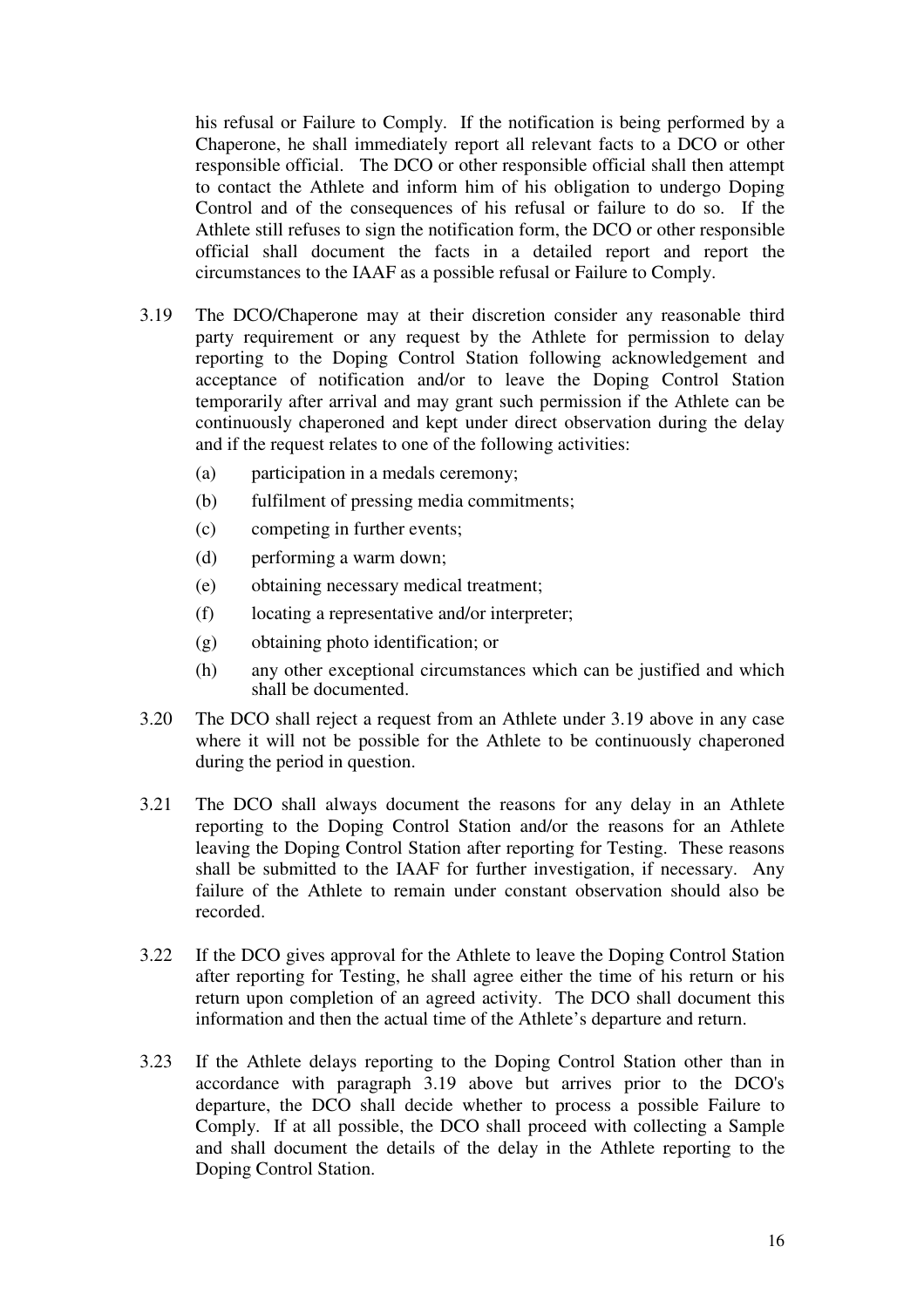3.24 If, while keeping an Athlete under observation, Sample Collection Personnel observe any matter which, in their opinion, has the potential to compromise the Athlete's Sample collection, the circumstances shall be reported to, and documented by, the DCO. Where appropriate, the DCO shall notify the Athlete that he is reporting a Failure to Comply by the Athlete and that a further investigation may be carried out and appropriate follow up action taken. If possible, the Athlete's Sample Collection Session shall still be completed.

#### Collection of Urine Samples

- 3.25 Following completion of the notification procedures and the Athlete's arrival at the Doping Control Station, the DCO shall ensure that the Athlete is informed of the requirements of the urine Sample Collection Session before the Sample collection begins.
- 3.26 The DCO shall ensure that the Athlete is offered a choice of Sample Collection Equipment for collecting the Sample. The Sample Collection Equipment shall:
	- (a) have a unique numbering system incorporated into all bottles, containers, tubes or other item used to seal a Sample;
	- (b) have a sealing system that is tamper evident;
	- (c) ensure the identity of the Athlete is not evident from the equipment itself; and
	- (d) ensure that all equipment is clean and sealed prior to use by the Athlete.
- 3.27 When the Athlete feels he is ready to provide a Sample, the DCO shall instruct the Athlete to select a collection vessel from a choice of at least two clean, unused vessels.
- 3.28 Whenever an Athlete selects a collection vessel or other Sample Collection Equipment that directly holds the urine Sample, the DCO will instruct the Athlete to check that all the seals on the selected equipment are intact and that the equipment has not been tampered with. If the Athlete is not satisfied with the selected equipment, he may select another. If the Athlete is not satisfied with any of the equipment available for selection, this fact shall be recorded by the DCO. If the DCO does not agree with the Athlete that all of the equipment available for selection is unsatisfactory, the DCO shall instruct the Athlete to proceed with the Sample Collection Session and the Athlete's views shall be recorded on the Doping Control documentation. If the DCO agrees with the Athlete that all the equipment for selection is unsatisfactory, the DCO shall terminate the collection of the Athlete's urine Sample and this shall be recorded by the DCO.
- 3.29 Once the collection vessel has been selected, the DCO/Chaperone and the Athlete shall proceed to a WC to commence the Sample collection. No person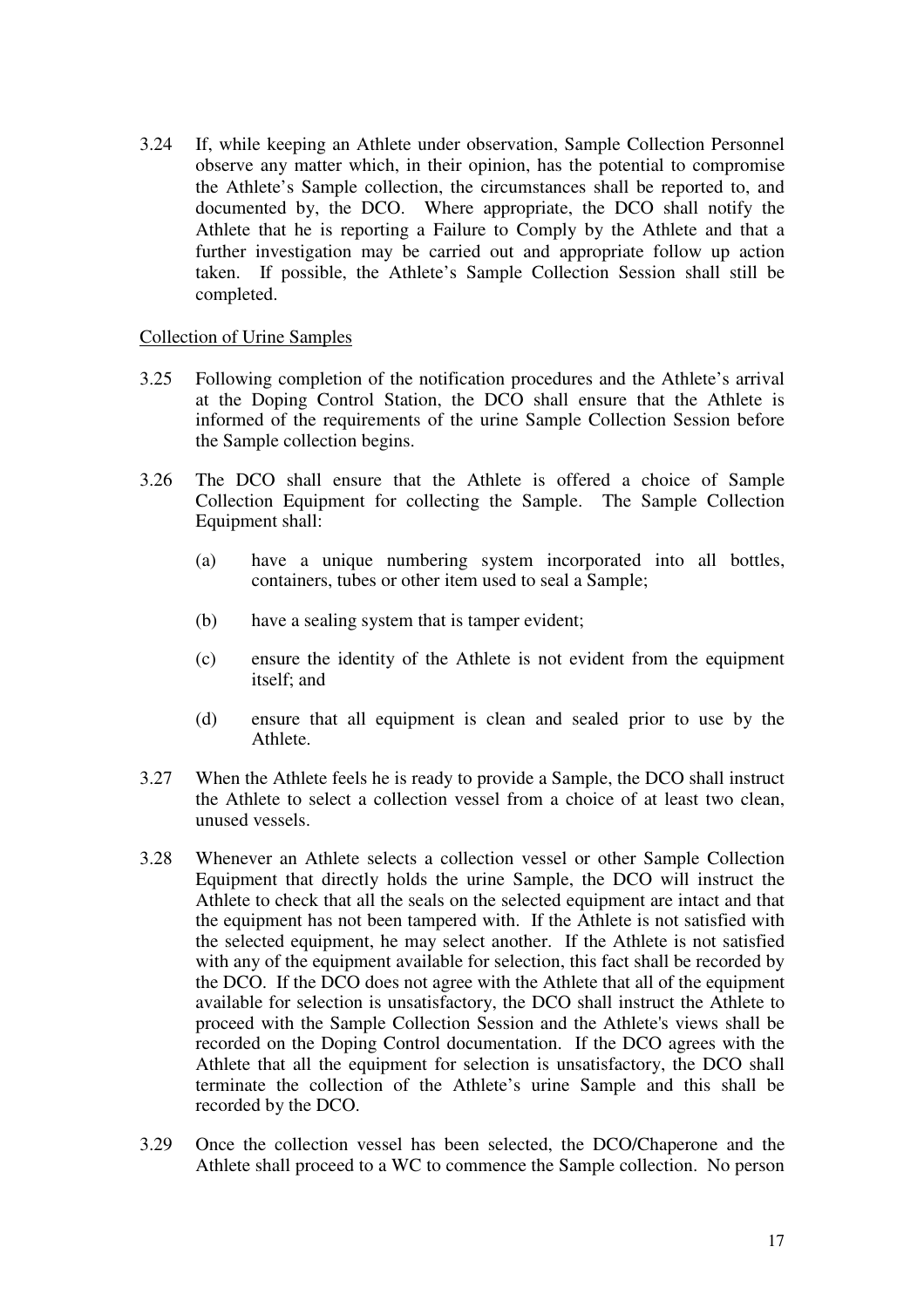other than the Athlete and the DCO/Chaperone should be present in the WC when the urine Sample is collected. The DCO/Chaperone who witnesses the passing of the Sample shall be of the same gender as the Athlete providing the Sample.

- 3.30 The DCO/Chaperone should where practicable ensure the Athlete washes his hands thoroughly prior to the provision of the Sample.
- 3.31 The DCO/Chaperone shall take all necessary steps to satisfy himself as to the origin and authenticity of the Sample being collected. The DCO/Chaperone shall ensure an unobstructed view of the Sample leaving the Athlete's body and must continue to observe the Sample after provision until the Sample is securely sealed and the DCO/Chaperone shall record the witnessing in writing. In order to ensure a clear and unobstructed view of the passing of the Sample, the DCO/Chaperone shall instruct the Athlete to remove or adjust clothing which restricts a clear view of Sample provision. Once the Sample has been provided, the DCO/Chaperone shall also ensure that no additional volume is passed by the Athlete at the time of provision which could have been secured in the collection vessel. If there are any doubts as to the origin or authenticity of the Sample, the Athlete shall be asked to provide an additional Sample. If the Athlete refuses to provide an additional Sample, the DCO shall report a refusal or Failure to Comply.
- 3.32 Athletes shall be required to provide as much urine as possible and no less than the Suitable Volume of Urine for Analysis (a minimum of 90ml). The DCO shall verify, in full view of the Athlete, that the Suitable Volume of Urine for Analysis has been provided. Where the volume of the urine is insufficient, the DCO shall conduct a partial Sample collection procedure in accordance with the procedure set out below (see Urine Samples – insufficient volume).
- 3.33 The Athlete shall retain control of the collection vessel and any Sample provided until the Sample is sealed. Assistance may be provided to an Athlete by the Athlete's representative or Sample Collection Personnel during the Sample Collection Session where authorised by the Athlete and agreed to by the DCO.
- 3.34 The DCO shall instruct the Athlete to select one sample collection kit (containing two bottles marked "A" and "B") from a selection of sealed kits.
- 3.35 Once a sample collection kit has been selected, the DCO and the Athlete shall check that all code numbers match and that the relevant code number is recorded accurately by the DCO.
- 3.36 If the Athlete or DCO finds that the code numbers are not the same, the DCO shall instruct the Athlete to choose another Sample collection kit. The DCO shall record the matter.
- 3.37 The Athlete shall first pour the urine into the "B" bottle (to a minimum of 30ml) and then pour the remainder of the urine into the "A" bottle (to a minimum of 60ml). If more than the minimum Suitable Volume of Urine for Analysis has been provided, the DCO shall ensure that the Athlete fills the "A" bottle to capacity as per the recommendation of the equipment manufacturer. Should there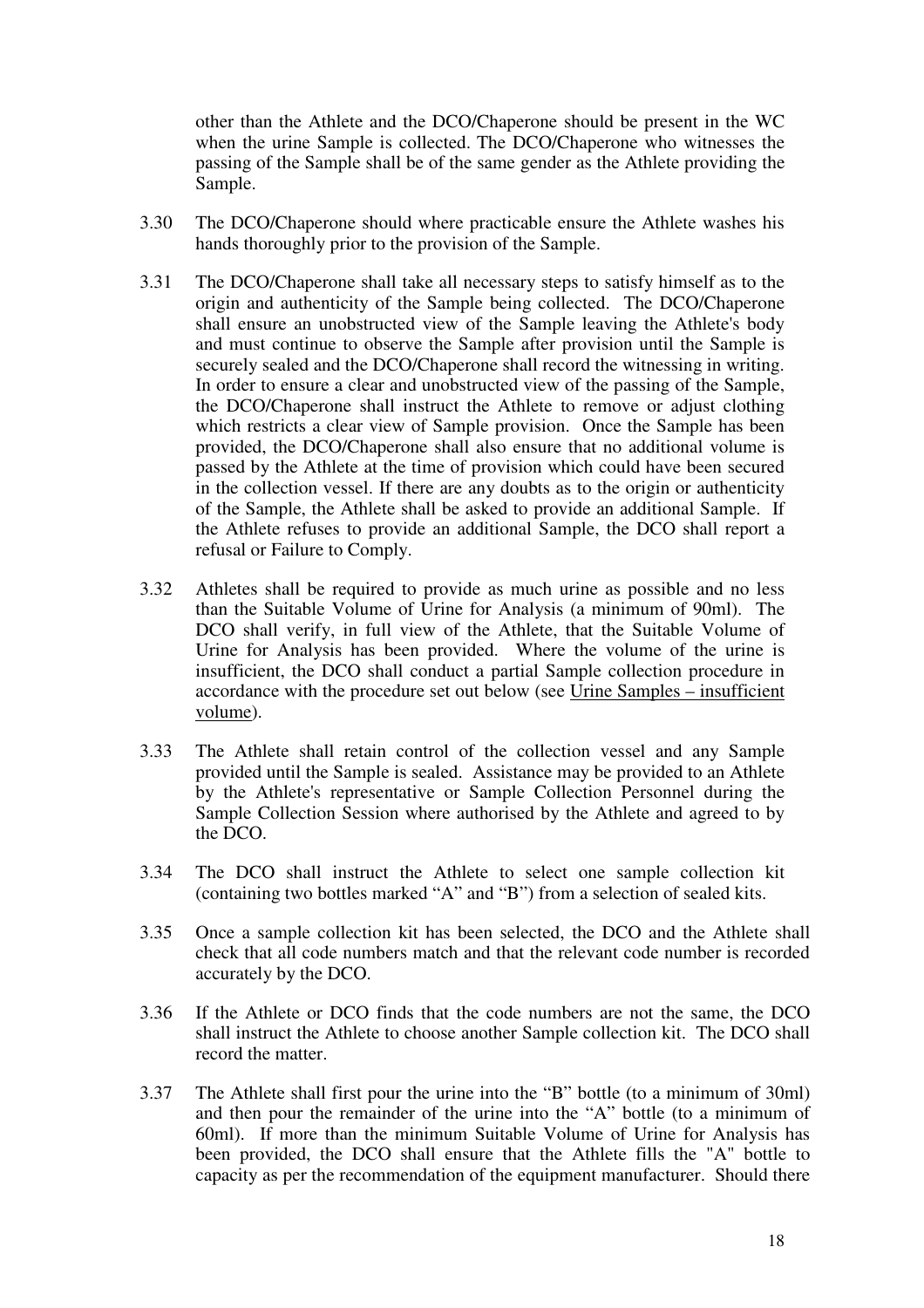still be urine remaining, the DCO shall ensure that the Athlete fills the "B" bottle to capacity as per the recommendation of the equipment manufacturer. The DCO shall instruct the Athlete to ensure that a small amount of urine is left in the collection vessel, explaining that this is to enable the DCO to test the residual urine in accordance with paragraph 3.40 below.

- 3.38 Urine should only be discarded when both the "A" and the "B" bottles have been filled to capacity in accordance with paragraph 3.37 above and after the residual urine has been tested in accordance with paragraph 3.40 below. The Suitable Volume of Urine for Analysis shall be viewed as an absolute minimum.
- 3.39 The Athlete shall seal the bottles as directed by the DCO. The DCO shall check, in full view of the Athlete, that the bottles have been properly sealed.
- 3.40 The DCO shall test the residual urine in the collection vessel to determine if the Sample has a Suitable Specific Gravity for Analysis. If the DCO's field reading indicates that the Sample does not have a Suitable Specific Gravity for Analysis, then the DCO shall follow the procedure set out below (see Urine Samples – Samples that do not meet the requirement for Suitable Specific Gravity for Analysis). The DCO should ensure that the Athlete has been given the option of requiring that any residual urine that will not be sent for analysis is discarded in full view of the Athlete.

#### Urine Samples – insufficient volume

- 3.41 Where the volume of urine is insufficient (see 3.32 above), the DCO shall inform the Athlete that a further Sample shall be collected to meet the Suitable Volume of Urine for Analysis requirements.
- 3.42 The DCO shall instruct the Athlete to select a partial Sample container or kit from a selection of sealed containers or kits and to check that all the seals on the selected equipment are intact and that the equipment has not been tampered with.
- 3.43 The DCO shall then instruct the Athlete to open the relevant equipment, pour the insufficient Sample into the container and seal it as directed by the DCO. The DCO shall check, in full view of the Athlete, that the container has been properly sealed.
- 3.44 The DCO and the Athlete shall check that the equipment code number and the volume and identity of the insufficient Sample are recorded accurately by the DCO. The DCO shall retain control of the sealed partial Sample container.
- 3.45 While waiting to provide an additional Sample, the Athlete shall remain under continuous observation and be given the opportunity to hydrate if necessary.
- 3.46 When the Athlete is able to provide an additional Sample, the procedures for collection of the Sample shall be repeated as set out above.
- 3.47 When the DCO is satisfied that the requirements for Suitable Volume of Urine for Analysis have been met, the DCO and Athlete shall check the integrity of the seal(s) on the partial Sample container(s) containing the previously provided insufficient Sample(s). Any irregularity with the integrity of such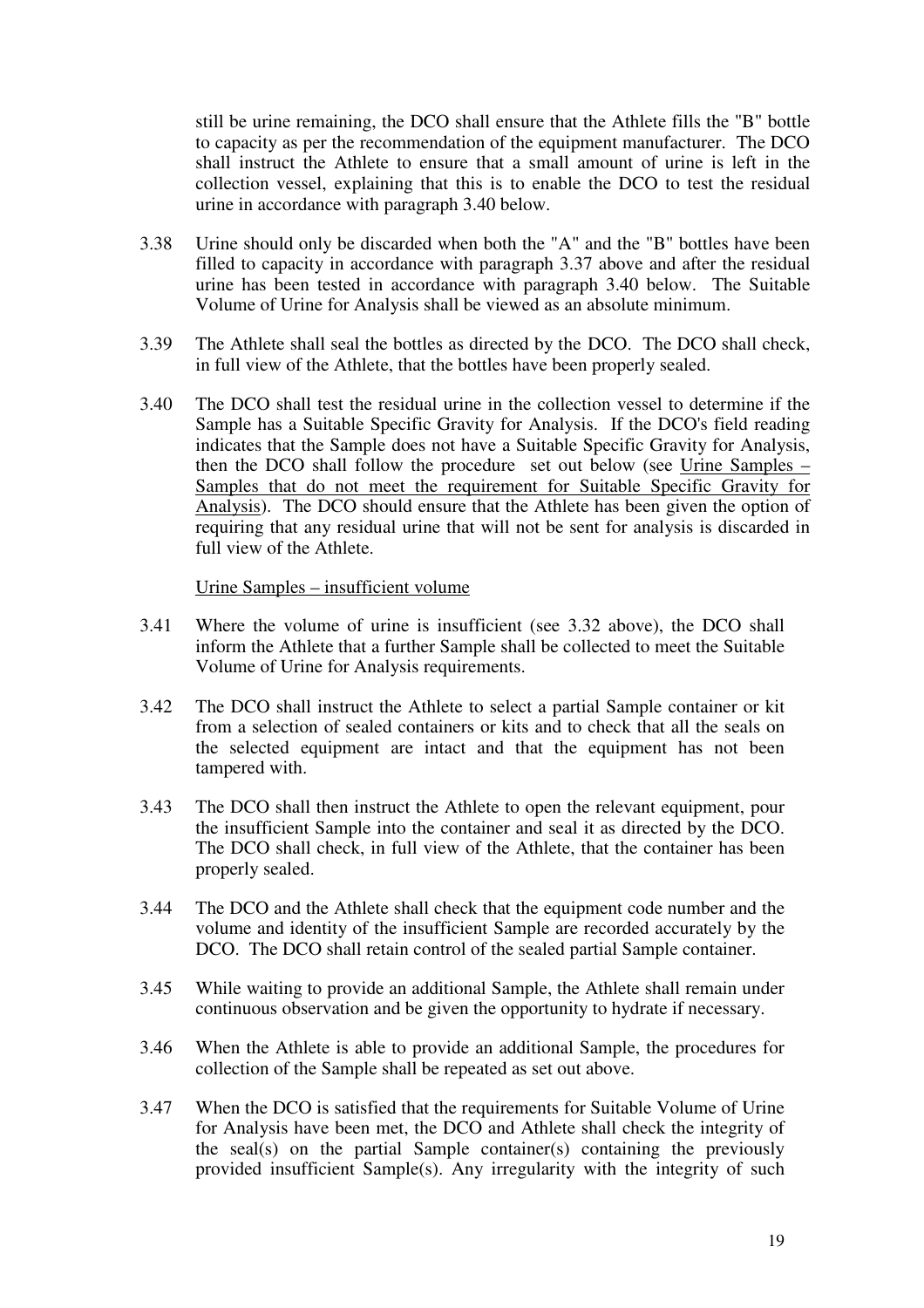seal(s) will be recorded by the DCO in writing and may be subject to further investigation, as appropriate.

- 3.48 The DCO shall then direct the Athlete to break the seal(s) of the partial Sample container and combine the Samples, ensuring that the additional Sample is added sequentially to the first entire Sample collected until, as a minimum, the requirement for Suitable Volume of Urine for Analysis is met.
- 3.49 The DCO and the Athlete shall then continue with the Sample collection process as described in 3.39 above.
- 3.50 The Athlete shall have fulfilled his duty to submit to Doping Control only after having delivered a volume of urine that meets the Suitable Volume of Urine for Analysis, irrespective of the time necessary for this.

#### Urine Samples - Samples that do not meet the required specific gravity

- 3.51 If the DCO determines that the requirements for Suitable Specific Gravity for Analysis have not been met (see 3.40 above), the DCO shall inform the Athlete that he is required to empty his bladder completely and then to wait to provide a further Sample. This further Sample shall not be collected for at least one hour after the time of the first.
- 3.52 While waiting to provide the further Sample, the Athlete shall remain under continuous observation. The Athlete shall be strongly encouraged not to hydrate since this may delay the production of a suitable Sample.
- 3.53 When the Athlete is able to provide an additional Sample, the procedures for collection of the urine Samples shall be repeated as set out above.
- 3.54 The Athlete shall have fulfilled his duty to submit to Doping Control only after having delivered the required volume of acceptable urine, irrespective of the time and the number of attempts necessary for this. The DCO should continue to collect additional Samples until the requirement for Suitable Specific Gravity for Analysis is met.
- 3.55 The DCO shall record the fact that the Samples collected belong to the same Athlete and the order in which the Samples were provided.
- 3.56 The DCO shall ensure that any residual urine not to be sent for analysis is discarded.
- 3.57 The DCO and the Athlete shall then continue with the Sample collection process as described in 3.39 above.
- 3.58 If it is determined that none of the Athlete's Samples meets the requirement for Suitable Specific Gravity for Analysis and the DCO determines that for logistical reasons it is impossible to continue with the Sample Collection Session, the DCO may end the Sample Collection Session. Such exceptional circumstances shall be documented by the DCO. In such circumstances, if appropriate, the ADO may investigate a possible Failure to Comply by the Athlete.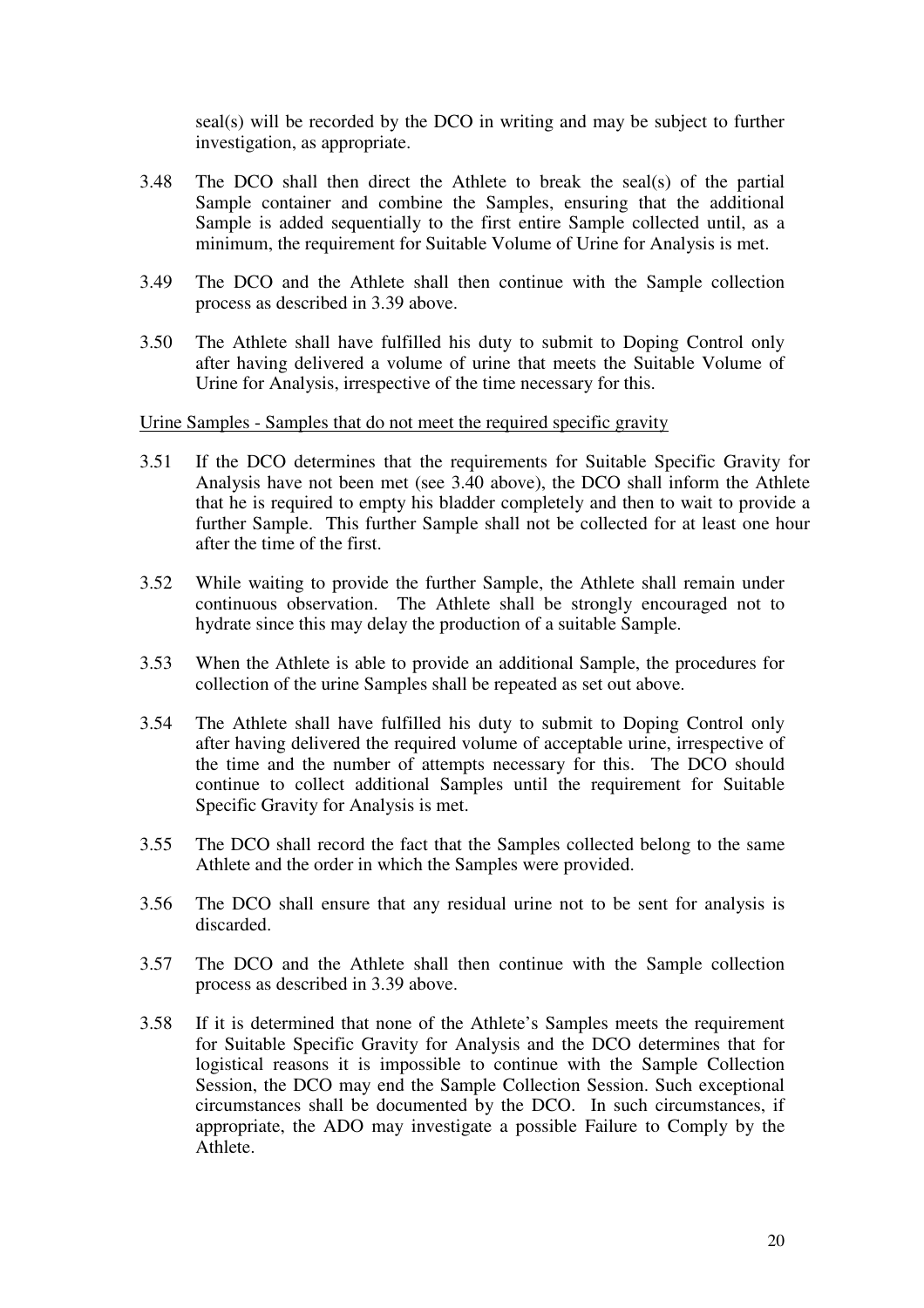- 3.59 The DCO shall send to the laboratory for analysis all Samples which were collected, irrespective of whether or not they meet the requirement for Suitable Specific Gravity for Analysis.
- 3.60 The laboratory shall, in conjunction with the IAAF*,* determine which Sample*s* shall be analysed.

### Collection of Blood Samples

- 3.61 Following completion of the notification procedures (see 3.13-3.24 above) and the Athlete's arrival at the Doping Control Station, the BCO/other responsible official shall ensure that the Athlete is informed of the requirements of the blood Sample collection before the Sample collection begins. The BCO/other responsible official shall ask the Athlete whether he has been tested before and whether he requires an explanation of the blood Sample collection procedure. If the Athlete has not been tested before, or requests an explanation of the procedure, the BCO/other responsible official shall explain the blood collection procedure to him.
- 3.62 No blood Sample shall be taken from an Athlete unless the Athlete has consented to blood Testing. If an Athlete refuses to give his consent, a blood Sample shall not be taken from him. Such a failure, other than in the circumstances set out in 3.72 below, shall however be regarded as a failure or refusal to submit to Sample collection after notification under IAAF Rule 32.2(c) or otherwise as a Failure to Comply. In the event of a failure or refusal to submit to Sample collection or a Failure to Comply, the Athlete may nevertheless be required to provide a urine Sample which shall be analysed for the full range of Prohibited Substances, including erythropoiesis-stimulating agents and their releasing factors. The urine Sample shall be collected in accordance with paragraphs 3.25-3.60 of these Anti-Doping Regulations.
- 3.63 The DCO/BCO and the Athlete shall proceed to the area where the Sample will be provided. The BCO shall provide the Athlete with evidence of his qualification before the blood Sample collection takes place.
- 3.64 The DCO/BCO shall ensure the Athlete is offered comfortable conditions for the Sample collection, including being in a relaxed position for at least 10 minutes prior to providing the Sample.
- 3.65 Blood Sampling Collection Equipment shall consist of (a) a single sample tube for blood profiling purposes; or (b) both an A and a B sample tube for blood analysis; or (c) as otherwise specified by the relevant laboratory. After the Athlete's rest period and the DCO/BCO explanation of the procedure to be followed (if applicable), the DCO/BCO shall direct the Athlete to choose the appropriate number of blood sampling kits.
- 3.66 The DCO/BCO shall instruct the Athlete to check that the selected kit has not been tampered with and the seals are intact. If the Athlete is not satisfied with the selected kit, he may select another. If the Athlete is not satisfied with any of the kits available for selection, this fact shall be recorded by the DCO/BCO. If the DCO/BCO does not agree with the Athlete that all of the kits available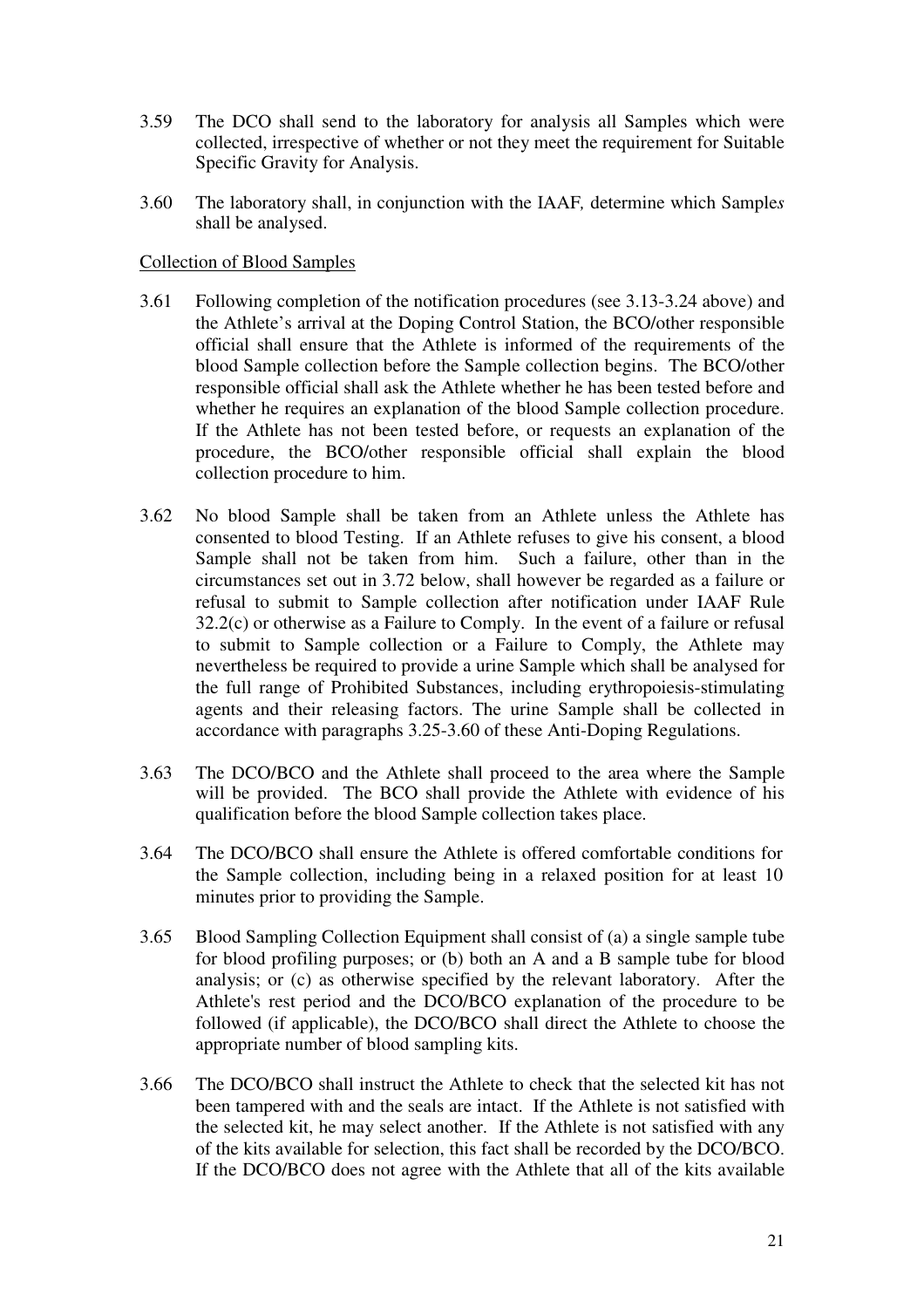for selection are unsatisfactory, the DCO/BCO shall instruct the Athlete to proceed with the Sample Collection Session. If the DCO/BCO agrees with the Athlete that all of the available kits are unsatisfactory, the DCO/BCO shall terminate the collection of the Athlete's blood Sample and this shall be recorded by the DCO/BCO.

- 3.67 When a blood Sample collection kit has been selected, the DCO/BCO and the Athlete shall check that all the code numbers match and that the code number is accurately recorded.
- 3.68 The BCO shall clean the skin with a sterile disinfectant wipe or swab in a location unlikely to affect the Athlete or his performance. No blood Sample shall be taken from any part of the Athlete's body other than from the arm or hand.
- 3.69 If necessary, the BCO shall apply a tourniquet. The tourniquet, if applied, shall be immediately removed after the venipuncture has been made.
- 3.70 The amount of blood removed shall be adequate to satisfy the relevant analytical requirements for the Sample analysis to be performed. The blood shall be collected into one or more tubes depending on the purpose of the sampling or the requirements of the laboratory. No more than 25 millilitres of blood shall be withdrawn.
- 3.71 If the amount of blood that can be removed from the Athlete at the first attempt is insufficient, the BCO shall repeat the procedure. The maximum number of attempts however shall be three. Should all attempts fail, then the BCO, in consultation with the DCO where applicable, shall terminate the collection of the blood Sample and the reasons for terminating the Sample Collection Session shall be recorded.
- 3.72 An Athlete shall be entitled to refuse to provide a blood Sample if:
	- (a) the BCO purporting to conduct the blood sampling is unable to provide the Athlete with evidence of his qualification;
	- (b) none of the blood sampling kits available for use are sealed and intact;
	- (c) the BCO seeks to withdraw more than 25ml of blood from the Athlete;
	- (d) the BCO seeks to take more than three attempts to withdraw the required amount of blood;
	- (e) the BCO seeks to withdraw blood otherwise than from one of the specified sites set out above.
- 3.73 The BCO shall apply a dressing to the puncture site(s).
- 3.74 The BCO shall dispose of any used Blood Sampling Equipment not required for completing the Sample Collection Session. The Blood Sampling Equipment shall be disposed of in accordance with the required standards for handling blood.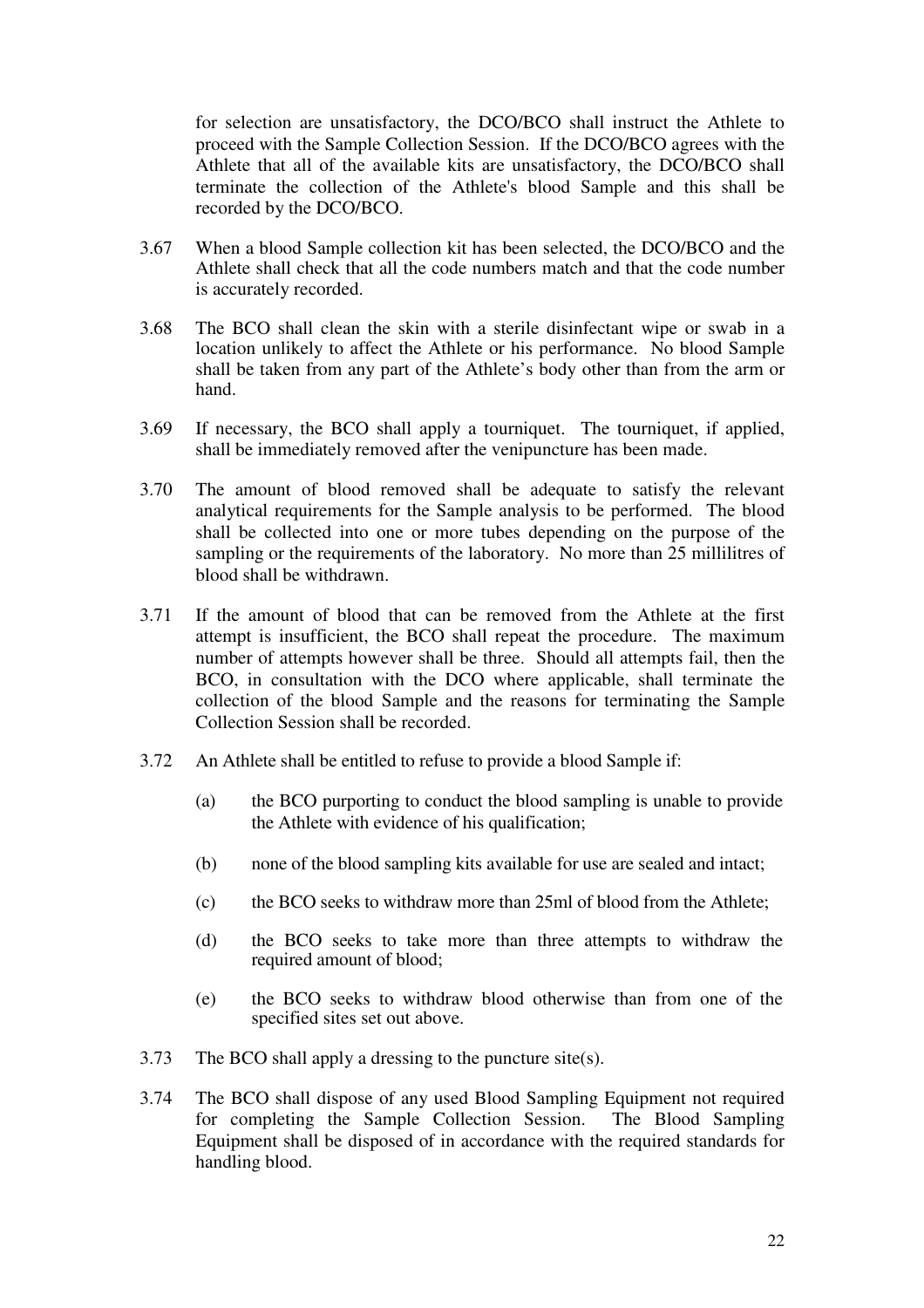- 3.75 If the Sample requires further on-site processing such as centrifugation or separation of serum, the Athlete shall remain to observe the Sample until final sealing in a secure tamper-evident kit.
- 3.76 The Sample shall be sealed into the Sample collection kit. Both the DCO/BCO and the Athlete shall check that the sealing of the kit is satisfactory.
- 3.77 The sealed Sample shall be stored in a manner that protects its integrity, identity and security prior to transportation from the Doping Control Station.

#### Post-Sample collection procedures for Urine/Blood Samples

- 3.78 Any behaviour by the Athlete and/or persons associated with the Athlete or anomalies arising with the potential to compromise the Sample collection shall be recorded by the DCO/BCO and reported to the IAAF. If appropriate, on receipt of the report, the IAAF shall investigate the Athlete's Failure to Comply.
- 3.79 The DCO/BCO shall provide the Athlete with the opportunity to document any concerns he may have about how the session was conducted.
- 3.80 In conducting the Sample Collection Session, it is recommended that the following information shall be recorded on the Doping Control Form as a minimum:
	- (a) date and time of notification;
	- (b) date and time of arrival at the Doping Control station;
	- (c) date, time and type of Sample provision;
	- (d) the name of the Athlete;
	- (e) the date of birth of the Athlete;
	- (f) the gender of the Athlete;
	- (g) the Athlete's home address;
	- (h) the Athlete's discipline;
	- (i) the Sample(s) code number(s);
	- (j) the name and signature of the witnessing DCO/Chaperone or assistant, where applicable, who witnessed the urine Sample provision;
	- (k) the name and signature of the BCO (where applicable);
	- (l) required laboratory information on the Sample;
	- (m) medications and supplements taken and recent blood transfusion details (if applicable);
	- (n) any irregularities in procedures;
	- (o) Athlete consent to provide a Sample (if applicable);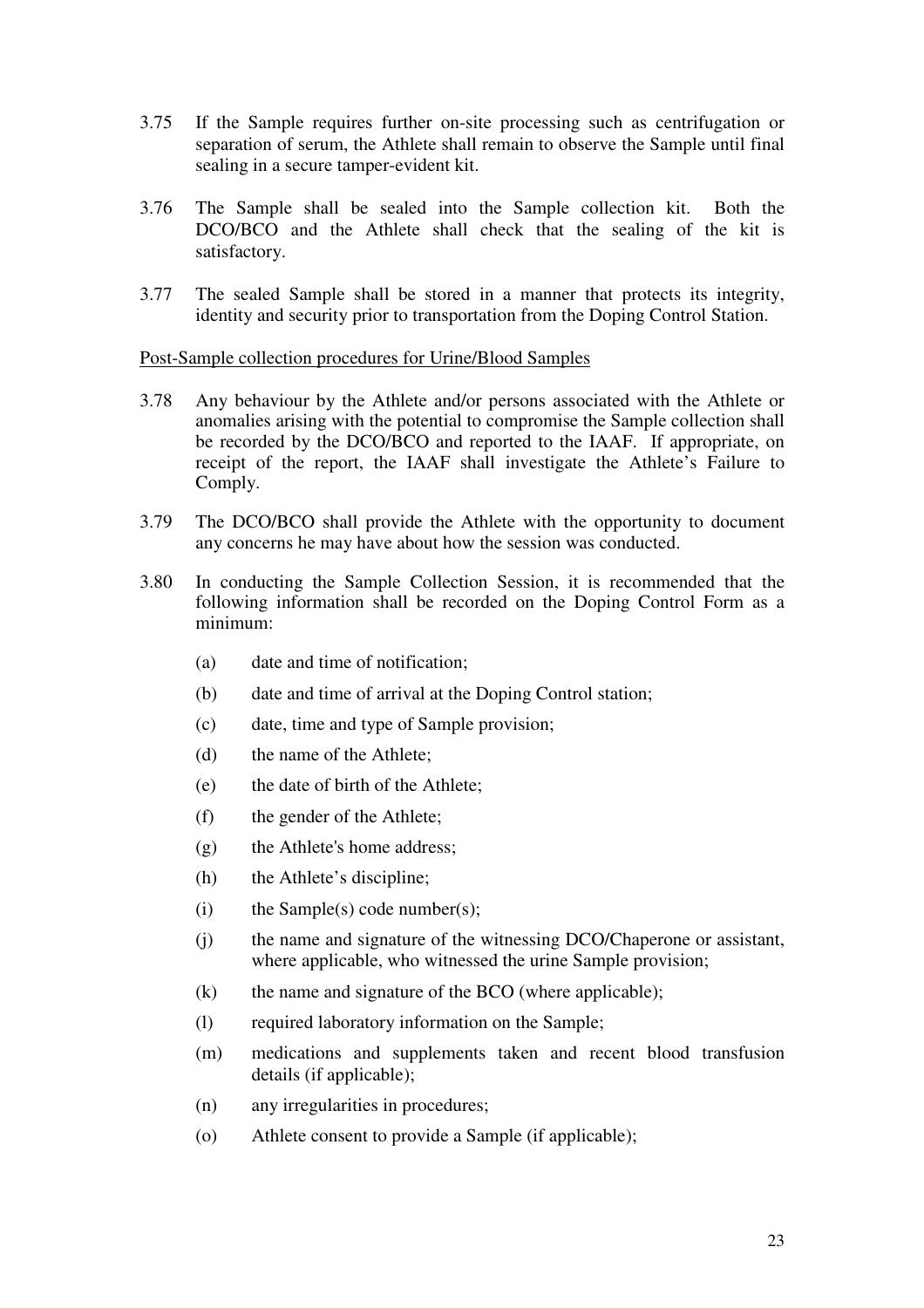- (p) Athlete comments or concerns regarding the conduct of the Sample collection session, if such are provided;
- (q) Athlete consent for the processing of test data;
- (r) Athlete consent or otherwise for the use of Sample(s) for research purposes;
- (s) the name and signature of the Athlete's representative (if applicable);
- (t) the name and signature of the Athlete;
- (u) the name and signature of the DCO.
- 3.81 The DCO shall check all information on the Doping Control Form and sign to confirm that Sample collection was conducted in accordance with procedures.
- 3.82 The Athlete and the Athlete's representative, if present, shall be invited to check that all information on the Doping Control Form accurately reflects the details of the Sample Collection Session. The Athlete shall be invited to complete the comments section of the form if he has any concerns or comments regarding the procedure. If there is insufficient space on the form, the Athlete shall be invited to complete a supplementary report form.
- 3.83 In the case of a blood-only Doping Control Form, the DCO, the Athlete's representative (if any) and the Athlete shall then sign the Doping Control Form. Other persons present who had a formal role during the Athlete's Sample Collection Session may also sign the documentation as a witness of the proceedings. In the case of a combined urine/blood Doping Control Form, if the urine Sample has already been collected, the DCO, the Athlete's representative (if any) and the Athlete shall sign the Doping Control Form. If the urine Sample has not yet been collected, the Athlete shall proceed to provide a urine Sample before the DCO, the Athlete's representative (if any) and the Athlete sign the Doping Control Form.
- 3.84 The Doping Control Form used for the Sample Collection Session shall be devised so that duplicate copies are produced at the same time. These should be dealt with as follows:
	- (a) the original to be retained by or sent to the IAAF;
	- (b) a copy to be retained by the representative of the relevant Testing authority;
	- (c) a copy to be given to the Athlete;
	- (d) a special copy to be sent to the laboratory or, where applicable, retained by the mobile testing unit which is to conduct the analysis. The copy that is sent to the laboratory should not contain any information that can identify the Athlete who has provided the Sample.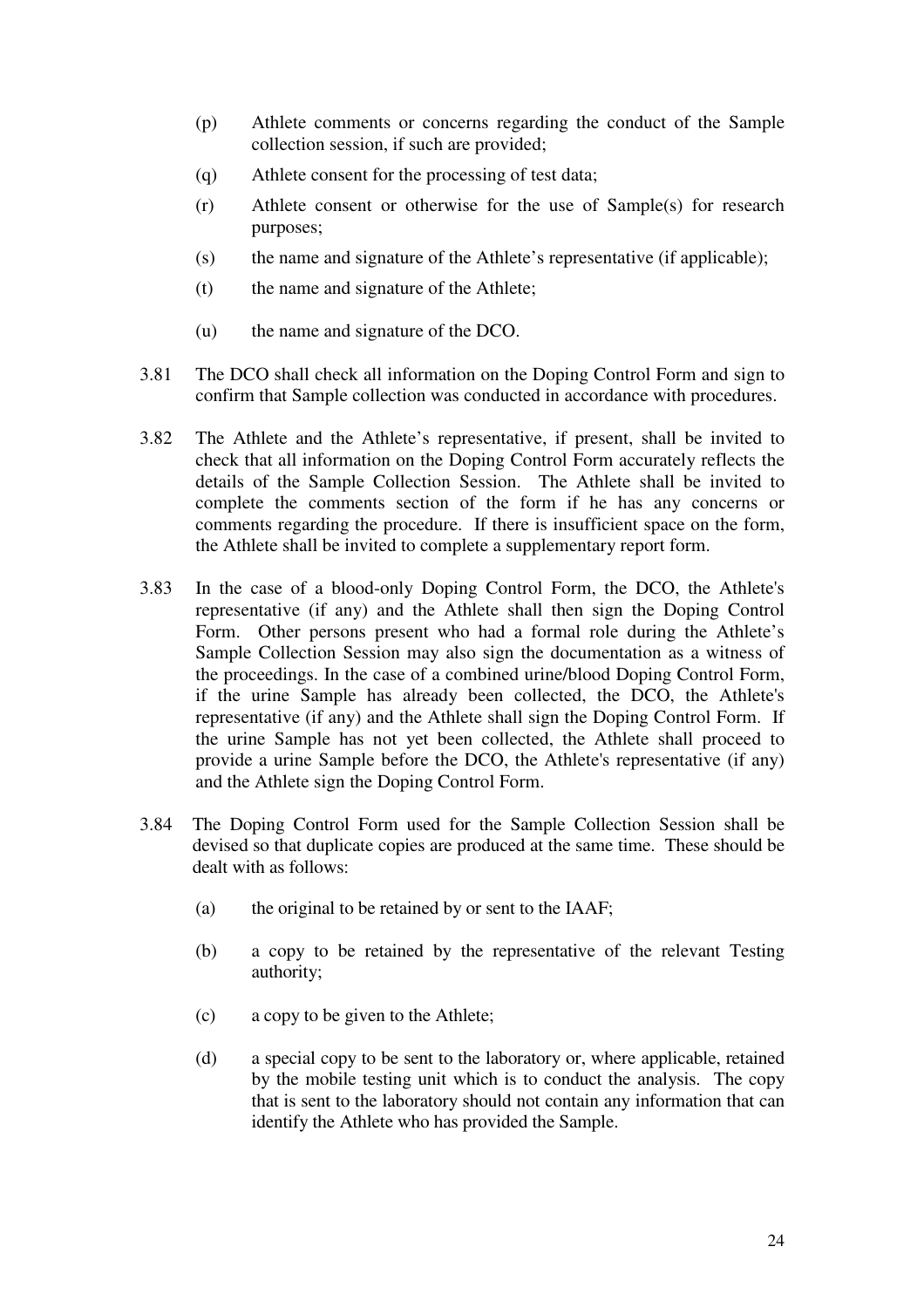#### Sample storage

- 3.85 The DCO is responsible for ensuring that all sealed Samples are stored in appropriate conditions in a manner that protects their integrity, identity and security prior to transportation from the Doping Control Station.
- 3.86 Samples must not be left unattended, unless they are locked away, for example, in a refrigerator or cupboard. Access to the Doping Control Station shall wherever possible be restricted to authorised personnel only.
- 3.87 Before the bottles containing the urine Samples and/or the tubes containing the blood Samples are packed for transportation, it should be confirmed that all Samples that have been taken are present and that the number of Samples is in accordance with the list of code numbers.
- 3.88 The DCO shall accurately complete appropriate documentation for each transport bag/container to ensure that the laboratory can verify the contents of the bag/container.
- 3.89 The DCO shall ensure that instructions for the type of analysis to be conducted are provided to the laboratory.
- 3.90 The DCO shall complete the laboratory advice form/Chain of Custody form. The laboratory copy of the Doping Control Form shall be placed in the transport bag with the Samples and sealed preferably in the presence of a witness. Documentation identifying the Athlete shall not be included with the Samples.
- 3.91 The DCO shall keep the Samples under his control until they are passed to the courier or other Person responsible for their transportation.

#### Transportation of Samples

- 3.92 A transportation system authorised by the IAAF shall be used that ensures that Samples are transported to the laboratory in a manner that protects their integrity, identity and security. Samples should, at a minimum, be placed in a suitable outer container for despatch to the laboratory.
- 3.93 Documentation identifying the Athletes shall not be included with the Samples sent to the laboratory.
- 3.94 Samples may be taken directly to the laboratory by the DCO or handed over to a third party for transportation. The third party must document the chain of custody of the Samples. If an approved courier company is used to transport the Samples, the DCO shall record the waybill number.
- 3.95 Due to the more stringent temperature and analysis requirements for blood, blood and urine Samples may be transported separately. The relevant paperwork linking the two Samples shall be included with each shipment however.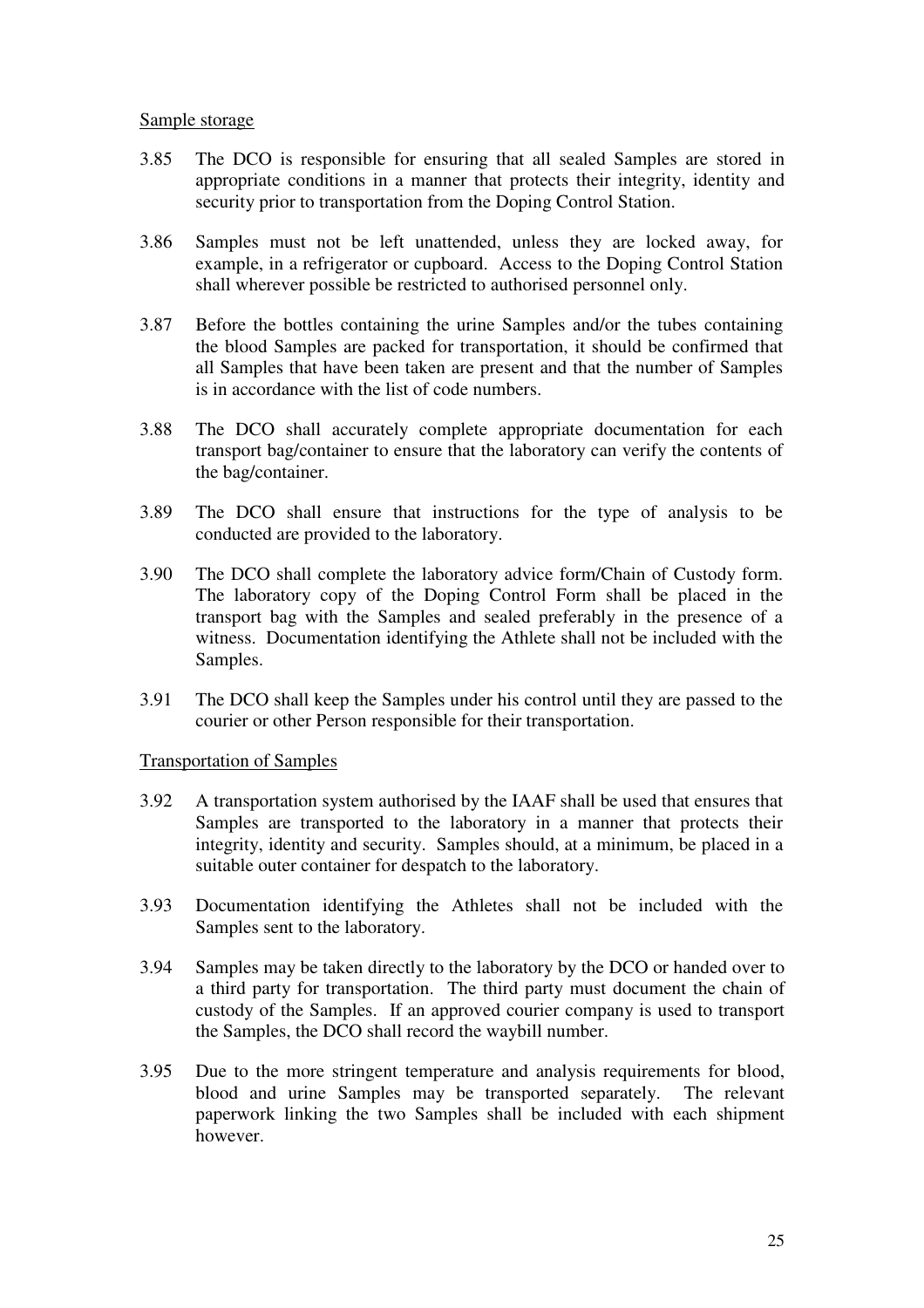- 3.96 Sealed Samples shall be transported using the authorised transport method as soon as practicable after the completion of the Sample Collection Session.
- 3.97 All information relating to the Chain of Custody of the Samples collected should be recorded, including confirmation that the Samples have arrived at their intended destination.
- 3.98 The DCO shall send all relevant Sample Collection Session documentation to the IAAF as soon as practicable after the completion of the Sample Collection Session.
- 3.99 The Chain of Custody shall be checked by the IAAF either in circumstances where the receipt of the Samples and accompanying documentation has not been confirmed at the intended destination or if a Sample's integrity or identity may have been compromised during transportation. In such a case, the IAAF shall consider whether the Sample in question should be voided. The opening of the outer container during transportation will not, however, of itself, invalidate the Sample.
- 3.100 Documentation related to a Sample collection session shall be stored for a minimum of 8 years.

#### Analysis of Samples

- 3.101 Without exception, all Samples shall be sent for analysis to a WADAaccredited laboratory (or, where applicable, to a hematological laboratory or mobile Testing unit) which has been approved by the IAAF. Where required, instructions for the type of analysis to be conducted shall be provided to the laboratory concerned.
- 3.102 Samples shall be analysed, and the results of the analyses communicated, in accordance with IAAF Rule 36, the International Standard for Laboratory Analysis and these Anti-Doping Regulations.

#### **4. OUT-OF-COMPETITION TESTING**

- 4.1 It is recognized and accepted that:
	- (a) No Advance Notice Out-of-Competition Testing is at the core of effective Doping Control; and
	- (b) without accurate information as to an Athlete's whereabouts, such Testing can be inefficient and often impossible.

The IAAF shall therefore establish a Registered Testing Pool of Athletes who shall be subject to and required to comply with the Athlete whereabouts requirements in accordance with these Anti-Doping Regulations and who may be subject to No Advance Notice Out-of-Competition Testing by the IAAF at any time.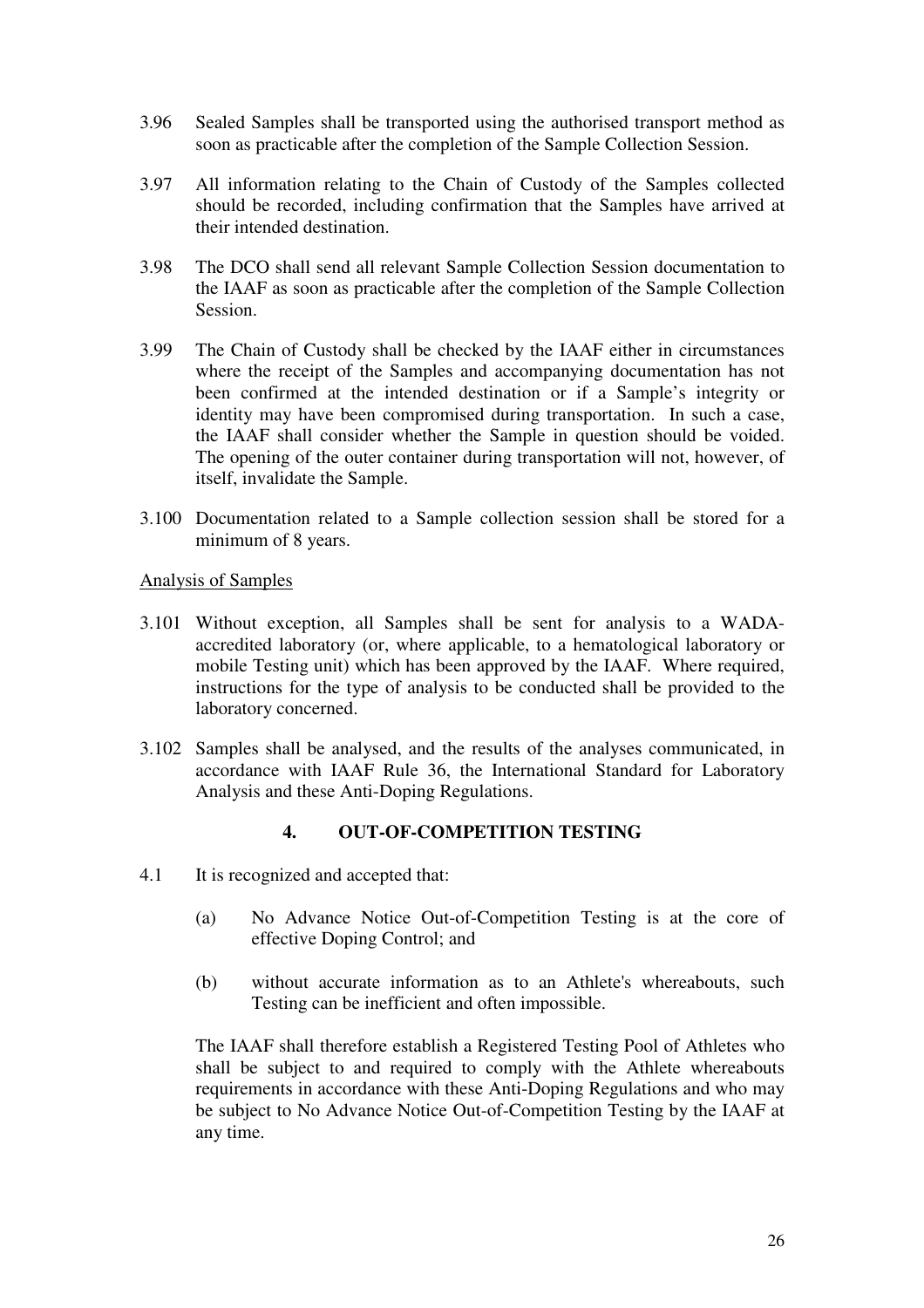# Registered Testing Pool

- 4.2 The IAAF shall consider Athletes for inclusion in the Registered Testing Pool based upon the following criteria:
	- (a) the top-performing Athletes according to the official IAAF Top Performance Lists in Athletics;
	- (b) Athletes who are serving periods of Ineligibility;
	- (c) Athletes who retired at a time when they were in the Registered Testing Pool and who wish to return from that period of retirement to active participation in the sport; and
	- (d) Athletes whom it wishes to target for Testing.

For the avoidance of doubt, the above criteria are not exhaustive and the IAAF may at its sole discretion include any Athlete in the Registered Testing Pool whom it considers to be appropriate. The IAAF's determination of the composition of the Registered Testing Pool shall be final and shall not be subject to challenge by any Athlete or other Person.

- 4.3 The Registered Testing Pool shall be published on the IAAF website and shall be reviewed and updated on a regular basis. An Athlete who has been included in the Registered Testing Pool shall continue to be subject to the whereabouts requirements set out in these Anti-Doping Regulations unless and until:
	- (a) he has been given written notice by the IAAF that he is no longer designated for inclusion in the Registered Testing Pool; or
	- (b) he no longer wishes to be subject to Out-of-Competition Testing on account of the fact that he has retired from competition or has chosen not to compete for any other reason and he has given written notice to the IAAF to that effect in accordance with IAAF Rule 35.20.
- 4.4 National Federations (or National Anti-Doping Organisations operating in a National Federation's country) conducting their own No Advance Notice Outof-Competition Testing programmes may establish their own registered testing pools. These shall include as a minimum Athletes who are part of national teams. A copy of any registered testing pool established by a National Federation (or National Anti-Doping Organisation) shall be forwarded by the National Federation to the IAAF. If an Athlete is included in both the Registered Testing Pool and a registered testing pool established at national level, the Athlete shall be required to file his Whereabouts Filings with the IAAF who will then share such information with the Athlete's National Federation or National Anti-Doping Organisation.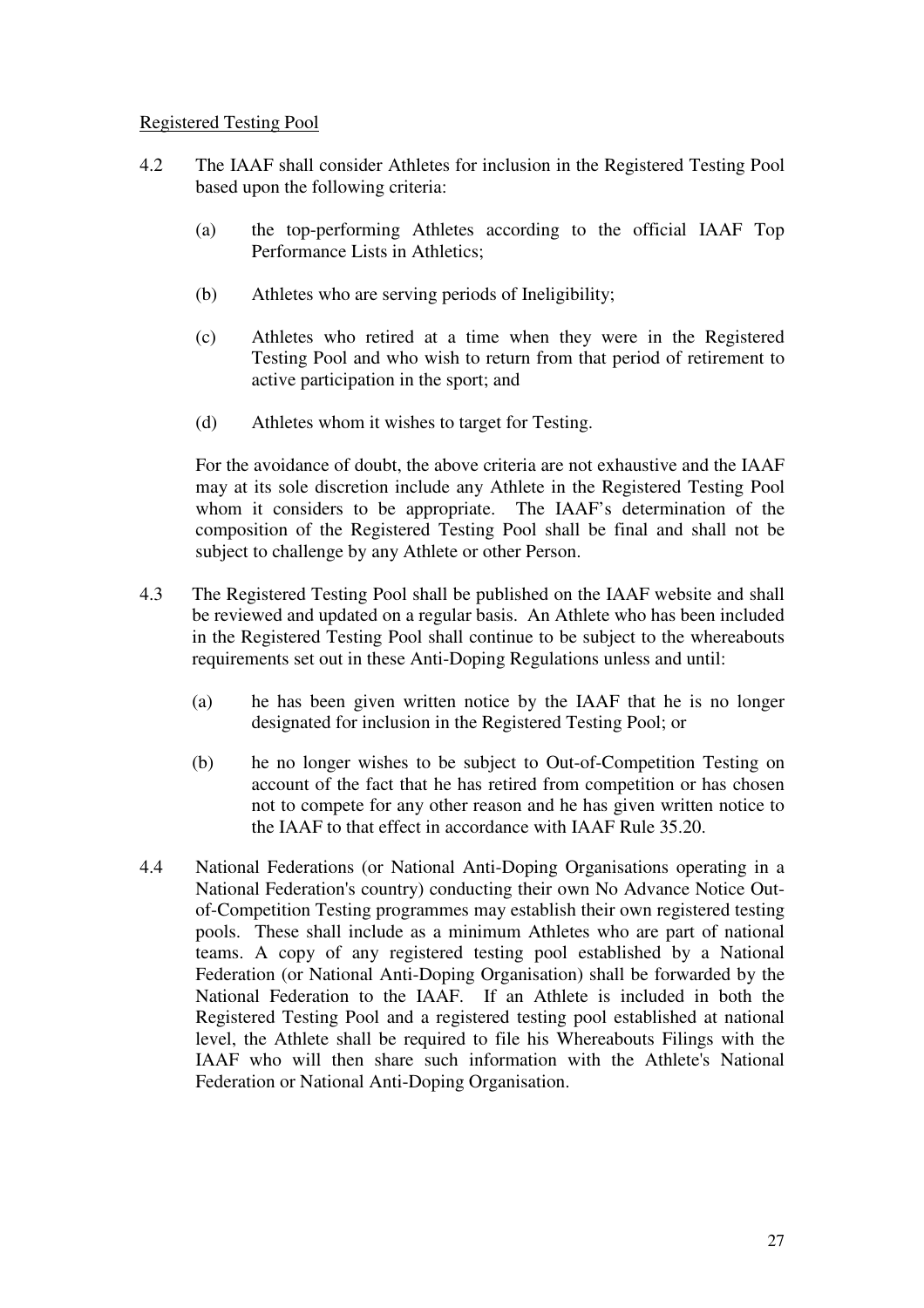#### Athlete Whereabouts requirements

- 4.5 An Athlete in the Registered Testing Pool is required to make a quarterly Whereabouts Filing that provides accurate and complete information about the Athlete's whereabouts during the forthcoming quarter, including identifying where he will be living, training and competing during that quarter, so that he can be located for Testing at any time during that quarter (see paragraph 4.10 below). A failure to do so amounts to a Filing Failure for the purposes of IAAF Rule 32.2(d).
- 4.6 An Athlete in the Registered Testing Pool is also required to specify in his Whereabouts Filing, for each day in the forthcoming quarter, one specific 60 minute time slot where he will be available at a specified location for Testing: (see paragraph 4.11 below)*.* This does not limit in any way the Athlete's obligation to be available for Testing at any time and place. Nor does it limit his obligation to provide the information specified in paragraph 4.10 as to his whereabouts outside of that 60-minute time slot. However, if the Athlete is not available for Testing at such location during the 60-minute time slot specified for that day in his Whereabouts Filing, and has not updated his Whereabouts Filing prior to that 60-minute time slot to provide an alternative time slot/location for that day, that failure shall amount to a Missed Test for the purposes of IAAF Rule 32.2(d).
- 4.7 Under IAAF Anti-Doping Rules (see Rule 35.4), more than one Anti-Doping Organisation may have jurisdiction to test an Athlete in the Registered Testing Pool and therefore to record a Missed Test against that Athlete (where an attempt to test the Athlete is unsuccessful and the requirements of paragraph 4.19 are satisfied).That Missed Test shall be recognized by the IAAF in accordance with Rule 35.18.
- 4.8 An Athlete shall be deemed to have committed an anti-doping rule violation under Rule 32.2(d) if he commits a total of three Whereabouts Failures (which may be any combination of Filing Failures and/or Missed Tests adding up to three in total) within any 18 (eighteen) month period, irrespective of which Anti-Doping Organisation(s) have declared the Whereabouts Failures in question.
- 4.9 The 18-month period referred to in Rule 32.2(d) and paragraph 4.8 above starts to run on the date that an Athlete commits a Whereabouts Failure. It is not affected by any successful Sample collection conducted with respect to that Athlete during the 18-month period, i.e., if three Whereabouts Failures occur during the 18-month period then an anti-doping rule violation under Rule 32.2(d) is committed, irrespective of any Sample*s* successfully collected from the Athlete during that 18-month period. However, if an Athlete who has committed one Whereabouts Failure does not go on to commit a further two Whereabouts Failures within 18 months of the first, at the end of that 18 month period the first Whereabouts Failure "expires" for the purposes of Rule  $32.2(d)$ .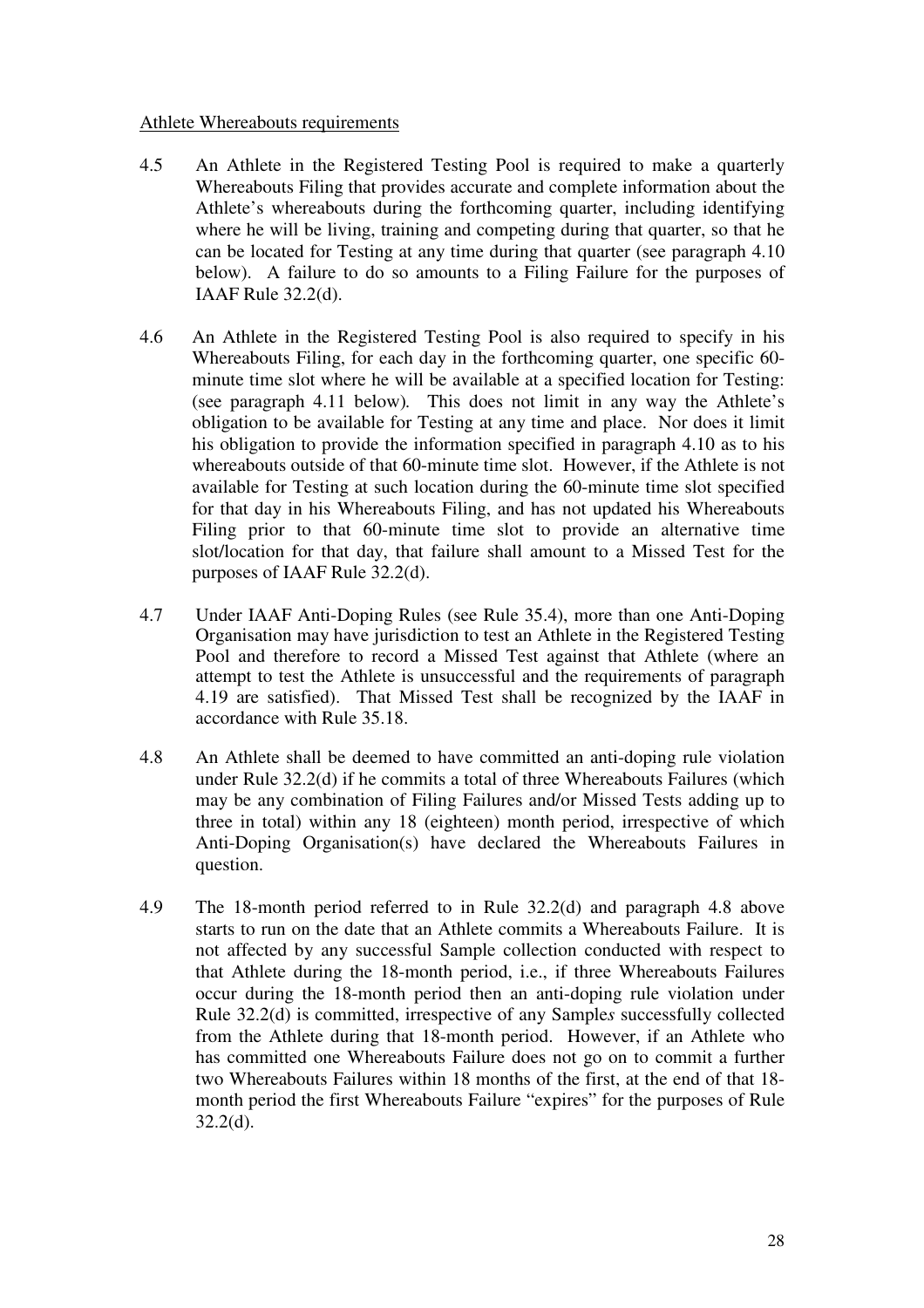#### Whereabouts Filing requirements

- 4.10 On a date specified by the IAAF that is prior to the first day of each quarter, an Athlete in the Registered Testing Pool must file a Whereabouts Filing with the IAAF that contains at least the following information:
	- (a) a complete mailing address where correspondence may be sent to the Athlete for formal notice purposes. Any notice or other item mailed to that address will be deemed to have been received by the Athlete five working days after it was deposited in the mail;
	- (b) details of any disability of the Athlete that may affect the procedure to be followed in conducting a Sample Collection Session;
	- (c) specific confirmation of the Athlete's consent to the sharing of his Whereabouts Filing with other Anti-Doping Organisation*s* having authority to Test him;
	- (d) for each day during the following quarter, the full address of the place where the Athlete will be residing (e.g. home, temporary lodgings, hotel, etc);
	- (e) for each day during the following quarter, the name and address of each location where the Athlete will train, work or conduct any other regular activity (e.g. school or college), as well as the usual timeframes for such regular activities; and
	- (f) the Athlete's competition schedule for the following quarter, including the name and address of each location where the Athlete is scheduled to compete during the quarter and the date(s) on which he is scheduled to compete at such location(s).
- 4.11 The Whereabouts Filing must also include, for each day during the following quarter, one specific 60-minute time slot between 6 a.m. and 11 p.m. each day where the Athlete will be available and accessible for Testing at a specific location.
- 4.12 When making a Whereabouts Filing, it is the Athlete's responsibility to ensure that he provides all of the information required accurately and in sufficient detail to enable any Anti-Doping Organisation wishing to do so to locate the Athlete for Testing on any given day in the quarter, including but not limited to during the 60-minute time slot specified for that day in the Whereabouts Filing. When specifying a location in his Whereabouts Filing (whether in his original quarterly filing or in an update), the Athlete must provide sufficient information to enable the DCO to find the location, to gain access to the location and to find the Athlete at the location. Specifying a location at which the Athlete cannot reasonably be found or that for whatever reason a DCO cannot reasonably access is likely to result in an unsuccessful attempt to Test the Athlete and therefore a Whereabouts Failure. In such circumstances, the following possibilities exist: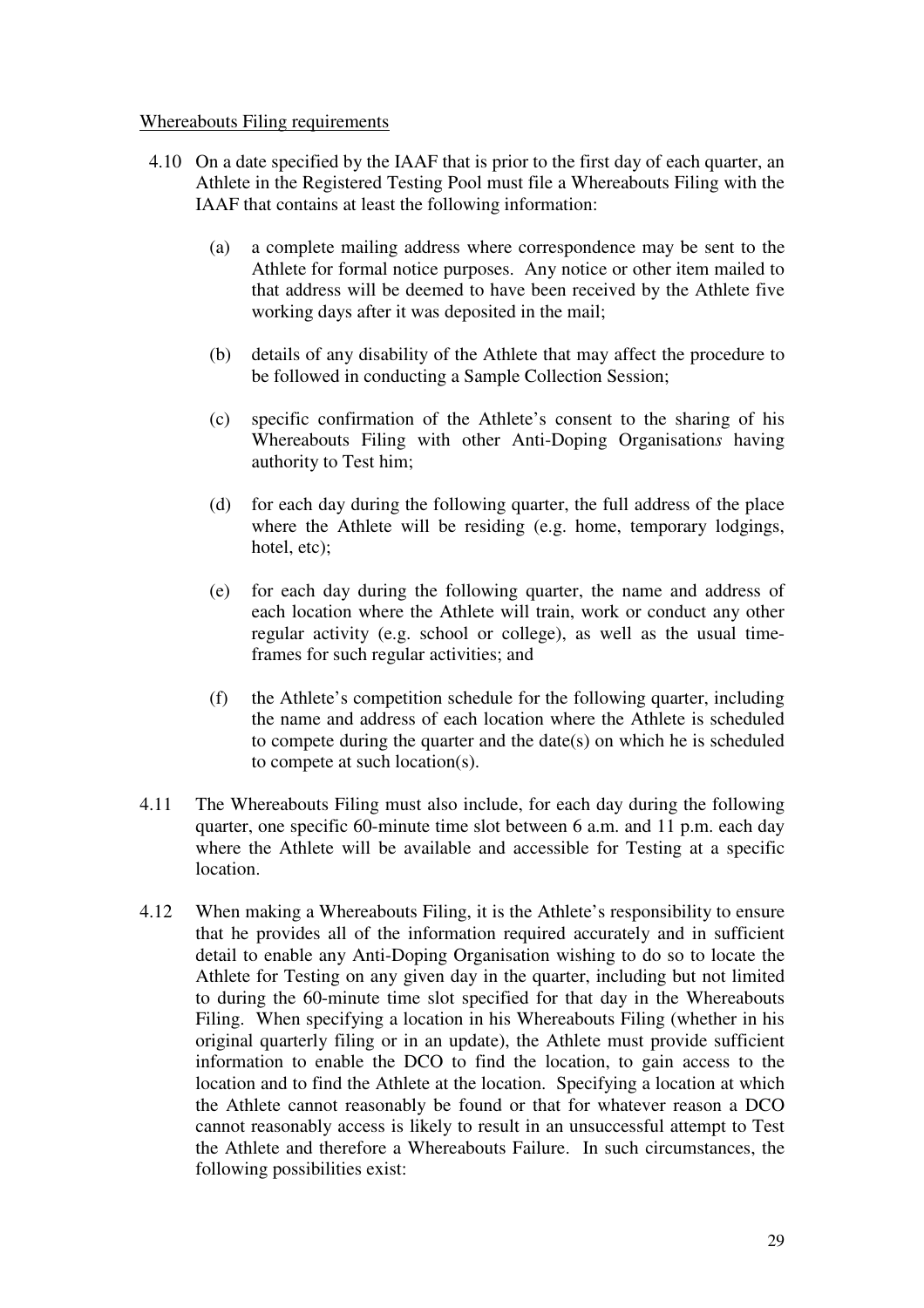- (a) where the IAAF (or other responsible Anti-Doping Organisation) is able to determine the insufficiency of the information from the Whereabouts Filing itself, the matter should be pursued as an apparent Filing Failure in accordance with paragraph 4.21 below;
- (b) where the IAAF (or other responsible Anti-Doping Organisation) only discovers the insufficiency of the information when it attempts to Test the Athlete and is unable to locate him:
	- $(i)$  if the insufficient information relates to the 60-minute time slot, the matter should be pursued as an apparent Missed Test in accordance with paragraph 4.22 below and/or (where the circumstances warrant) as an evasion of Sample collection under Rule 32.2(c) and/or Tampering or Attempting to Tamper with Doping Control under Rule 32.2(e); and
	- (ii) if the insufficient information relates to periods outside the 60 minute time slot, then the matter should be pursued as an apparent Filing Failure in accordance with paragraph 4.21 below and/or (where the circumstances warrant) as an evasion of Sample collection under Rule 32.2(c) and/or Tampering or Attempting to Tamper with Doping Control under Rule 32.2(e).
- 4.13 Any Athlete who provides fraudulent information in his Whereabouts Filing, whether in relation to his location during the specified daily 60-minute time slot, or in relation to his whereabouts outside that time slot, or otherwise, thereby commits an anti-doping rule violation under Rule 32.2(c) (evading Sample collection) and/or Rule 32.2(e) (Tampering or Attempting to Tamper with Doping Control).
- 4.14 An Athlete may choose to delegate the making of some or all of his Whereabouts Filings required under paragraphs 4.10 and 4.11 (and/or any updates to his Whereabouts Filings) to a third party, such as a coach, a manager or a National Federation, provided that the third party agrees to such delegation. Any third party Athlete Support Personnel who provides fraudulent information in his Athlete's Whereabouts Filing, whether in relation to his location during the specified daily 60-minute time slot, or in relation to his whereabouts outside that time slot, or otherwise, thereby commits an antidoping rule violation under Rule 32.2(c) (evading Sample collection) and/or Rule 32.2(e) (Tampering or Attempting to Tamper with Doping Control).
- 4.15 In all cases, however:
	- (a) each Athlete in the Registered Testing Pool remains ultimately responsible at all times for making accurate and complete Whereabouts Filings as required by these Anti-Doping Regulations, whether he makes each filing personally or delegates it to a third party (or a mixture of the two). It shall not be a defence to an allegation of a Filing Failure under Rule 32.2(d) that the Athlete delegated such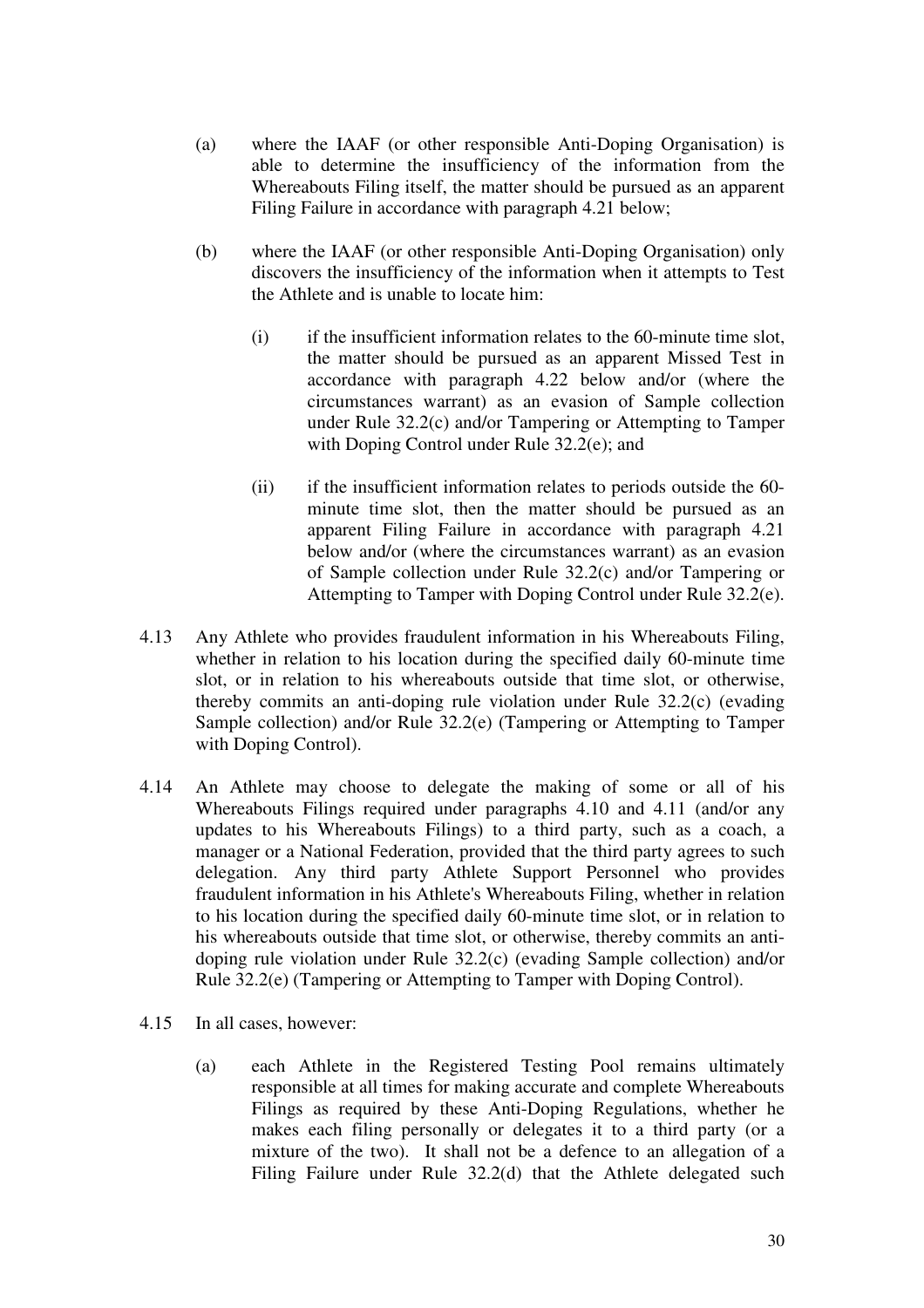responsibility to a third party and that third party failed to comply with the applicable requirements; and

- (b) such Athlete remains personally responsible at all times for ensuring he is available for Testing at the whereabouts declared on his Whereabouts Filings, whether he made that filing personally or delegated it to a third party (or a mixture of the two). It shall not be a defence to an allegation of a Missed Test or Filing Failure under Rule 32.2(d) that the Athlete had delegated responsibility for filing his whereabouts information for the relevant period to a third party and that third party had failed to file the correct information or failed to update previously-filed information so as to ensure that the whereabouts information in the Whereabouts Filing for the day in question was current and accurate.
- 4.16 An Athlete may only be declared to have committed a Filing Failure where the IAAF (or other responsible Anti-Doping Organisation), following the results management procedure set out in paragraph 4.21, can establish each of the following:
	- (a) that the Athlete was duly notified (i) that he was designated for inclusion in the Registered Testing Pool, (ii) of the consequent requirement to make Whereabouts Filings; and (iii) of the consequences of any failure to comply with such requirement;
	- (b) that the Athlete failed to comply with the requirement to make Whereabouts Filings (e.g., (i) did not make any filing (ii) did not make a filing by the applicable deadline; (iii) made a filing but did not include all the required information; (iv) made a filing but included information that was inaccurate or insufficient; (v) failed to update the required information);
	- (c) in the case of a second or third Filing Failure in the same quarter, that he was given notice of the previous Filing Failure(s) in accordance with paragraph 4.21 and failed to rectify that Filing Failure by the deadline specified in that notice; and
	- (d) that the Athlete's failure to comply was at least negligent. For these purposes, the Athlete will be presumed to have committed the failure negligently upon proof that he was notified of the requirement yet failed to comply with it. That presumption may only be rebutted by the Athlete establishing that no negligent behaviour on his part caused or contributed to the failure.

#### Availability for Testing

4.17 An Athlete in a Registered Testing Pool must specifically be present and available for Testing on any given day in the relevant quarter for the 60 minute time slot specified for that day in his Whereabouts Filing, at the location that the Athlete has specified for that time slot in such filing.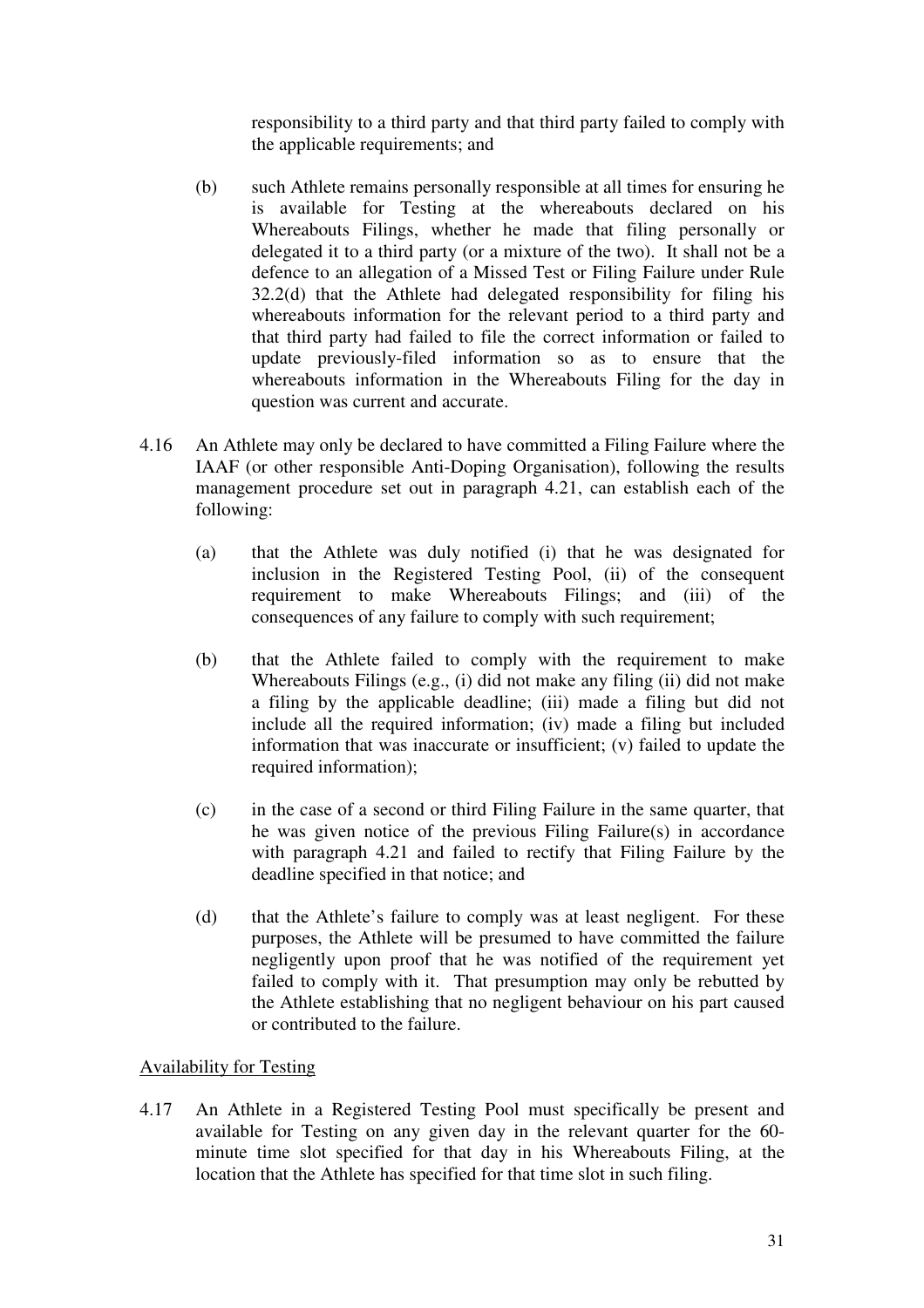- 4.18 It is the Athlete's responsibility to ensure (including by updates, where necessary) that the whereabouts information provided in his Whereabouts Filing is sufficient to enable any Anti-Doping Organisation to locate him for Testing on any given day in the quarter, including but not limited to during the 60-minute time slot specified for that day in his Whereabouts Filing. Where any change in circumstances means that the information previously provided by or on behalf of the Athlete (whether in the initial Whereabouts Filing or in any subsequent update) is no longer accurate or complete (i.e. it is not sufficient to enable any Anti-Doping Organisation to locate the Athlete for Testing on any given day in the relevant quarter, including but not limited to during the 60-minute time slot that he has specified for that day), the Athlete must update his Whereabouts Filing so that the information on file is again accurate and complete. He must make such update as soon as possible, and in any event prior to the 60-minute time slot specified in his filing for that day. A failure to do so shall have the following consequences:
	- (a) if, as a result of such failure, an Anti-Doping Organisation's attempt to test the Athlete during the 60-minute time slot is unsuccessful, then the unsuccessful attempt shall be pursued as an apparent Missed Test in accordance with paragraph 4.19; and
	- (b) if the circumstances so warrant, the failure may be pursued as evasion from Sample collection under Rule 32.2(c), and/or Tampering or Attempted Tampering with Doping Control under Rule 32.2(e); and
	- (c) in any event, the Anti-Doping Organisation shall consider Target Testing of the Athlete.
- 4.19 An Athlete may only be declared to have committed a Missed Test where the IAAF (or other responsible Anti-Doping Organisation*)*, following the results management procedure set out in paragraph 4.22, can establish each of the following:
	- (a) that when the Athlete was given notice that he had been designated for inclusion in the Registered Testing Pool, he was advised of his liability for a Missed Test if he was unavailable for Testing during the 60 minute time slot specified in his Whereabouts Filing at the location specified for that time slot;
	- (b) that a DCO attempted to test the Athlete on a given day in the quarter, during the 60-minute time slot specified in the Athlete's Whereabouts Filing for that day, by visiting the location specified for that time slot;
	- (c) that during that specified 60-minute time slot, the DCO did what was reasonable in the circumstances (i.e. given the nature of the specified location) to try to locate the Athlete, short of giving the Athlete any Advance Notice of the test;
	- (d) that the provisions of paragraph 4.20 (if applicable) have been met; and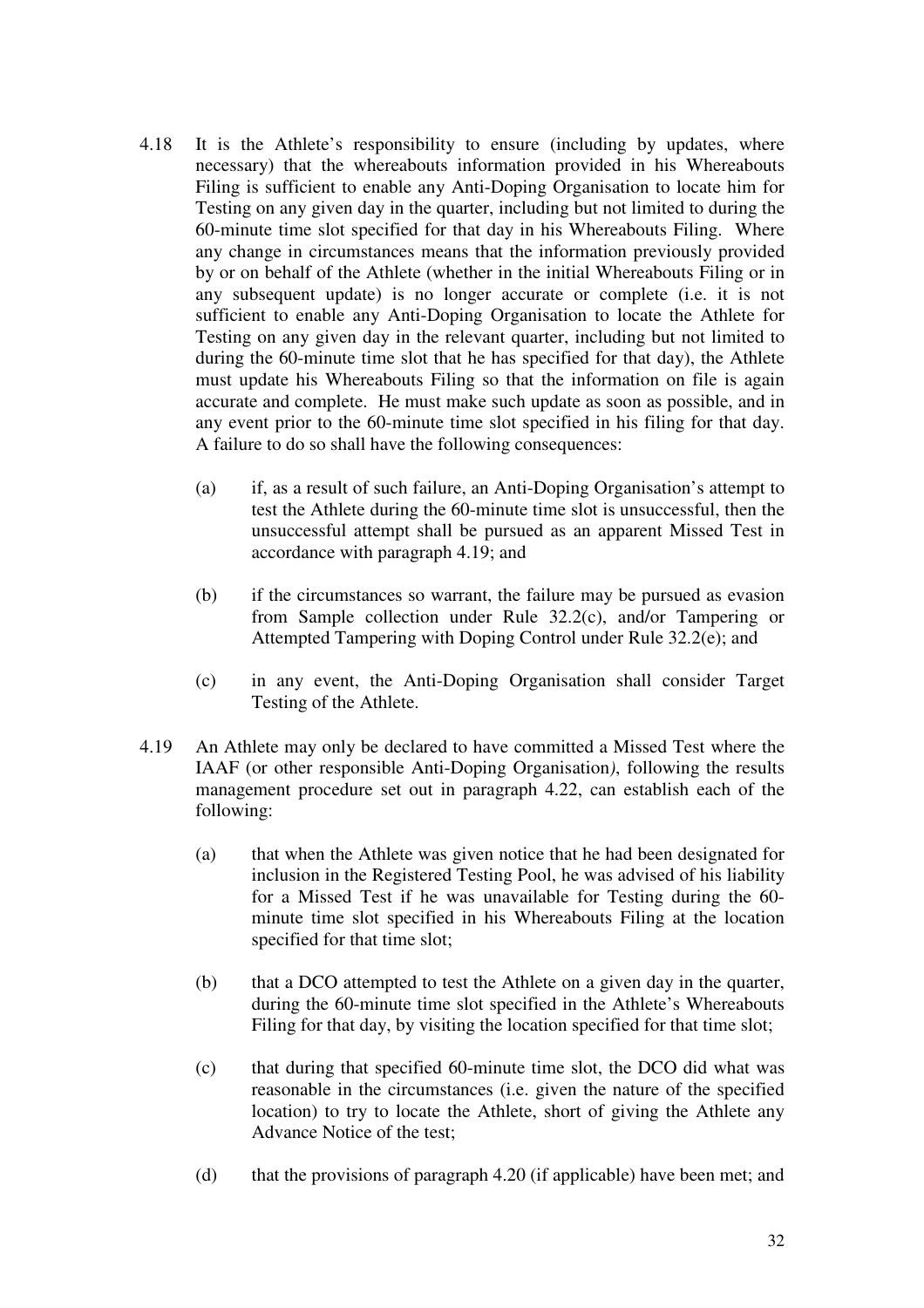- (e) that the Athlete's failure to be available for Testing at the specified location during the specified 60-minute time slot was at least negligent. For these purposes, the Athlete will be presumed to have been negligent upon proof of the matters set out at sub-paragraphs (a) to (d) above. That presumption may only be rebutted by the Athlete establishing that no negligent behaviour on his part caused or contributed to him (i) being unavailable for Testing at such location during such time slot; and (ii) failing to update his most recent Whereabouts Filing to give notice of a different location where he would instead be available for Testing during a specified 60-minute time slot on the relevant day.
- 4.20 To ensure fairness to the Athlete, where an unsuccessful attempt has been made to test an Athlete during one of the 60-minute time slots specified in his Whereabouts Filing, any subsequent attempt to test that Athlete (by the same or any other Anti-Doping Organisation) may only be counted as a Missed Test against that Athlete if that subsequent attempt takes place after the Athlete has received notice, in accordance with paragraph 4.22(b), of the original unsuccessful attempt.

#### Results Management of Whereabouts Failures

- 4.21 The results management process in respect of an apparent Filing Failure shall be as follows:
	- (a) If it appears that all of the requirements in paragraph 4.16 relating to Filing Failures are satisfied, then no later than 14 (fourteen) days after the date of discovery of the apparent Filing Failure the IAAF (or other responsible Anti-Doping Organisation) must send notice to the Athlete in question of the apparent Filing Failure, inviting a response within 14 (fourteen) days of receipt of the notice. In the notice, the IAAF (or other responsible Anti-Doping Organisation) should warn the Athlete:
		- (i) that, unless the Athlete persuades the IAAF (or other responsible Anti-Doping Organisation) that there has not been any Filing Failure, then (subject to the remainder of the results management process set out below) an alleged Whereabouts Failure will be recorded against the Athlete; and
		- (ii) of the consequences to the Athlete if a hearing panel upholds the alleged Whereabouts Failure.
	- (b) Where the Athlete disputes the apparent Filing Failure, the IAAF (or other responsible Anti-Doping Organisation) must re-assess whether all of the paragraph 4.16 requirements are met. The IAAF (or other responsible Anti-Doping Organisation) must advise the Athlete, by letter sent no later than 14 (fourteen) days after receipt of the Athlete's response, whether or not it maintains there has been a Filing Failure.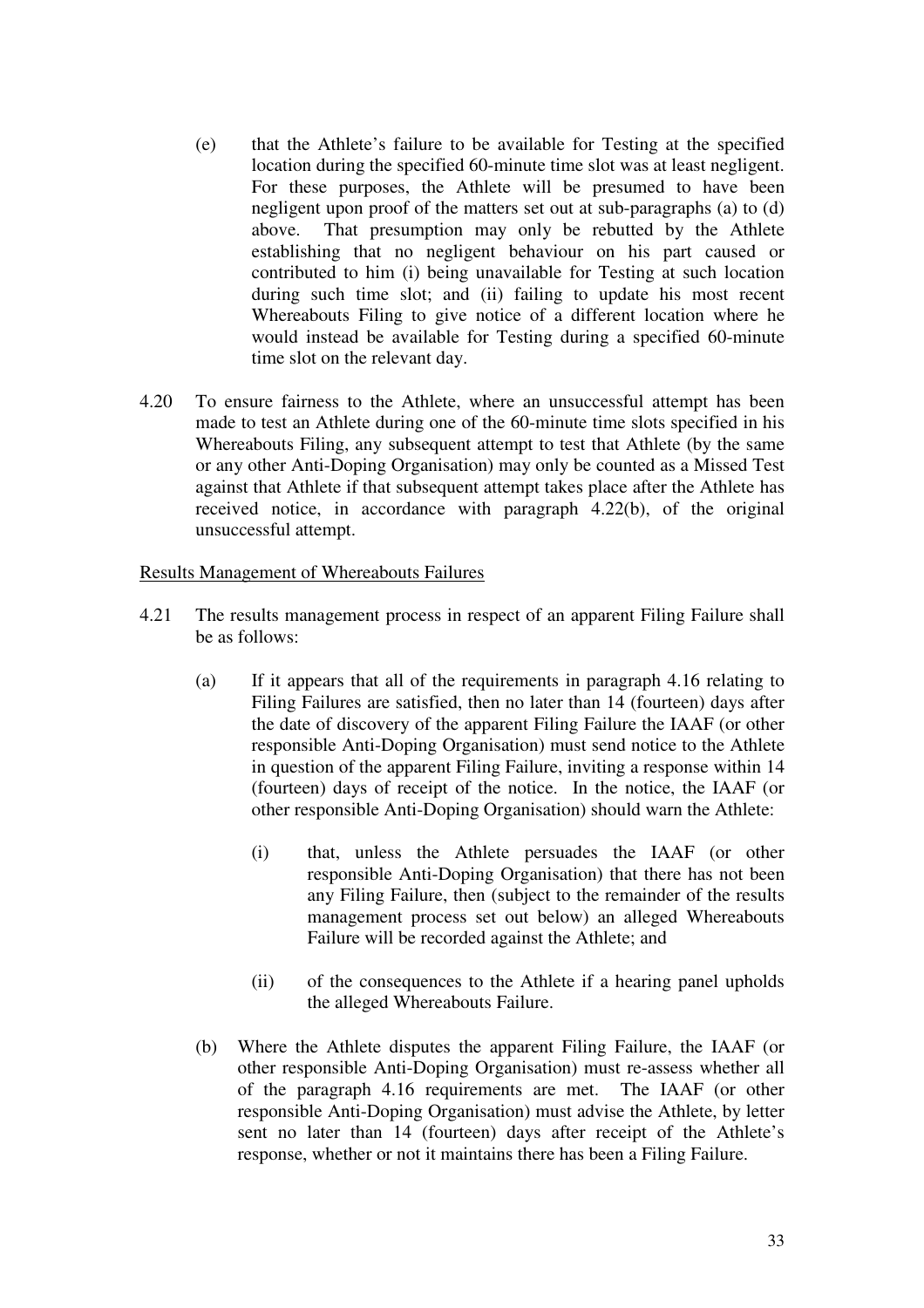- (c) If no response is received from the Athlete by the relevant deadline, or if the IAAF (or other responsible Anti-Doping Organisation) maintains (notwithstanding the Athlete's response) that there has been a Filing Failure, the IAAF (or other responsible Anti-Doping Organisation) shall send notice to the Athlete that an alleged Filing Failure is to be recorded against him. The IAAF (or other responsible Anti-Doping Organisation) shall at the same time advise the Athlete that he has the right to an administrative review of that decision;
- (d) Where it is requested by the Athlete, such administrative review shall be conducted by the IAAF Anti-Doping Administrator (or his designee) who will not have been involved in the previous assessment of the alleged Filing Failure. The review shall be based on written submissions only, and shall consider whether all of the requirements of paragraph 4.16 are met. The review shall be completed within 14 (fourteen) days of receipt of the Athlete's request and the decision shall be communicated to the Athlete by letter sent no more than 7 (seven) days after the decision is made;
- (e) If it appears, upon such review, that the requirements of paragraph 4.16 have not been met, then the alleged Filing Failure shall not be treated as a Whereabouts Failure for any purpose; and
- (f) If the Athlete does not request an administrative review of the alleged Filing Failure by the relevant deadline, or if the administrative review leads to the conclusion that all of the requirements of paragraph 4.16 have been met, then the IAAF (or other responsible Anti-Doping Organisation) shall record an alleged Filing Failure against the Athlete and shall notify the Athlete and (on a confidential basis), his National Federation, WADA and all other relevant ADOs (including the IAAF if the Filing Failure is recorded by another ADO) of that alleged Filing Failure and the date of its occurrence.
- 4.22 The results management process in the case of an apparent Missed Test shall be as follows:
	- (a) The DCO shall file an Unsuccessful Attempt Report with the IAAF (or other Testing authority), setting out the details of the attempted Sample collection, including the date of the attempt, the location visited, the exact arrival and departure times at the location, the step(s) taken at the location to try to find the Athlete, including details of any contact made with third parties, and any other relevant details about the attempted Sample collection.
	- (b) If it appears that all of the paragraph 4.19 requirements relating to Missed Tests are satisfied, then no later than 14 (fourteen) days from the date of receipt of the Unsuccessful Attempt Report, the IAAF (or other responsible Anti-Doping Organisation) must send notice to the Athlete of the unsuccessful attempt, inviting a response within 14 (fourteen) days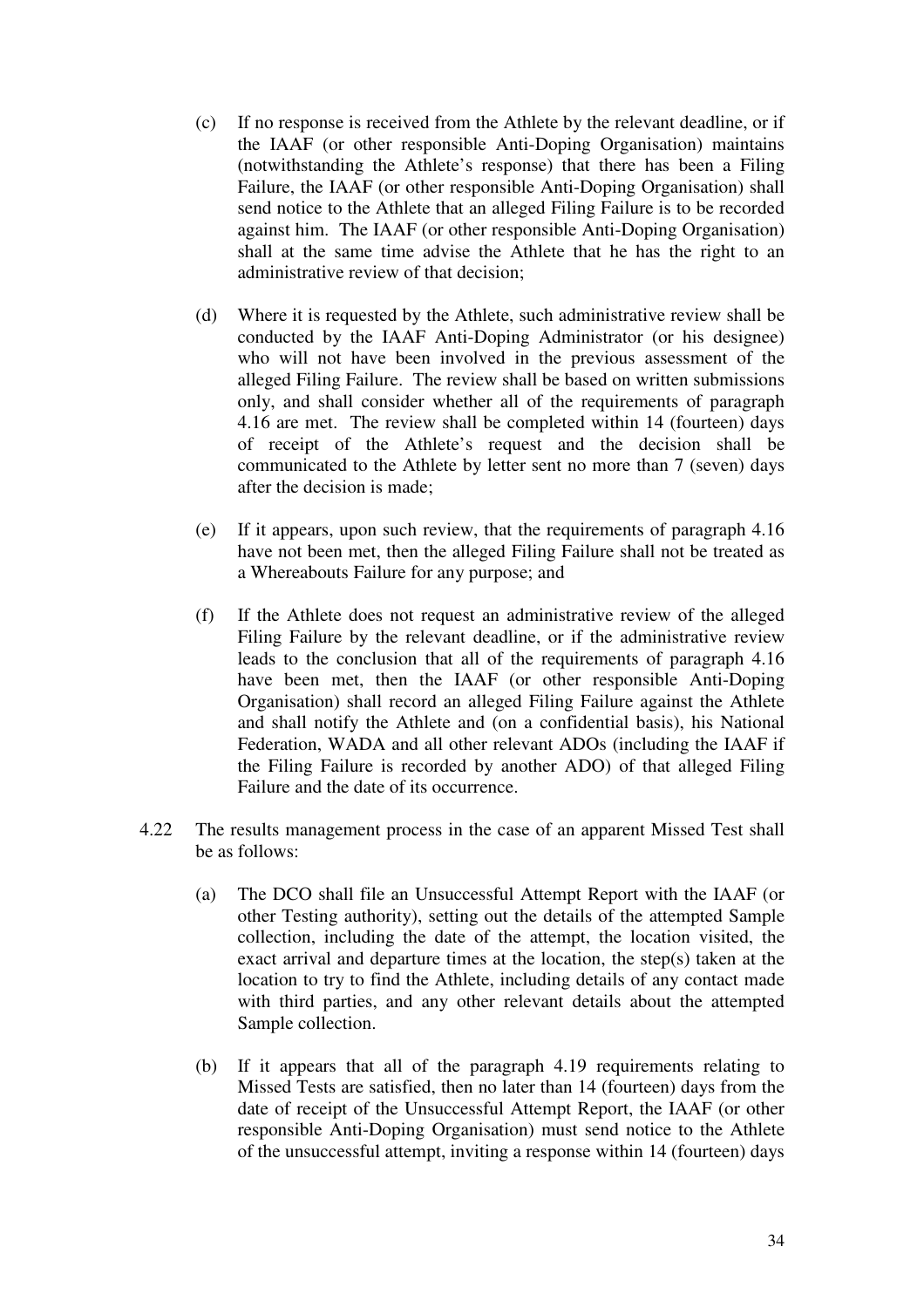of receipt of the notice. In the notice, the IAAF (or other responsible Anti-Doping Organisation) should warn the Athlete:

- (i) that, unless the Athlete persuades the IAAF (or other responsible Anti-Doping Organisation) that there has not been any Missed Test, then (subject to the remainder of the results management process set out below) an alleged Missed Test will be recorded against the Athlete; and
- (ii) of the consequences to the Athlete if a hearing panel upholds the alleged Missed Test.
- (c) Where the Athlete disputes the apparent Missed Test, the IAAF (or other responsible Anti-Doping Organisation) must re-assess whether all of the paragraph 4.19 requirements are met. The IAAF (or other responsible Anti-Doping Organisation) must advise the Athlete, by letter sent no later than 14 (fourteen) days after receipt of the Athlete's response, whether or not it maintains that there has been a Missed Test.
- (d) If no response is received from the Athlete by the relevant deadline, or if the IAAF (or other responsible Anti-Doping Organisation) maintains (notwithstanding the Athlete's response) that there has been a Missed Test, the IAAF (or other responsible Anti-Doping Organisation) shall send notice to the Athlete that an alleged Missed Test is to be recorded against him. The IAAF (or other responsible Anti-Doping Organisation) shall at the same time advise the Athlete that he has the right to request an administrative review of the alleged Missed Test. The Unsuccessful Attempt Report must be provided to the Athlete at this point if it has not been provided earlier in the process.
- (e) Where requested, such administrative review shall be conducted by the IAAF Anti-Doping Administrator (or his designee) who will not have been involved in the previous assessment of the alleged Missed Test, shall be based on written submissions alone, and shall consider whether all of the requirements of paragraph 4.19 are met. If necessary, the relevant DCO may be asked to provide further information to the IAAF Anti-Doping Administrator (or his designee). The review shall be completed within 14 (fourteen) days of receipt of the Athlete's request and the decision shall be communicated to the Athlete by letter sent no more than 7 (seven) days after the decision is made.
- (f) If it appears to the IAAF Anti-Doping Administrator (or his designee) that the requirements of paragraph 4.19 have not been met, then the unsuccessful attempt to test the Athlete shall not be treated as a Missed Test for any purpose; and
- (g) If the Athlete does not request an administrative review of the alleged Missed Test by the relevant deadline, or if the administrative review leads to the conclusion that all of the requirements of paragraph 4.19 have been met, then IAAF Anti-Doping Administrator (or his designee)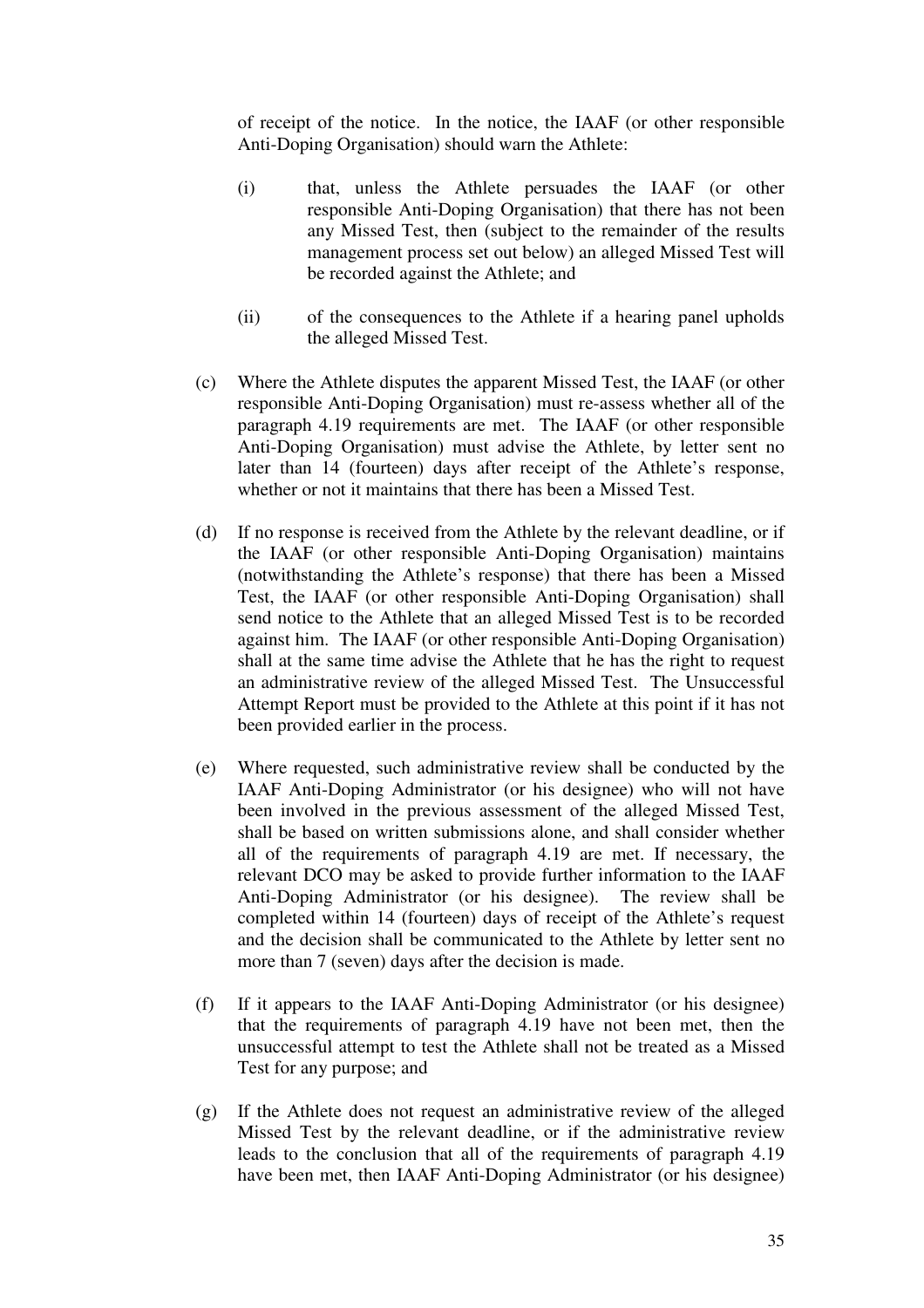shall record an alleged Missed Test against the Athlete and shall notify the Athlete and (on a confidential basis), his National Federation, WADA and all other relevant ADOs (including the IAAF if the Filing Failure is recorded by another ADO) of that alleged Missed Test and the date of its occurrence.

- 4.23 The IAAF and any other ADO that declares, or that receives notice of, a Whereabouts Failure in respect of an Athlete shall not disclose that information beyond those persons with a need to know unless and until that Athlete is found to have committed an anti-doping rule violation under Rule 32.2(d) based on (among other things) such Whereabouts Failure. Such persons who need to know shall also maintain the confidentiality of such information until the same point.
- 4.24 The IAAF shall keep a record of all Whereabouts Failures alleged in respect of each Athlete within its Registered Testing Pool and in respect of each Athlete in a registered testing pool at national level*.* Where it is alleged that an Athlete has committed 3 (three) Whereabouts Failures within any 18-month period, proceedings shall be brought against the Athlete for a breach of Rule 32.2(d) in accordance with Rule 37.
- 4.25 An Athlete alleged to have committed an anti-doping rule violation under Rule 32.2(d) shall have the right to have such allegation determined at a full evidentiary hearing in accordance with Rule 38. The hearing panel shall not be bound by any determination made during the results management process, whether as to the adequacy of any explanation offered for a Whereabouts Failure or otherwise. Instead, the burden shall be on the Athlete's National Federation bringing the proceedings to establish all of the requisite elements of each alleged Whereabouts Failure.

#### Sample Collection Personnel

- 4.26 The IAAF may appoint Sample Collection Personnel (including DCOs/BCOs and Chaperones) to conduct or assist with Out-of-Competition Testing on Athletes. In accordance with IAAF Rule 35.3, it may also appoint any third party as an IAAF authorised Out-of-Competition collection agency which may, in turn, appoint Sample Collection Personnel to conduct or assist with Out-of-Competition Testing on the IAAF's behalf.
- 4.27 All Sample Collection Personnel appointed under 4.26 shall have been trained for their assigned responsibilities, shall not have a conflict of interest in the outcome of the Sample collection for which they are appointed and shall not be Minors.
- 4.28 Sample Collection Personnel appointed for Out-of-Competition Testing shall have official authorisation documentation that is provided and controlled by the IAAF or by the relevant IAAF authorised collection agency (for example, a mission order or authorisation letter). In the case of DCOs, such documentation shall identify them by name. DCOs shall also carry complementary identification which includes their name and photograph (for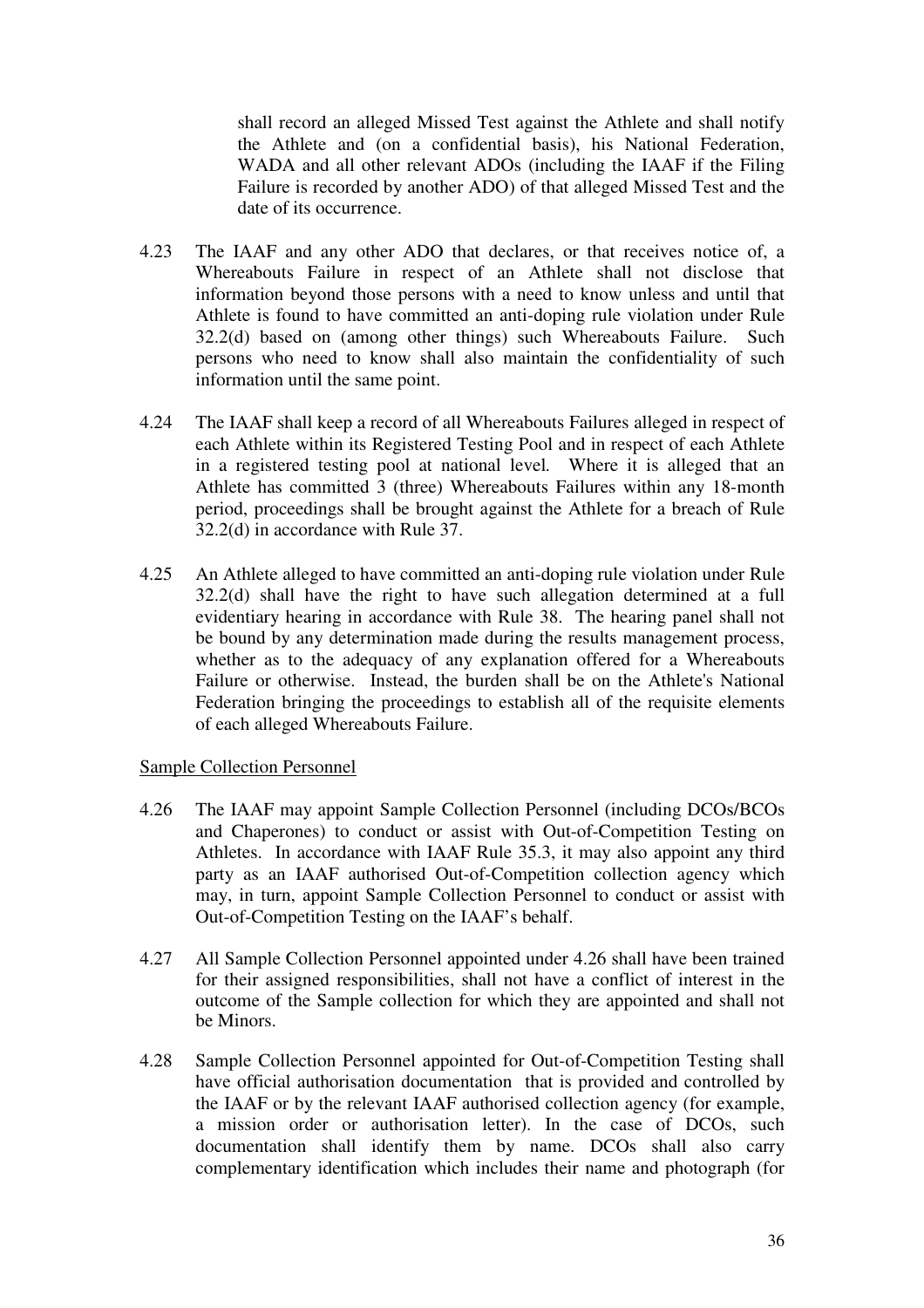example, identification card, driver's licence, health card, passport or similar valid identification) and expiry date of the identification. For BCOs, identification requirements shall include their name and photograph and evidence of their qualification in the collection of blood Samples.

#### Selection of Athletes for Testing

- 4.29 Athletes in the Registered Testing Pool shall be selected for Out-of-Competition Testing by the IAAF using mainly Target Testing. Selection shall generally be made having regard to the number of Sample collections allocated in the Test Distribution Plan.
- 4.30 The IAAF may consider Target Testing Athletes based on any of the following information:
	- (a) injury;
	- (b) withdrawal or absence from expected competition;
	- (c) going into or coming out of retirement;
	- (d) behaviour indicating suspected doping;
	- (e) sudden major improvements in performance;
	- (f) changes in Athlete whereabouts information that can indicate a potential increase in the risk of doping, including moving to a remote location;
	- (g) Athlete sport performance history;
	- (h) details of past Doping Controls;
	- (i) Athlete reinstatement after a period of Ineligibility; and
	- (j) reliable information obtained from a third party.
- 4.31 The IAAF may also select Athletes for Out-of-Competition Testing who are not included in the Registered Testing Pool.
- 4.32 Where the IAAF delegates its authority to an IAAF authorised Out-of-Competition collection agency to conduct Out-of-Competition Testing, where appropriate the IAAF shall provide Testing instructions to the authorised collection agency for this purpose.
- 4.33 Following the selection of an Athlete for Out-of-Competition Testing and prior to the notification of the Athlete concerned, the decision to select the Athlete for Testing shall be disclosed only to those who need to know in order to ensure that the Athlete can be notified and tested on a No Advance Notice basis.
- 4.34 Criteria may be established to validate the identity of an Athlete who has been selected to provide a Sample. This ensures that the selected Athlete is the Athlete who is notified. The method of identification of the Athlete shall be documented on the Doping Control documentation.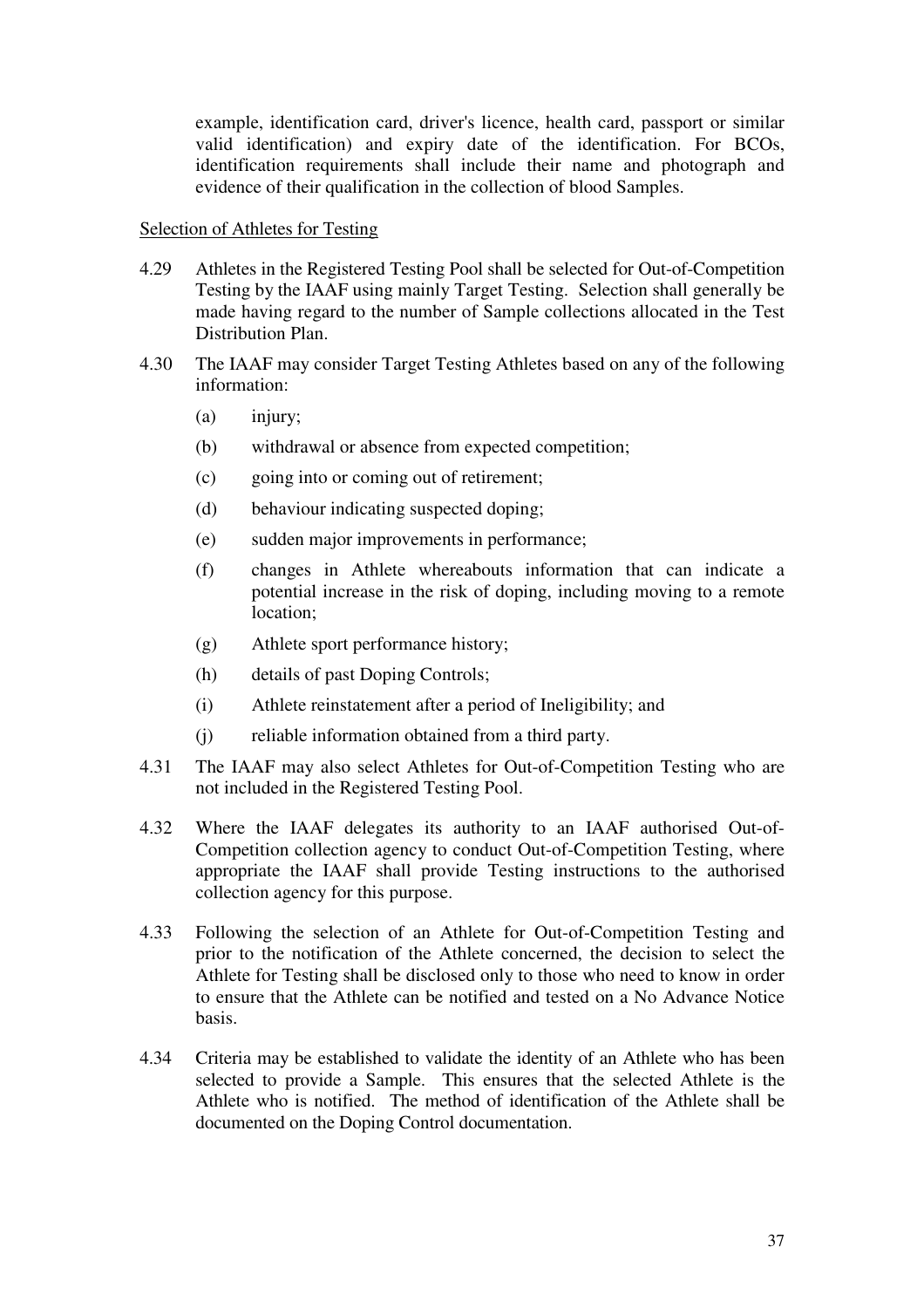### Notification of Athletes

- 4.35 No Advance Notice shall be the notification method for Out-of-Competition Testing by the IAAF. All Out-of-Competition Testing shall be No Advance Notice save in exceptional and justifiable circumstances.
- 4.36 The DCO or Chaperone, as applicable, shall seek to establish the location of the selected Athlete by reference to the Athlete whereabouts information provided and shall plan the approach and timing of the notification, taking into consideration the specific circumstances of the situation in question.
- 4.37 For No Advance Notice Out-of-Competition Sample collection, reasonable attempts should be made to notify Athletes of their selection for Sample collection using the most the whereabouts information provided. If the Athlete cannot be contacted by the DCO or Chaperone after reasonable attempts have been made, the DCO/Chaperone shall file an Unsuccessful Report Form. The Unsuccessful Report Form shall set out the details of the attempted Sample collection, including the date of the attempt, the location(s) visited, the exact arrival and departure times at the location(s), the steps taken at the location(s) to try to find the Athlete, including details of any contact made with third parties and any other relevant details about the attempted Sample collection.
- 4.38 The DCO shall not re-schedule or change a Sample collection from No Advance Notice to advance notice except where an unexpected situation forces the need for an advance notice Sample collection. Any such decision shall be recorded by the DCO. Notification for advance notice Sample collection shall be by any means that indicates that the Athlete received the notice.
- 4.39 Where, in exceptional cases, a Sample collection is to proceed on an advance notice basis, the DCO shall arrange with the Athlete a time and place for the Testing to take place. The DCO and the Athlete shall seek to agree on a time and place that is convenient to both parties. If they are unable to agree, the final decision as regards the time and place of the test shall be taken by the DCO.
- 4.40 Where an arrangement has been made between a DCO and an Athlete for advance notice Testing, it is the Athlete's responsibility to check prior to the arranged meeting that there is no possible confusion over the agreed time and precise location for the Testing to take place.
- 4.41 When an Athlete notified of an advance notice Sample collection does not report to the Doping Control Station at the designated time, the DCO shall use his judgment whether to attempt to contact the Athlete further but shall be under no obligation to do so. At a minimum, the DCO shall wait 30 minutes after the designated time before departing, at which time the Athlete will be declared absent from Testing. A subsequent appeal by an Athlete on the grounds that he did not fully understand where to go, or that he went at the wrong time, will not be considered. An Athlete who is absent from Testing will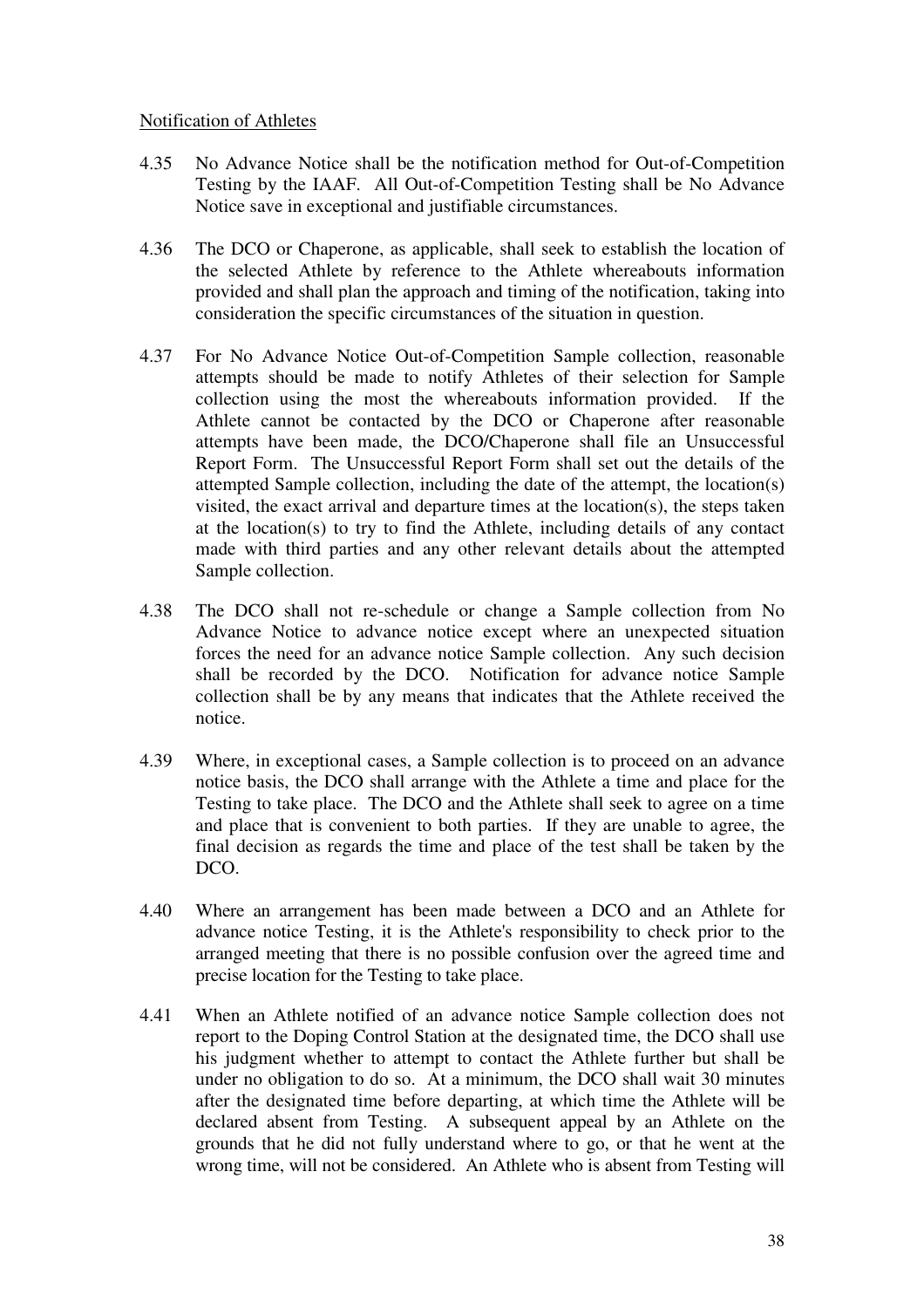be deemed to have failed or refused to submit to Sample collection after notification in accordance with IAAF Rule 32.2(c).

- 4.42 When initial contact has been made with the Athlete, the DCO or Chaperone, as applicable, shall:
	- (a) from this time until the end of the Athlete's Sample Collection Session, keep the Athlete under observation at all times;
	- (b) identify himself to the Athlete using the identification referred to in paragraph 4.28 above; and
	- (c) if necessary, confirm the Athlete's identity to ensure that the Athlete to be notified is the same Athlete who has been selected for Doping Control. Any failure by the Athlete to confirm his identity on request to do so shall be documented. In such cases, the DCO responsible for conducting the Sample Collection Session shall decide whether it is appropriate to report the situation as a Failure to Comply.
- 4.43 The DCO or Chaperone, as applicable, shall ensure that the Athlete is informed:
	- (a) that he is required to undergo a Sample collection;
	- (b) of the authority under which the Sample collection is to be conducted;
	- (c) of the type of Sample collection to be conducted and, where appropriate, any conditions that need to be adhered to prior to the Sample collection;
	- (d) of the Athlete's rights, including the right to:
		- (i) have a representative and, if required and available, an interpreter accompany him to the Sample collection;
		- (ii) ask for additional information about the Sample collection process;
		- (iii) request a delay in reporting to Sample collection for valid reasons (see 4.45 below);
	- (e) of the Athlete's responsibilities, including the requirement to:
		- (i) remain within direct observation of the DCO/Chaperone at all times from the point of notification by the DCO/Chaperone until the completion of the Sample collection procedure;
		- (ii) produce identification when requested to do so;
		- (iii) comply with Sample collection procedures (and the Athlete should be advised of the possible consequences of a refusal or Failure to Comply); and
		- (iv) report immediately for Testing unless there are valid reasons for a delay as determined in accordance with paragraph 4.45 below.
	- (f) of the location of the Sample collection;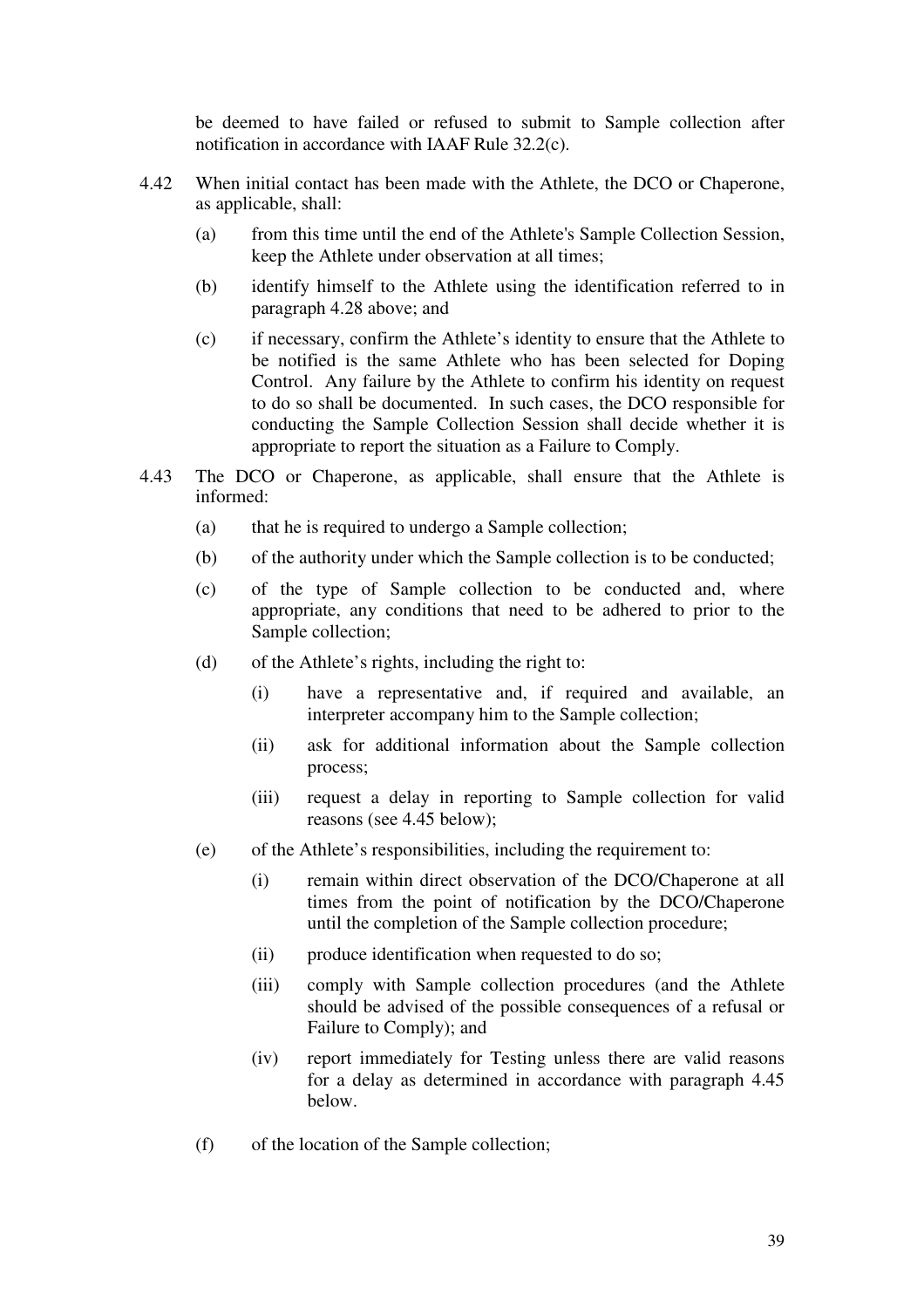- (g) that, should the Athlete choose to consume food or fluids prior to providing a Sample, he does so at his own risk and should in any event avoid excessive rehydration having in mind the requirement to produce a Sample with Suitable Specific Gravity for Analysis;
- (h) that the Sample provided by the Athlete should be the first urine passed by the Athlete subsequent to notification, i.e., he should not pass urine in the shower or otherwise prior to providing a Sample to the Sample Collection Personnel.
- 4.44 The DCO or Chaperone shall then have the Athlete sign an appropriate form to acknowledge and accept the notification. If the Athlete refuses to sign the notification form or otherwise seeks to evade the notification, the DCO/Chaperone shall (if possible) inform the Athlete of the consequences of his refusal or failure to submit to Doping Control. If the notification is being performed by a Chaperone, he shall immediately report all relevant facts to the DCO. The DCO shall then inform the Athlete of his obligation to undergo Doping Control and of the consequences of his refusal or failure to do so. If the Athlete still refuses to sign the notification form, the DCO or other responsible official shall document the facts in a detailed report and report the circumstances to the IAAF as a possible refusal or failure to submit to Sample collection for the purpose of IAAF Rule 32.2(c) or otherwise as a Failure to Comply.
- 4.45 The DCO/Chaperone may at their discretion consider any reasonable third party requirement or any request by the Athlete for permission to delay reporting to the Doping Control Station following acknowledgement and acceptance of notification and/or to leave the Doping Control Station temporarily after arrival and may grant such permission if the Athlete can be continuously chaperoned and kept under direct observation during the delay and if the request relates to the following activities:
	- (a) receiving necessary medical treatment;
	- (b) locating a representative and/or interpreter;
	- (c) completing a training session;
	- (d) obtaining photo identification; and
	- (e) any other exceptional circumstances which can be justified and which shall be documented.
- 4.46 A DCO shall reject a request from an Athlete under 4.45 above if it will not be possible for the Athlete to be continuously chaperoned during the period in question.
- 4.47 The DCO shall always document the reasons for any delay in an Athlete reporting to the Doping Control Station and/or for an Athlete leaving the Doping Control Station after reporting for Testing. These reasons shall be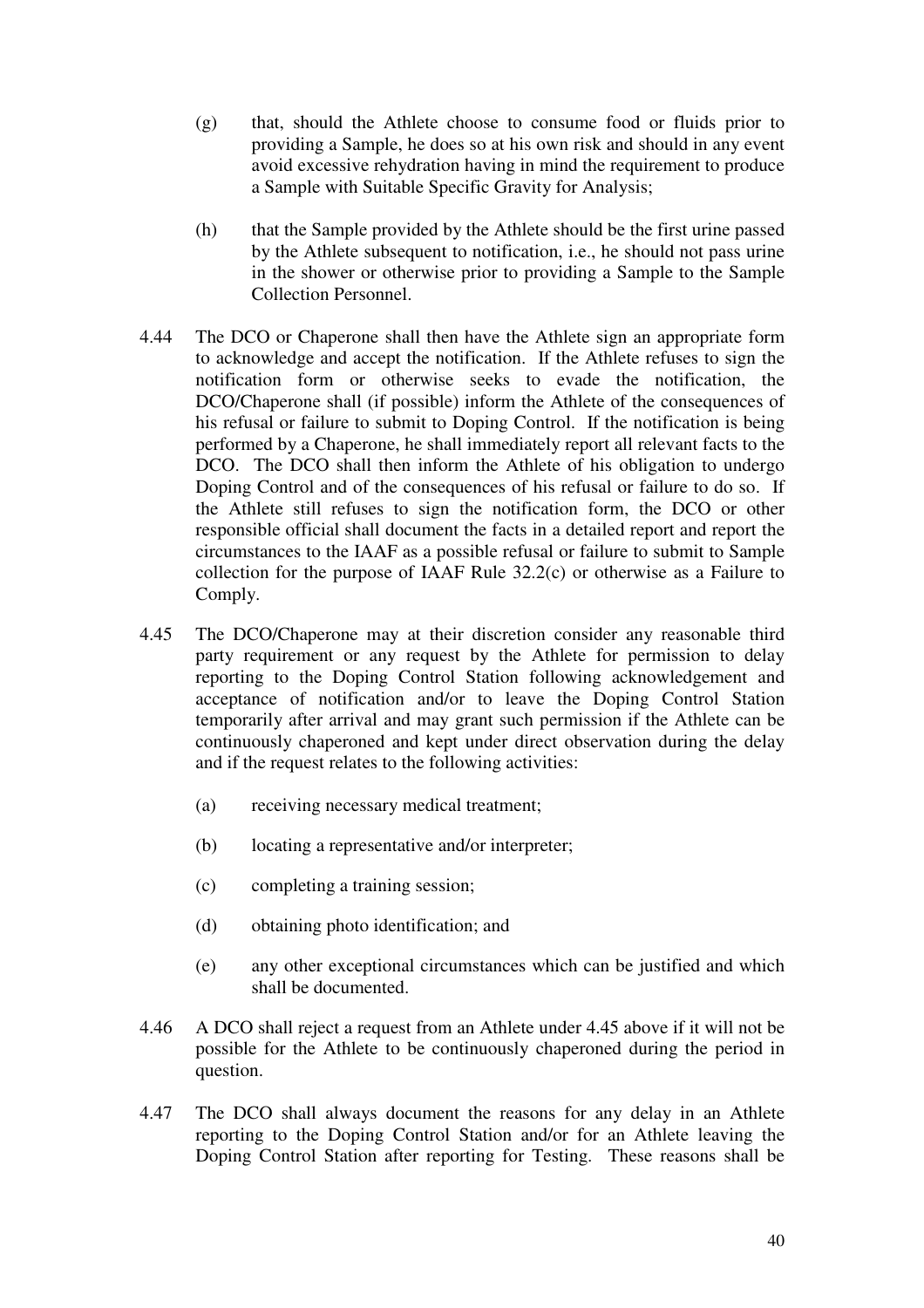submitted to the IAAF for further investigation, if necessary. Any failure of the Athlete to remain under constant observation should also be recorded.

- 4.48 If the DCO gives approval for the Athlete to leave the Doping Control Station after reporting for Testing, he shall agree either the time of his return or his return upon completion of an agreed activity. The DCO shall document this information and then the actual time of the Athlete's departure and return.
- 4.49 If the Athlete delays reporting to the Doping Control Station other than in accordance with paragraph 4.45 above but arrives prior to the DCO's departure, the DCO shall decide whether to process a possible Failure to Comply. If at all possible, the DCO shall proceed with collecting a Sample and shall document the details of the delay in the Athlete reporting to the Doping Control Station.
- 4.50 If, while keeping an Athlete under observation, Sample Collection Personnel observe any matter which, in their opinion, has the potential to compromise the Athlete's Sample collection, the circumstances shall be reported to, and documented by, the DCO. Where appropriate, the DCO shall notify the Athlete that he is reporting a Failure to Comply and that a further investigation may be carried out and appropriate follow up action taken. If possible, the Athlete's Sample Collection Session shall still be completed.

#### Collection of Samples

- 4.51 The DCO shall select an appropriate site for the Doping Control Station where the Out-of-Competition Testing is to take place.
- 4.52 The DCO will make every effort to collect the required Sample from the Athlete as discreetly as possible and with the maximum of privacy but the circumstances may impose difficulties on the DCO that cannot be overcome.
- 4.53 The DCO shall use the same procedures for the collection of urine and blood Samples Out-of-Competition as for the collection of urine Samples (see 3.25- 3.60 above) and blood Samples (see 3.61–3.84 above) In-competition.
- 4.54 The post-Sample collection procedures to be applied In-competition shall, where appropriate, also be applied to urine and blood Samples collected Outof-Competition.

#### Storage of Samples

- 4.55 Following collection, the sealed Samples should be stored in appropriate conditions in a manner that protects their integrity, identity and security prior to transportation from the Doping Control Station.
- 4.56 Before the bottles containing the urine Samples and/or the tubes containing the blood Samples are packed for transportation, it should be confirmed that all Samples that have been taken are present and that the number of Samples is in accordance with the list of code numbers.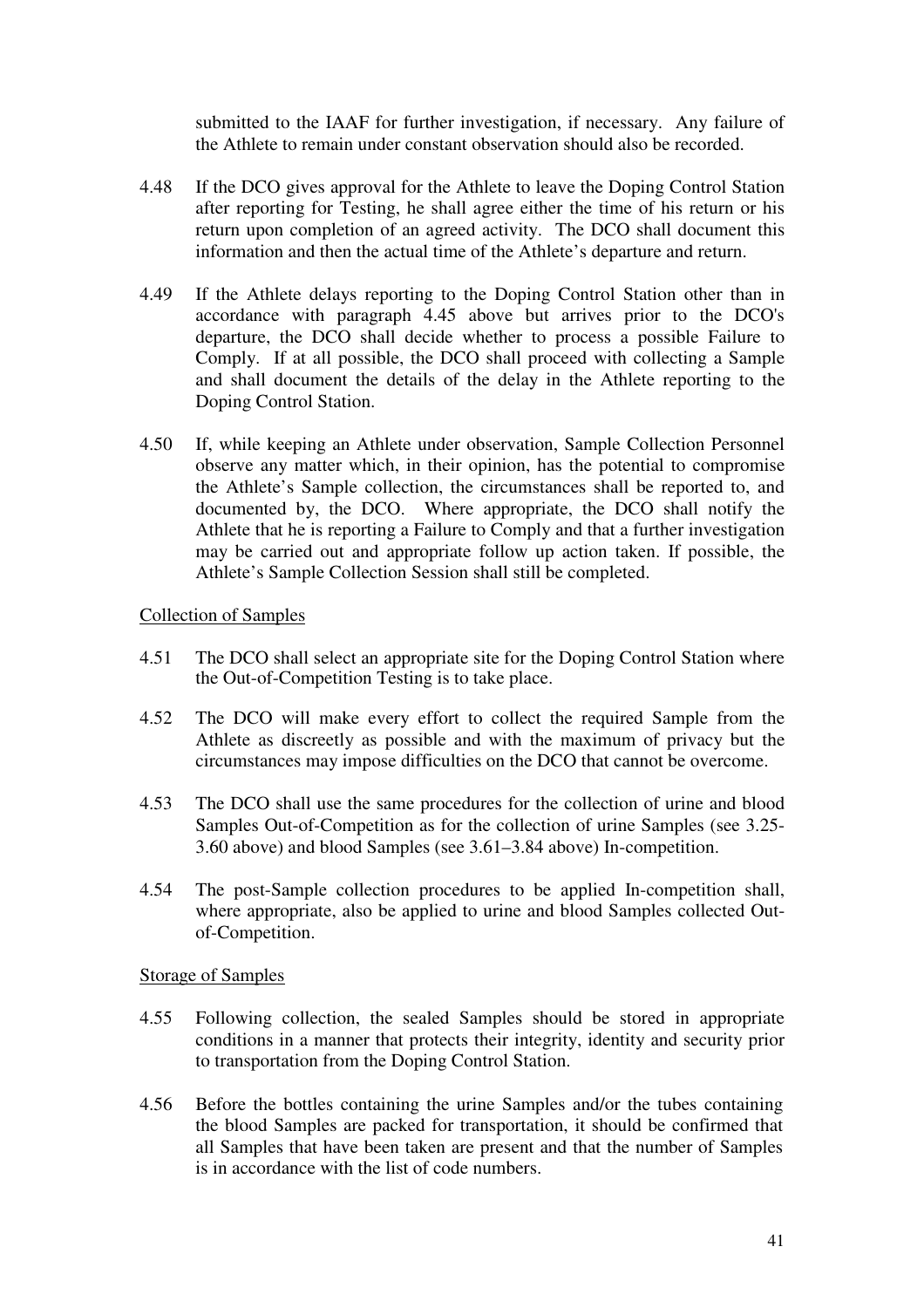- 4.57 The DCO or Chaperone, as applicable, shall ensure that a Doping Control Form for each sealed Sample is completed and securely handled.
- 4.58 Without exception, all Samples shall be sent to WADA-accredited laboratories (or, where applicable, to hematological laboratories) which have been approved by the IAAF. Where required, instructions for the type of analysis to be conducted shall be provided.

#### Transportation of Samples

- 4.59 A transportation system shall be used that ensures that the Samples and accompanying documentation will be transported to the laboratory in a manner that protects their integrity, identity and security.
- 4.60 Sealed Samples shall be transported using an authorised transport method as soon as practicable after the completion of the Sample Collection Session. The Samples should, at a minimum, be placed in a suitable outer container for despatch to the laboratory.
- 4.61 All information relating to the Chain of Custody of the Samples and accompanying documentation should be recorded, including confirmation that the Samples and accompanying documentation have arrived at their intended destination.
- 4.62 Documentation identifying the Athletes shall not be included with the Samples or accompanying documentation sent to the laboratory.
- 4.63 The DCO shall send all relevant Sample Collection Session documentation to the IAAF as soon as practicable after the completion of the Sample Collection Session.
- 4.64 The Chain of Custody shall be checked by the IAAF either if receipt of the Samples and accompanying documentation is not confirmed at their intended destination or if a Sample's integrity or identity may have been compromised during transportation. In such a case, the IAAF shall consider whether the Sample in question should be voided but the opening of the outer container will not, of itself, invalidate the Sample.

#### Waiver

4.65 The nature of No Advance Notice Out-of-Competition Testing makes it inevitable that no advance warning is given to the Athlete. Every effort will be made by the DCO/BCO to collect the Sample speedily and efficiently with the minimum of interruption to the Athlete's training plans and/or social or work arrangements. If there is an interruption, however, no Athlete may take action to gain compensation for any inconvenience caused.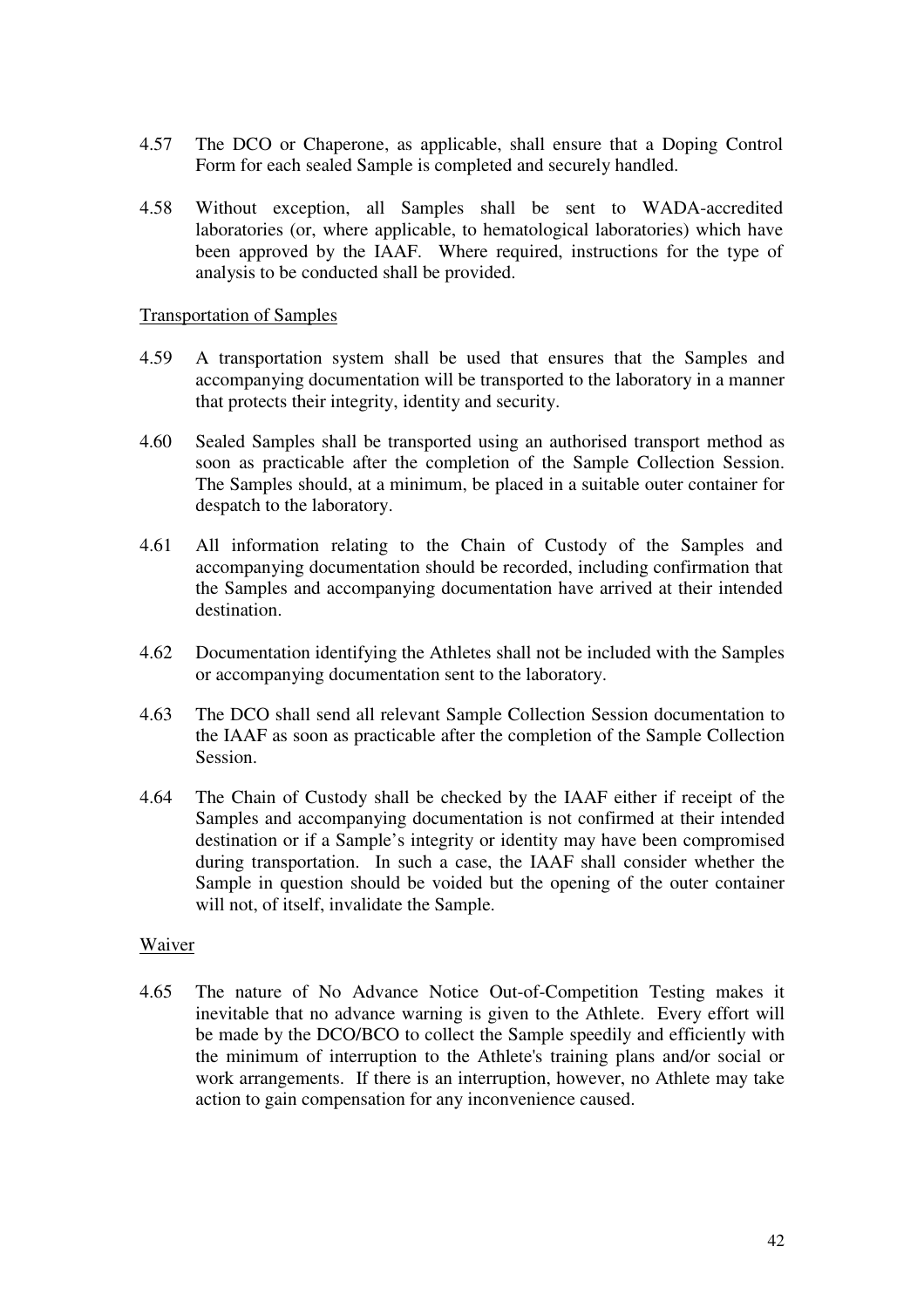# **5. THERAPEUTIC USE EXEMPTIONS**

#### Introduction

- 5.1 Athletes with a documented medical condition requiring the use of a Prohibited Substance or Prohibited Method must obtain a TUE in accordance with the following provisions.
- 5.2 An application for a TUE for the use of a Prohibited Substance or a Prohibited Method is required:
	- (a) Out-of-Competition for the use of the substances and methods listed in the Prohibited List as being prohibited at all times (see S1-S5 and M1-M3 of the Prohibited List); and
	- (b) In-Competition for the use of the substances and methods listed in the Prohibited List as being prohibited at all times (see S1-S5 and M1-M3) and for the use of the substances and methods listed as being prohibited In-Competition only (see S6-S9).

 For the use of glucocorticosteroids (S9), the requirements are more specifically as follows:

- (i) use by a systemic route use of a glucocorticosteroid by a systemic route is prohibited and a TUE must be obtained;
- (ii) use by a non-systemic or inhaled route use of a glucocorticosteroid by a non-systemic or inhaled route is not prohibited but requires a declaration of use (in accordance with 5.32-5.34 below);
- (iii) for the use of topical preparations when used for dermatological (including iontophoresis/phonophoresis), auricular, nasal, opthalmic, buccal, gingival and perianal disorders - such preparations are not prohibited and do not require either a TUE or a declaration of use.
- 5.3 Applications for a TUE which are made by International-Level Athletes must be submitted to the IAAF in accordance with the procedures set out below (regardless of whether or not the International-Level Athlete has previously obtained a TUE for the same substance or method at national level).
- 5.4 Applications for a TUE in all other cases must be submitted to the appropriate TUE body established within the Athlete's National Federation, or by such other body as may be designated by the Athlete's National Federation to review TUE cases, or which otherwise has competent authority to grant TUEs in the Country or Territory of the National Federation. All such applications should be reviewed in accordance with the principles set out in this Chapter 5 below. An Athlete may not apply for a TUE to more than one body at a time.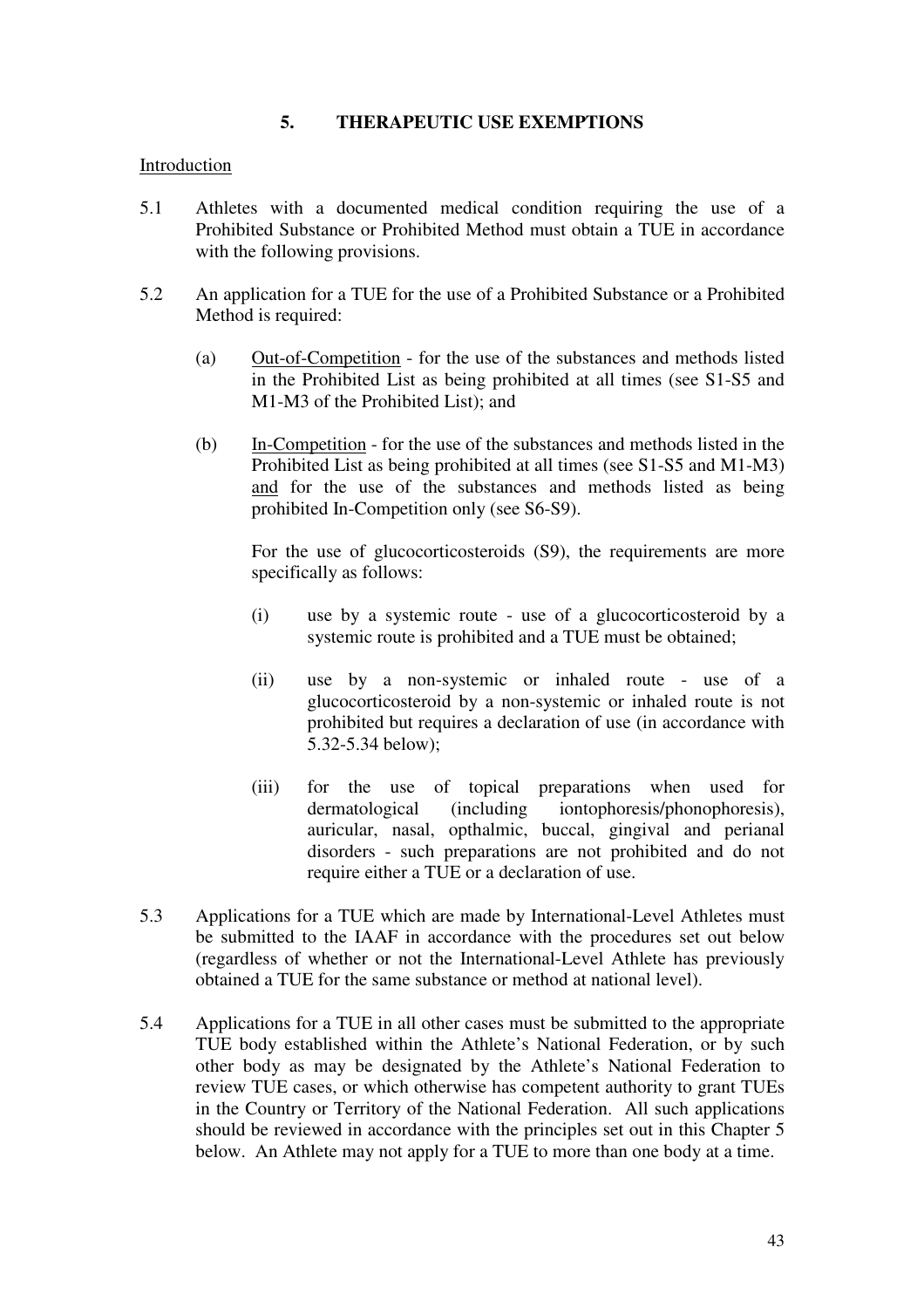#### The IAAF TUE Sub-Commission

- 5.5 The IAAF Council shall appoint a specific body to review TUE applications submitted to the IAAF that are referred to it in accordance with IAAF Anti-Doping Rules and these Anti-Doping Regulations. This body shall be established as a Sub-Commission of the IAAF Medical and Anti-Doping Commission (the "IAAF TUESC"). The Chairman of the Medical and Anti-Doping Commission shall also be the Chairman of the IAAF TUESC.
- 5.6 The IAAF TUESC shall include, in addition to the Chairman, at least two physicians with experience in the care and treatment of Athletes and with a sound knowledge of clinical, sports and exercise medicine. The Chairman of the Medical and Anti-Doping Commission shall have authority at any time to appoint an additional person or persons to the IAAF TUESC, as may be required, either on a temporary or on a permanent basis. In normal circumstances, a minimum of three members of the IAAF TUESC shall review each TUE application. The Chairman may decide in appropriate circumstances to delegate responsibility for reviewing TUE applications to a single experienced physician.
- 5.7 In order to ensure a level of independence of decision-making, a majority of the members of the IAAF TUESC reviewing a TUE application should not have any official day to day responsibility within the IAAF. All members of the IAAF TUESC will in any event sign a conflict of interest agreement. No member of the IAAF TUESC shall adjudicate on a TUE application submitted by an Athlete from (or representing) his own country.
- 5.8 The members of the IAAF TUESC may exchange views on TUE applications by any appropriate means, including by e-mail, telephone, facsimile or in person.
- 5.9 The IAAF TUESC may, in the course of reviewing a TUE application, seek from external, independent experts (including, where appropriate, from the WADA TUE Committee and/or the IOC TUE Committee) any additional medical or scientific advice as it may deem to be necessary.
- 5.10 The IAAF TUESC may, in the course of exercising its function, refer to the Council for its opinion or guidance, either in relation to a particular case or on any matter of general policy that may arise.

# Confidentiality of Information

- 5.11 The members of the IAAF TUESC and all IAAF staff involved in the administration of TUE applications under these Anti-Doping Regulations shall conduct their activities in strict confidence. All members of the IAAF TUESC and all IAAF staff involved will sign confidentiality agreements. In particular, the following information shall be kept confidential:
	- (a) all medical information and data provided by the Athlete and physician(s) involved in the Athlete's care;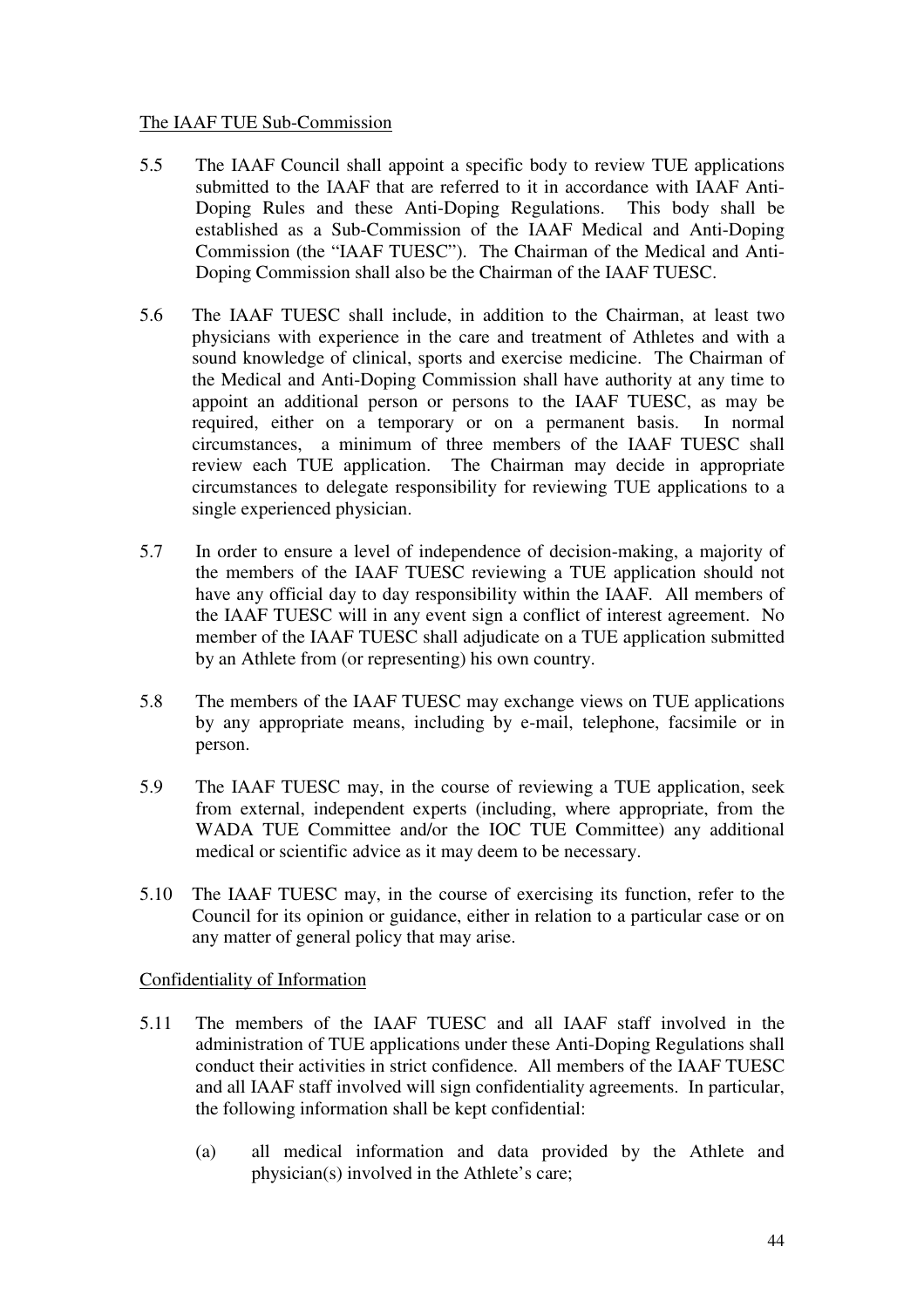- (b) all details of the application including the name of the physician(s) involved in the process.
- 5.12 Should the assistance of external, independent experts be required, all details of the application will be circulated without identifying the Athlete involved.
- 5.13 Should the Athlete wish to revoke the right of the IAAF TUESC or WADA TUEC to obtain any health information on his behalf, the Athlete must notify his medical practitioner in writing of the fact. As a consequence of such a decision, the Athlete will not receive approval for a TUE or renewal of an existing TUE.

#### TUE Application Process

- 5.14 For International-Level Athletes requiring the use of a Prohibited Substance or Prohibited Method in accordance with 5.2 above, a TUE application process is to be used as set out below.
- 5.15 A TUE application to the IAAF must be submitted on the relevant IAAF TUE Application form.
- 5.16 A TUE application for the use of a Prohibited Substance or a Prohibited Method In-Competition must be submitted to the IAAF no less than 21 days before the International-Level Athlete participates in the Competition in question.
- 5.17 A TUE application by an International-Level Athlete will not be considered for retroactive approval except in cases where:
	- (a) emergency treatment or treatment of an acute medical condition was necessary, or
	- (b) due to exceptional circumstances, there was insufficient time or opportunity for an applicant to submit an application, or for an application to be reviewed, prior to the Athlete submitting to Doping Control.
- 5.18 The TUE application must be legible and complete. It will only be considered to be complete if all boxes on the TUE Application Form have been properly filled in and if it is accompanied by all supporting medical documents as follows:
	- (a) a comprehensive medical history and the results of all examinations, laboratory investigations and imaging studies relevant to the application;
	- (b) a statement by an appropriately qualified physician at Testing to the necessity of the otherwise Prohibited Substance or Prohibited Method in the treatment of the athlete and describing why an alternative,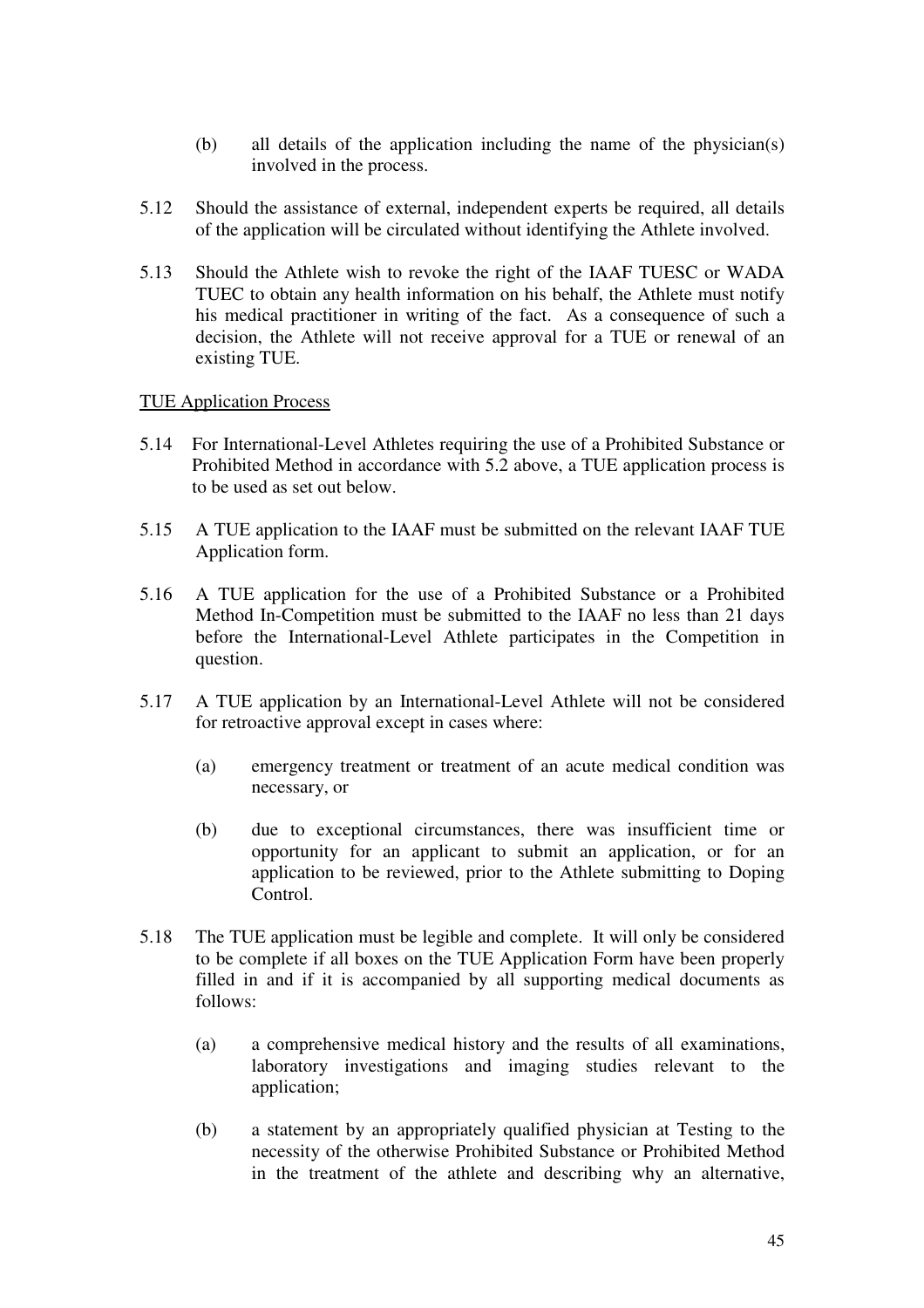permitted medication cannot, or could not, be used in the treatment of such condition;

- (c) the dose, frequency, route and duration of administration of the otherwise Prohibited Substance or Prohibited Method in question must be specified in the application and, in case of change, a new application must be submitted; and
- (d) in the case of TUE applications for the use of Beta-2 Agonists (formoterol, salbutamol, salmeterol and terbutaline), all supporting medical documents required by the IAAF Beta-2 Agonists Protocol. Full details of the documentation required for such applications are set out in the IAAF Beta-2 Agonists Protocol on the IAAF website.
- 5.19 The TUE application must list any previous and/or current requests for permission to use an otherwise Prohibited Substance or Prohibited Method, the body to whom that request was made, and the decision of that body.
- 5.20 Any additional relevant investigations, examinations or imaging studies that may be requested will be undertaken at the expense of the applicant or his National Federation.
- 5.21 The applicant for a TUE must provide written consent in his application for the transmission of all information concerning the application to members of the IAAF TUESC and, as required, other independent medical or scientific experts, and to all necessary staff involved in the management, review or appeal of TUEs.
- 5.22 The applicant must also provide written consent for the decision of the IAAF TUESC as regards his TUE application to be notified to other relevant organisations pursuant to IAAF Rule 34.9.
- 5.23 An Athlete shall not be permitted to use the Prohibited Substance or Prohibited Method for which the TUE application has been submitted until such time as a TUE has been granted in accordance with these Anti-Doping Regulations.

#### Adjudication of TUEs by the IAAF TUESC

- 5.24 Only TUE applications that are legible and complete in accordance with 5.18 above shall be adjudicated by the IAAF TUESC. If a TUE application is not legible and complete, it shall be returned to the applicant. If the Athlete still wishes to use the Prohibited Substance, he shall be required to re-submit his TUE application to the IAAF in legible and complete form together with any missing information/documents.
- 5.25 TUE applications will be granted by the IAAF TUESC only in cases of clear and compelling need in strict accordance with the following criteria: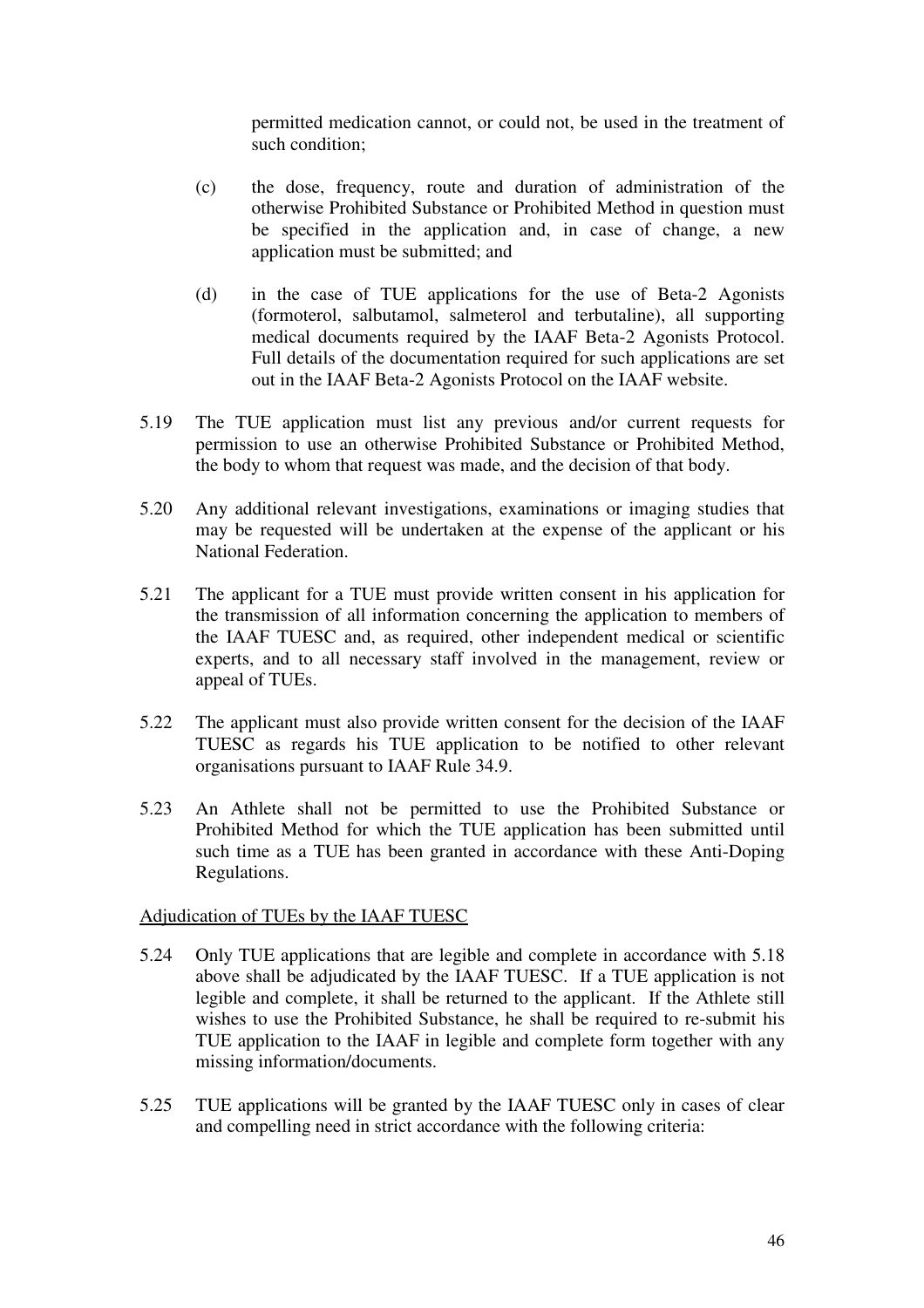- (a) that the Athlete would experience a significant impairment to his health if the Prohibited Substance or Prohibited Method was to be withheld in the course of treating an acute or chronic medical condition.
- (b) that the therapeutic use of the Prohibited Substance or Prohibited Method would produce no additional enhancement of performance other than that which might be anticipated by a return to a state of normal health following the treatment of a legitimate medical condition. The use of any Prohibited Substance or Prohibited Method to increase "low-normal" levels of any endogenous hormone or physiological blood parameter is not considered an acceptable therapeutic intervention.
- (c) that it is possible without undue difficulty to monitor or control the dose, frequency, method of administration or other aspect of the use of a Prohibited Substance or Prohibited Method that may otherwise permit an enhancement of performance other than a return to a state of normal health;
- (d) that there is no reasonable therapeutic alternative to the use of the otherwise Prohibited Substance or Prohibited Method.
- (e) that the necessity for the use of the otherwise Prohibited Substance or Prohibited Method is not a consequence, either wholly or in part, of a prior non-therapeutic use of any Prohibited Substance on the Prohibited List.
- (f) in no circumstances, shall a TUE be granted to an Athlete if the IAAF considers that he would thereby gain a competitive advantage over another Athlete.

# Decision of the IAAF TUESC in TUE applications

- 5.26 In normal circumstances, a decision of the IAAF TUESC should be completed within thirty (30) days of receipt of all relevant documentation. In case of a TUE application made in a reasonable time limit prior to a Competition, the IAAF TUESC will use its best endeavours to complete the process before the start of the Competition. The decision of the IAAF TUESC in respect of a TUE application will be conveyed to the Athlete in writing, with a copy sent to his National Federation, the relevant National Anti-Doping Organisation (if appropriate) and WADA. Where a TUE has been granted, the Athlete and WADA will be provided promptly with a certificate of approval confirming the duration of the TUE and specifying any requirements or conditions that may have been attached to the granting of the TUE by the IAAF TUESC.
- 5.27 Upon receiving a request by an Athlete for review, the WADA TUE Committee ("WADA TUEC") may reverse the decision of the IAAF TUESC to deny a TUE. The Athlete shall provide to the WADA TUEC all the information for a TUE as submitted initially to the IAAF accompanied by an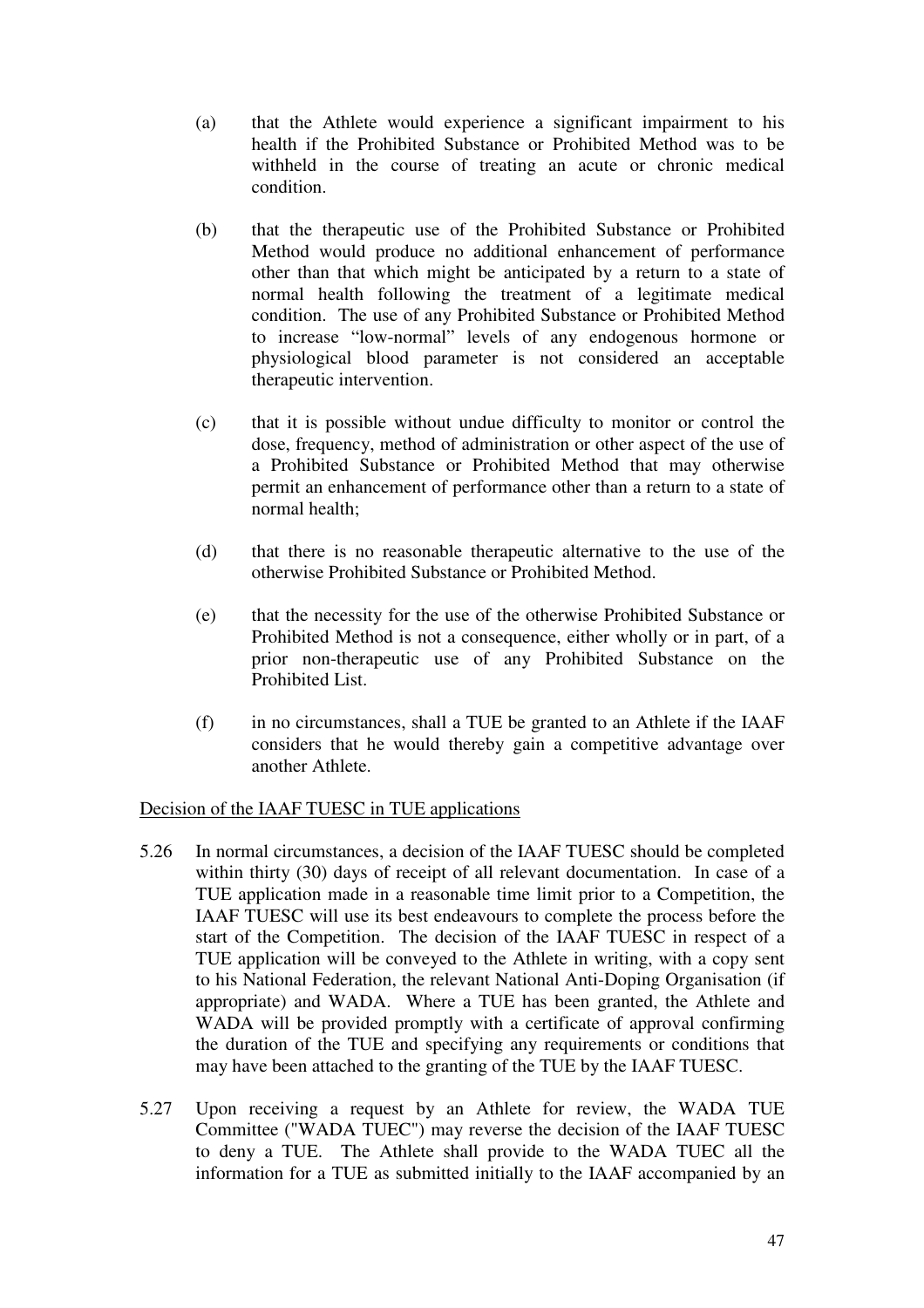application fee as specified by WADA. Until the review process has been completed by the WADA TUEC, the IAAF TUESC decision will remain in effect. The review by the WADA TUEC should be completed within thirty (30) days following the receipt of all information by WADA. The decision of the WADA TUEC shall be notified to the Athlete with a copy to the IAAF.

- 5.28 WADA can, on its own initiative, undertake a review of the decision of the IAAF TUESC at any time. Where, following a review by the WADA TUEC (including a review conducted upon the Athlete's request in accordance with paragraph 5.27 above), the WADA TUEC's decision is to reverse the decision of the IAAF TUESC, it shall provide its reasons for doing so in writing. If the decision regarding the granting of a TUE is reversed by WADA upon review, the reversal shall not apply retroactively and shall not disqualify the Athlete's results during the period that the TUE had been granted and shall take effect no later than fourteen (14) days following notification of the decision to the Athlete.
- 5.29 A decision by WADA reversing the grant or denial of a TUE by the IAAF TUESC may be appealed exclusively to CAS either by the Athlete or the IAAF in accordance with Rule 42.11.
- 5.30 A decision of the IAAF TUESC to deny a TUE, which is not reviewed by WADA, may be appealed in accordance with IAAF Rule 42.11.

#### Cancellation/Expiry of TUEs

- 5.31 A TUE will be cancelled if:
	- (a) the Athlete does not comply with any requirements or conditions imposed on the granting of the TUE by the IAAF TUESC.
	- (b) the term for which the TUE was granted by the IAAF TUESC has expired.
	- (c) the Athlete is advised that the granting of the TUE by the IAAF TUESC has been withdrawn.

#### Declaration of Use Process

5.32 It is acknowledged that some substances included on the Prohibited List are used to treat medical conditions frequently encountered in the Athlete population. For monitoring purposes, these substances, for which the route of administration is not prohibited, will require a simple declaration of use. The declaration of use process shall be strictly limited to the following:

Glucocorticosteroids used by non-systemic or inhaled routes, including, but not limited to, intrarticular, intra-bursal, periarticular, peritendinous, intracystic, pulmonary, iontophoresis, anal, epidural, intrathecal and intradermal.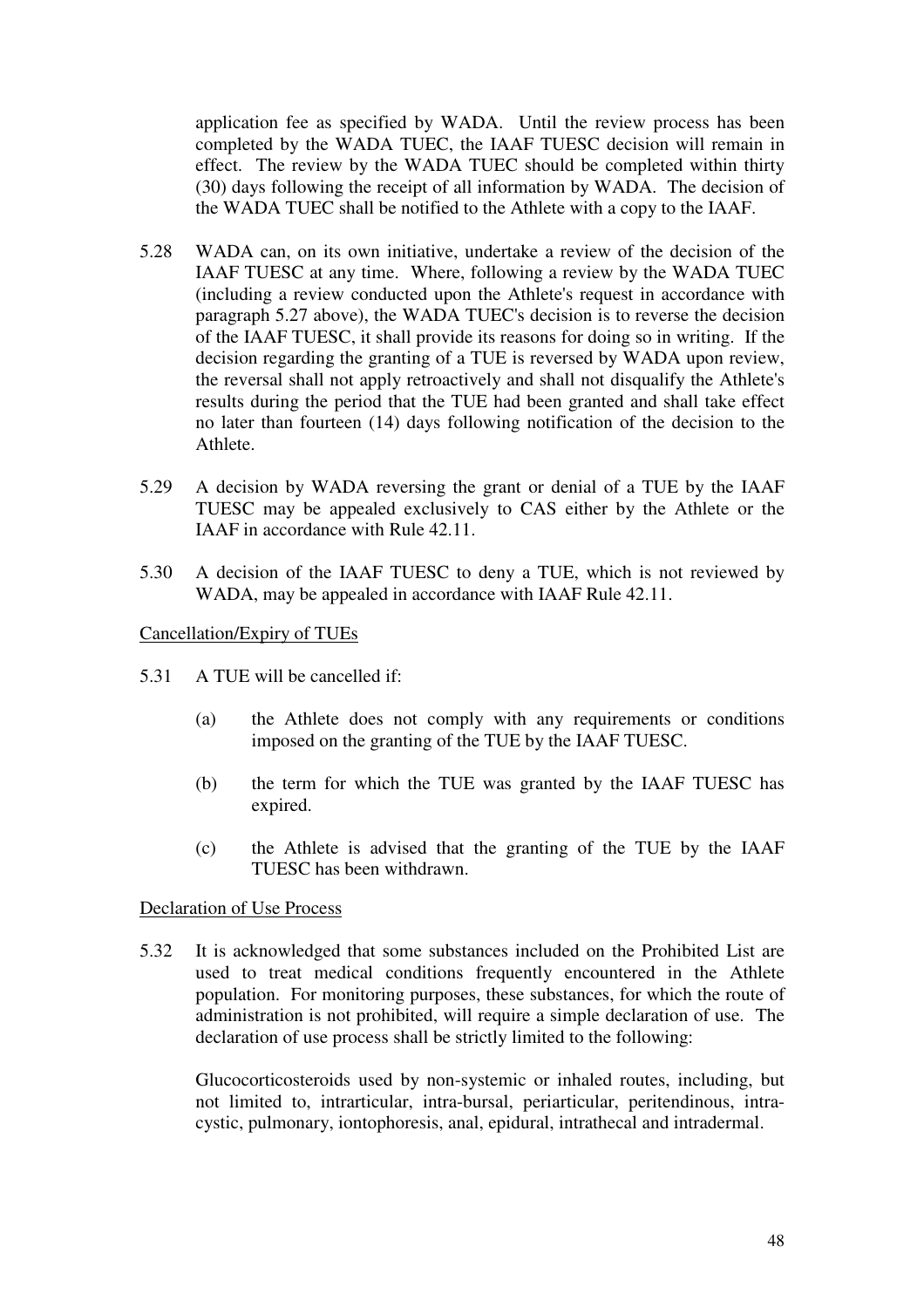- 5.33 A declaration of use of the above substances should be made on ADAMS where reasonably feasible and at the same time as the use of the substance starts. The declaration of use should mention the diagnosis, the name of the substance, the dose undertaken and the name and contact details of the Athlete's physician.
- 5.34 In addition, the Athlete must declare the use of the substance in question on the Doping Control form.
- 5.35 Topical preparations when used for auricular, buccal, dermatological (including iontophoresis/phonophoresis), gingival, nasal, ophthalmic and perianal disorders are not prohibited and do not require either a TUE or a declaration of use.

# Transitional Provisions

- 1. All standard TUEs granted under IAAF Rules (or otherwise recognised by the IAAF) before 1 January 2009 shall remain valid until their expiry date.
- 2. All abbreviated TUEs for the use of Beta-2 Agonists granted under IAAF Rules (or otherwise recognised by the IAAF) before 1 January 2009 shall remain valid until their expiry date.